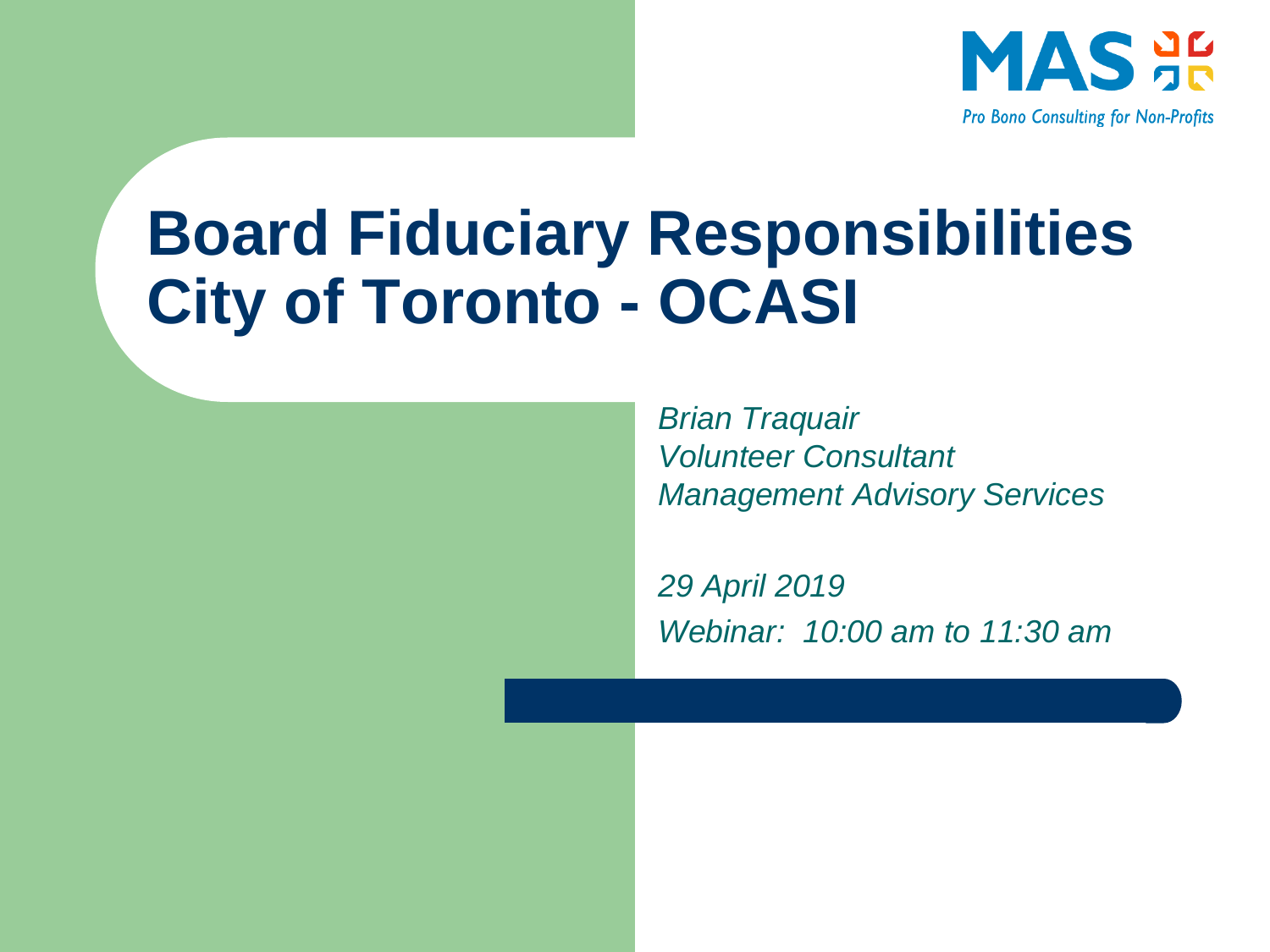

## **Introduction**

- ⚫ Welcome everyone!
- ⚫ Brian Traquair (MAS Volunteer Consultant)
	- Retired software business executive
	- 30 years experience as a not-for-profit treasurer & director (church, not-for-profit asset trust, nursery school, foundation, national charity)
	- 3 years with MAS doing consulting with numerous not-for-profits on strategy, finance, facilitation and IT
	- [brian.traquair@gmail.com](mailto:brian.traquair@gmail.com)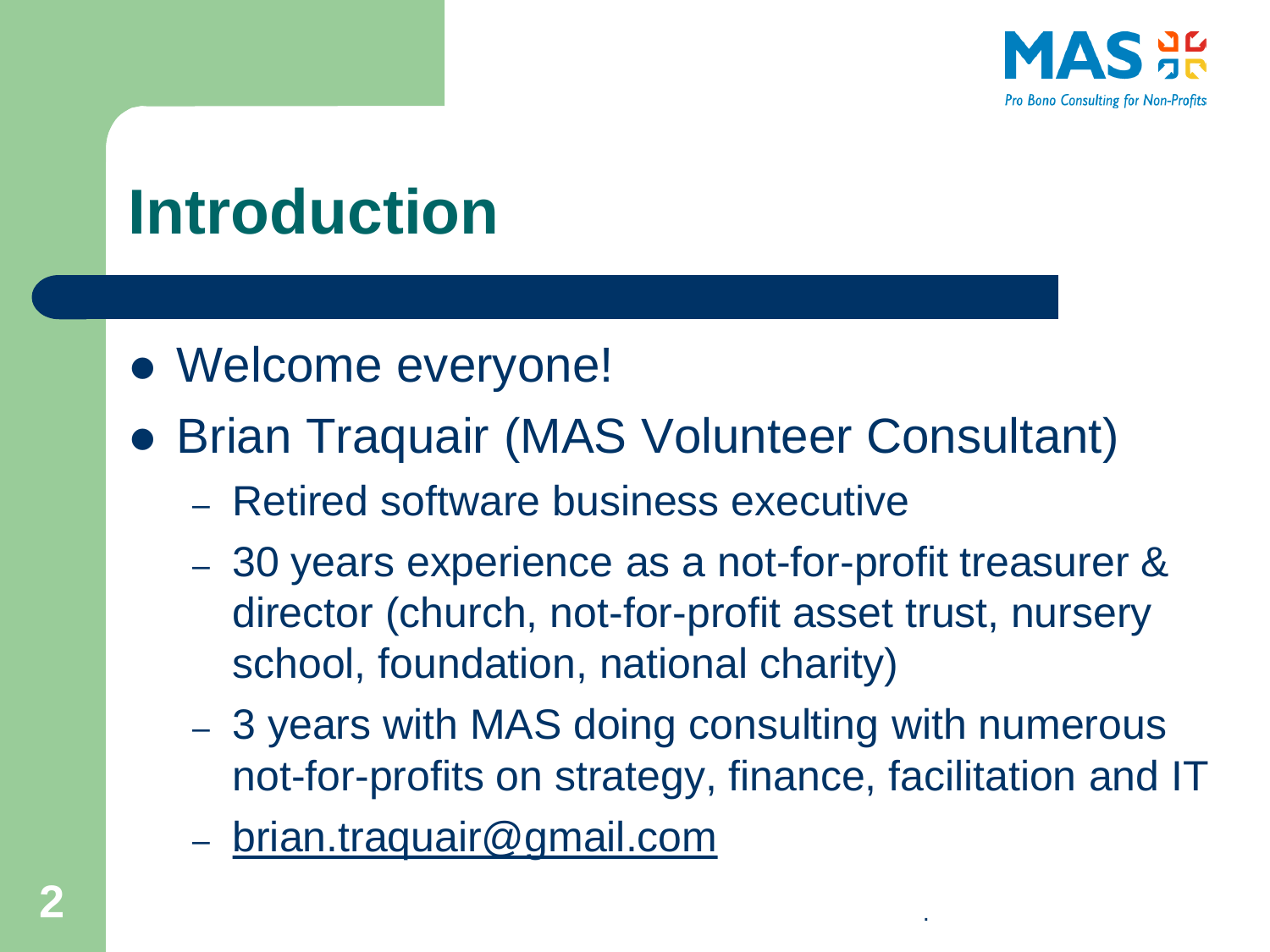

## **Who is MAS?**

- ⚫ MAS Management Advisory Services is a charitable organization, providing free consulting services for not-for-profits for 25 years.
- Our 50 Volunteer Consultants have extensive experience in strategy, finance, IT, group facilitation and governance.
- ⚫ MAS does about 200 assignments each year for about 150 non-profits in the GTA.
- ⚫ <https://masadvise.org/> **<sup>3</sup>** .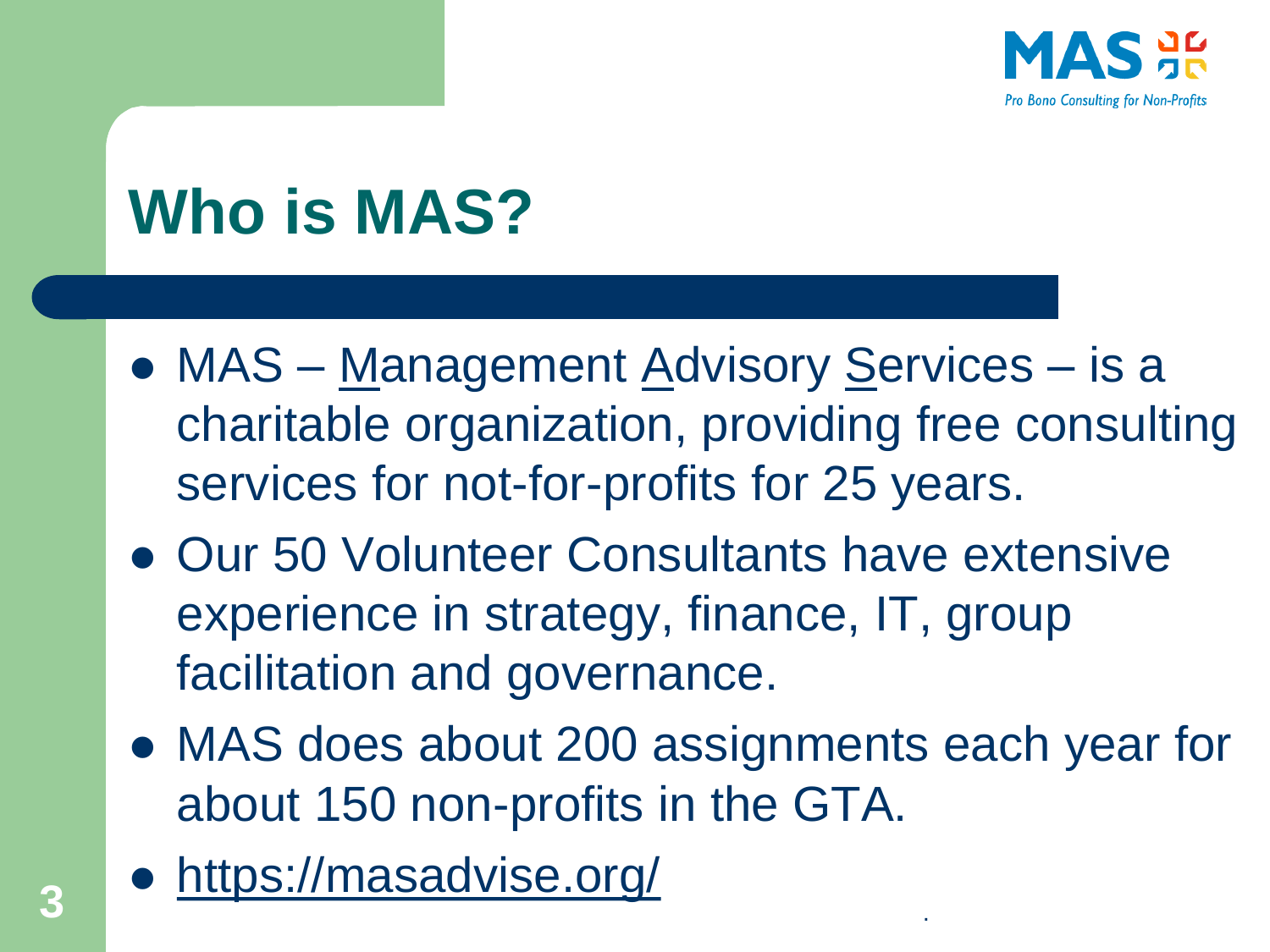

## **Workshop Goals**

This webinar is intended for Board members of Not-for-Profit (NFP) organizations who want to:

- ⚫ improve their understanding of their fiduciary responsibilities as directors, and
- learn about not-for-profit financial management challenges and solutions from a Board perspective.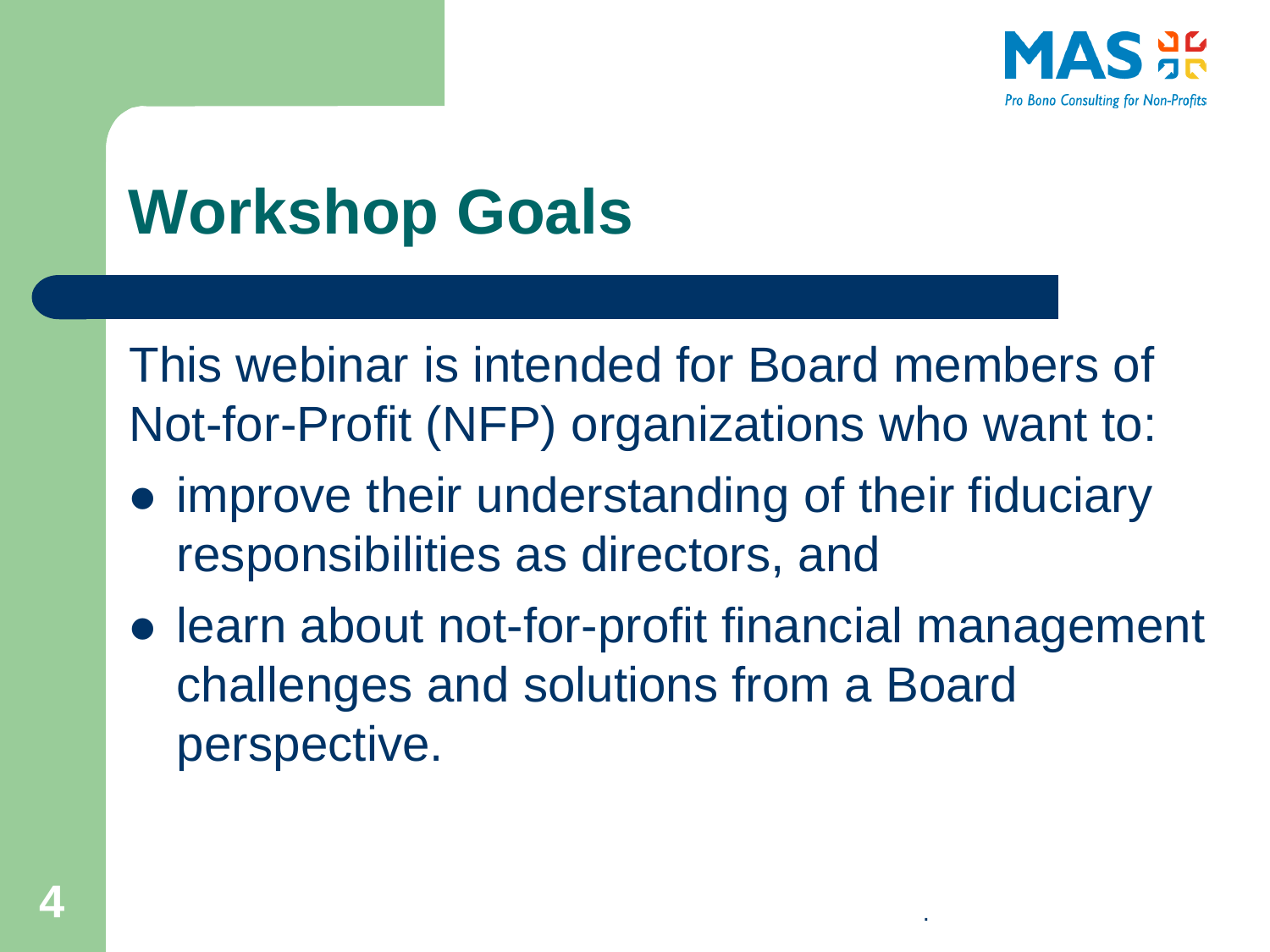

## **Agenda**

- Registration and Logistics
- ➢ Responsibilities and Stakeholders
- ➢ Financial Management
- ➢ Canada Revenue Agency Regulation
- ➢ Risk Management
- ⚫ Wrap-up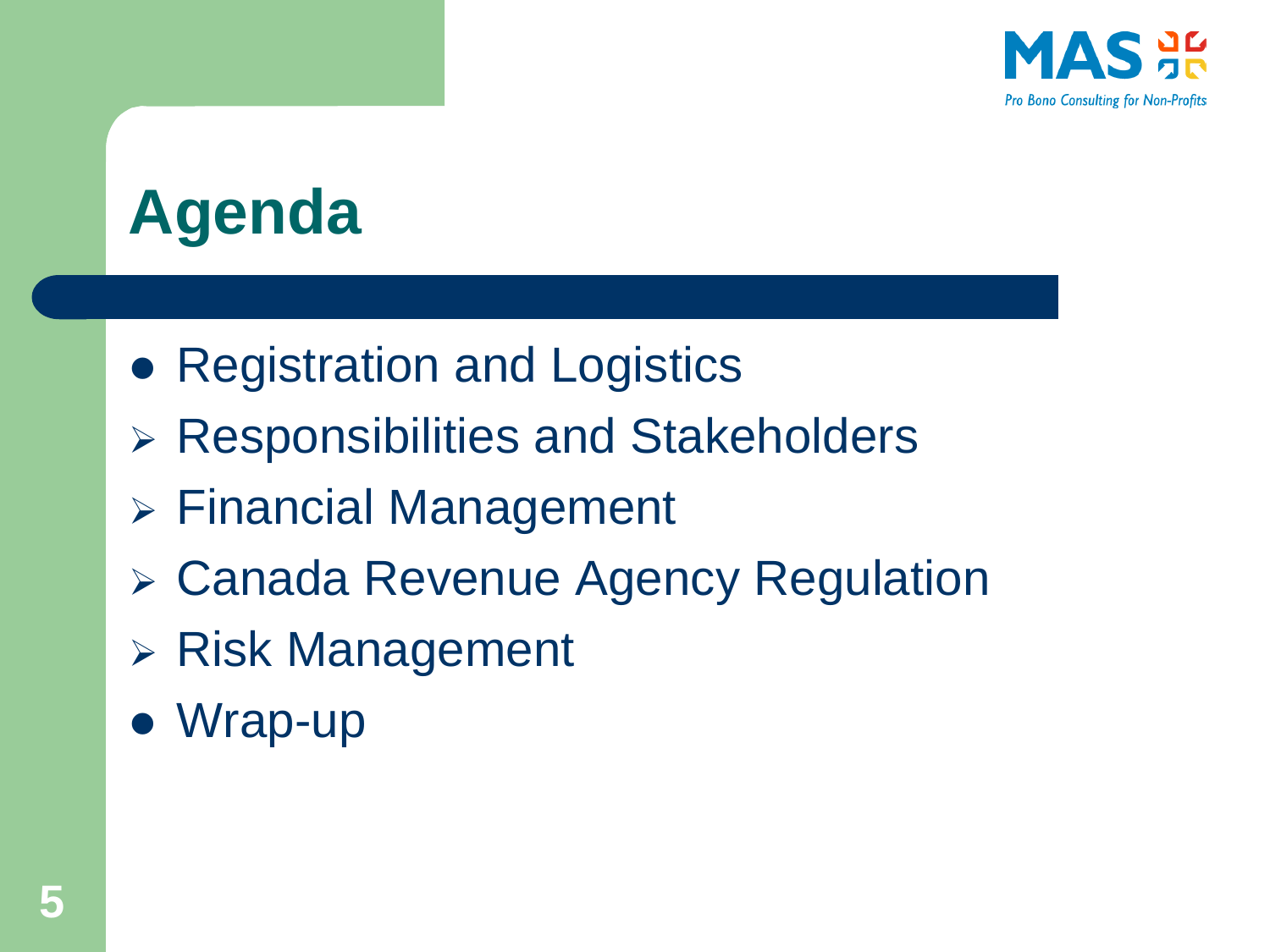

## **Timeline (10:00 am to 11:30 am)**

- Introduction and Agenda 5 minutes
- ➢ Responsibilities 15 minutes
- ➢ Financial Management 35 minutes
- ➢ CRA Regulation 15 minutes
- ➢ Risk Management 15 minutes
- Wrap-up 5 minutes
- 
- 
- 
- 
- -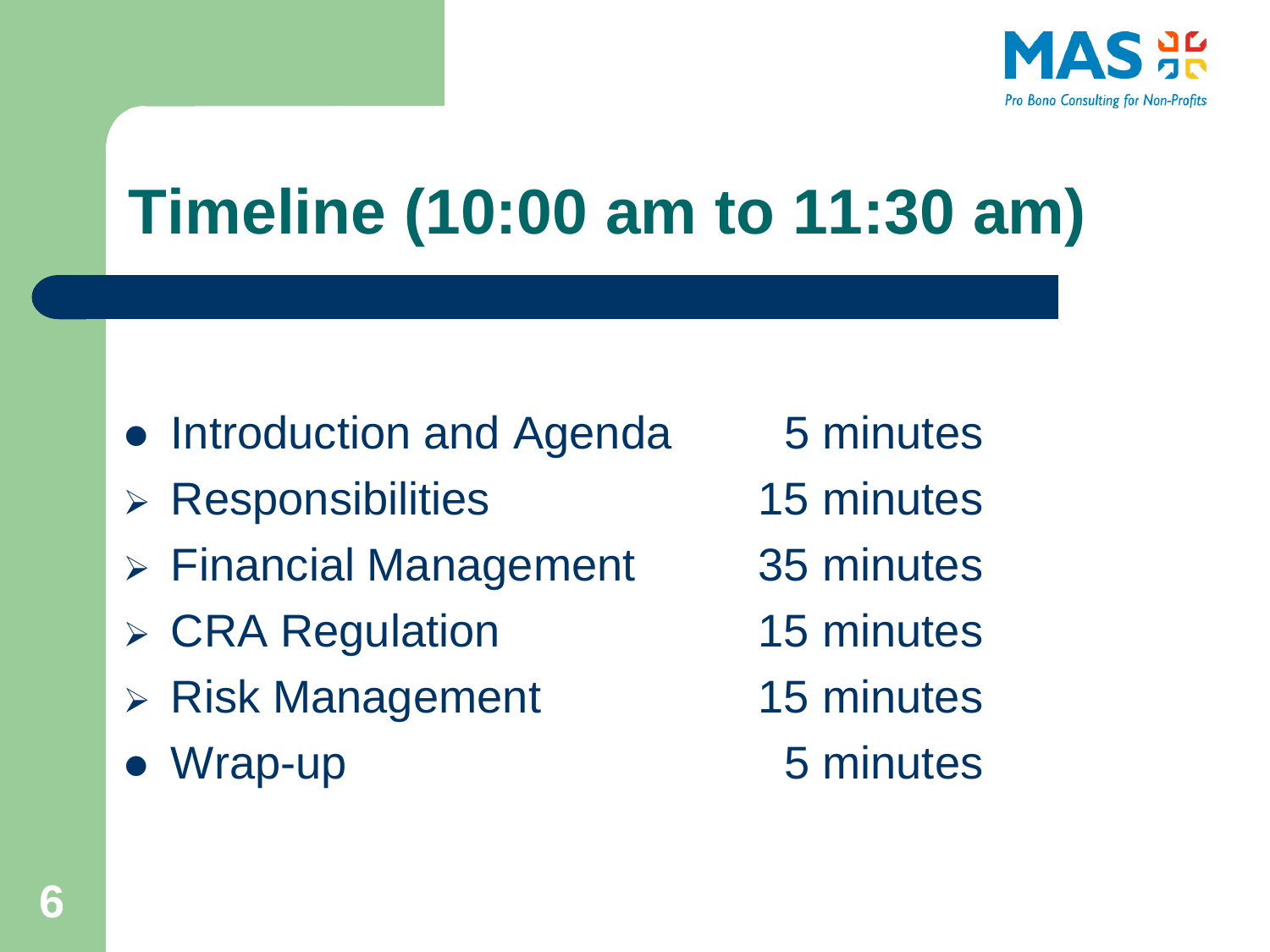

## **Making the Workshop a Success**

- ⚫ Interaction is welcome! I want to answer as many questions as possible.
- Recognize that we each come with varying experience and from different sizes and types of Not-For-Profit (NFP) organizations.
- ⚫ Our goal is to cover the range of financial management issues to be considered when you are a NFP Board Director.
- Let's get underway …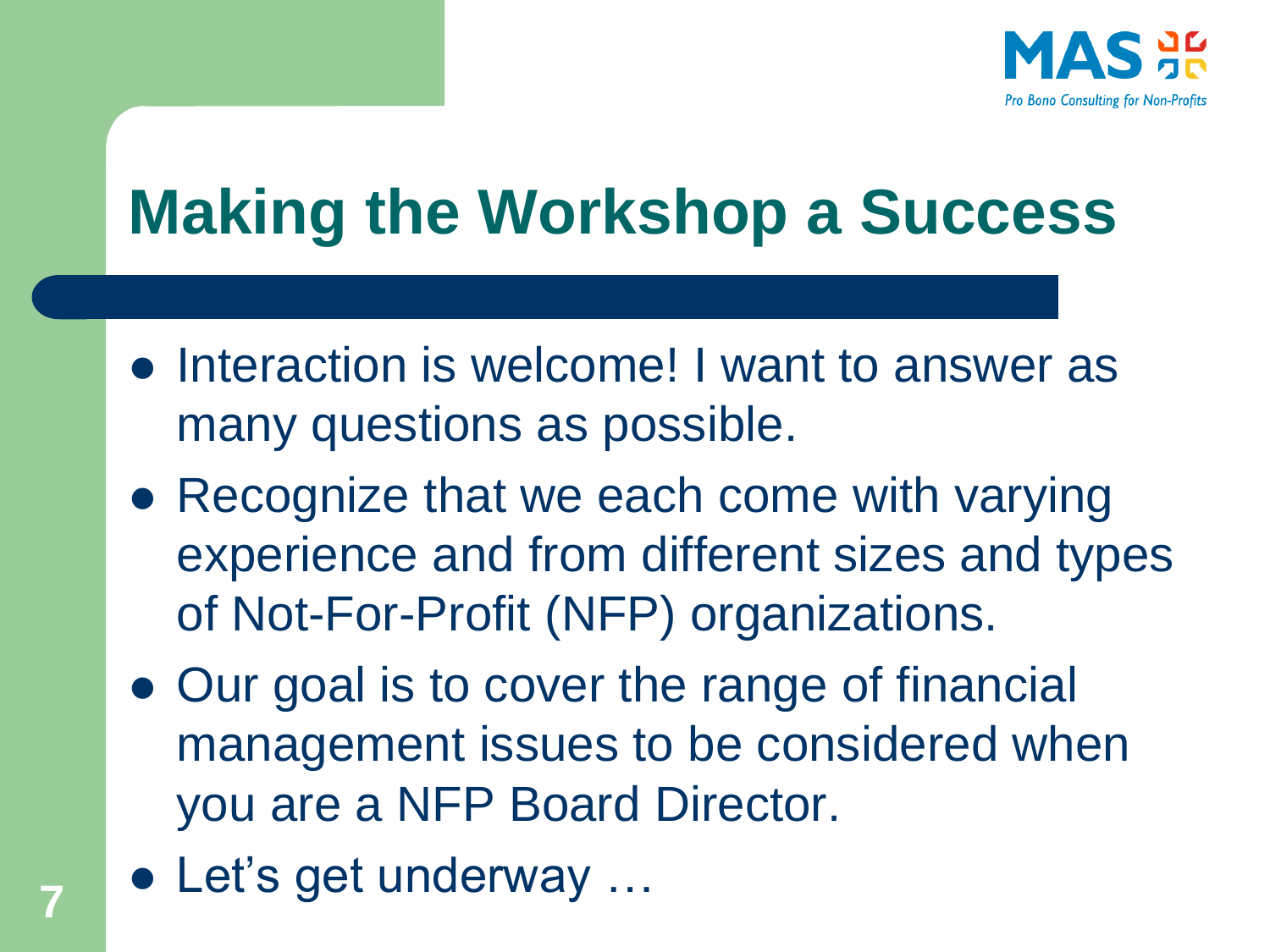

# **RESPONSIBILITIES AND STAKEHOLDERS**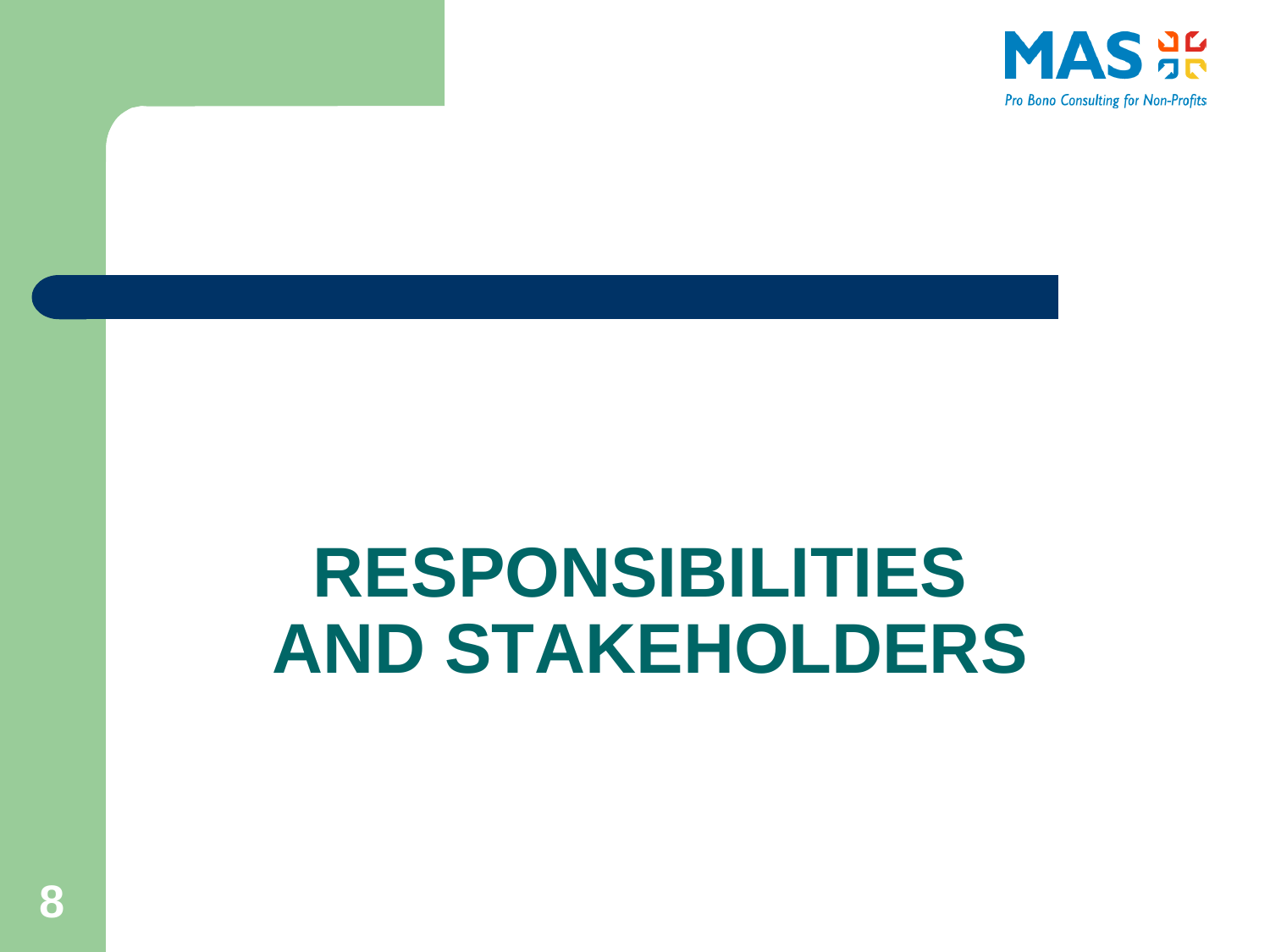

## **Responsibilities of Directors**

- Let's look at the financial and fiduciary responsibilities of directors of Not-for-Profit organizations and charities (NFP).
- In this first section, we will give an overview.
- ⚫ We will then take a closer look at the financial elements over the course of the rest of the workshop.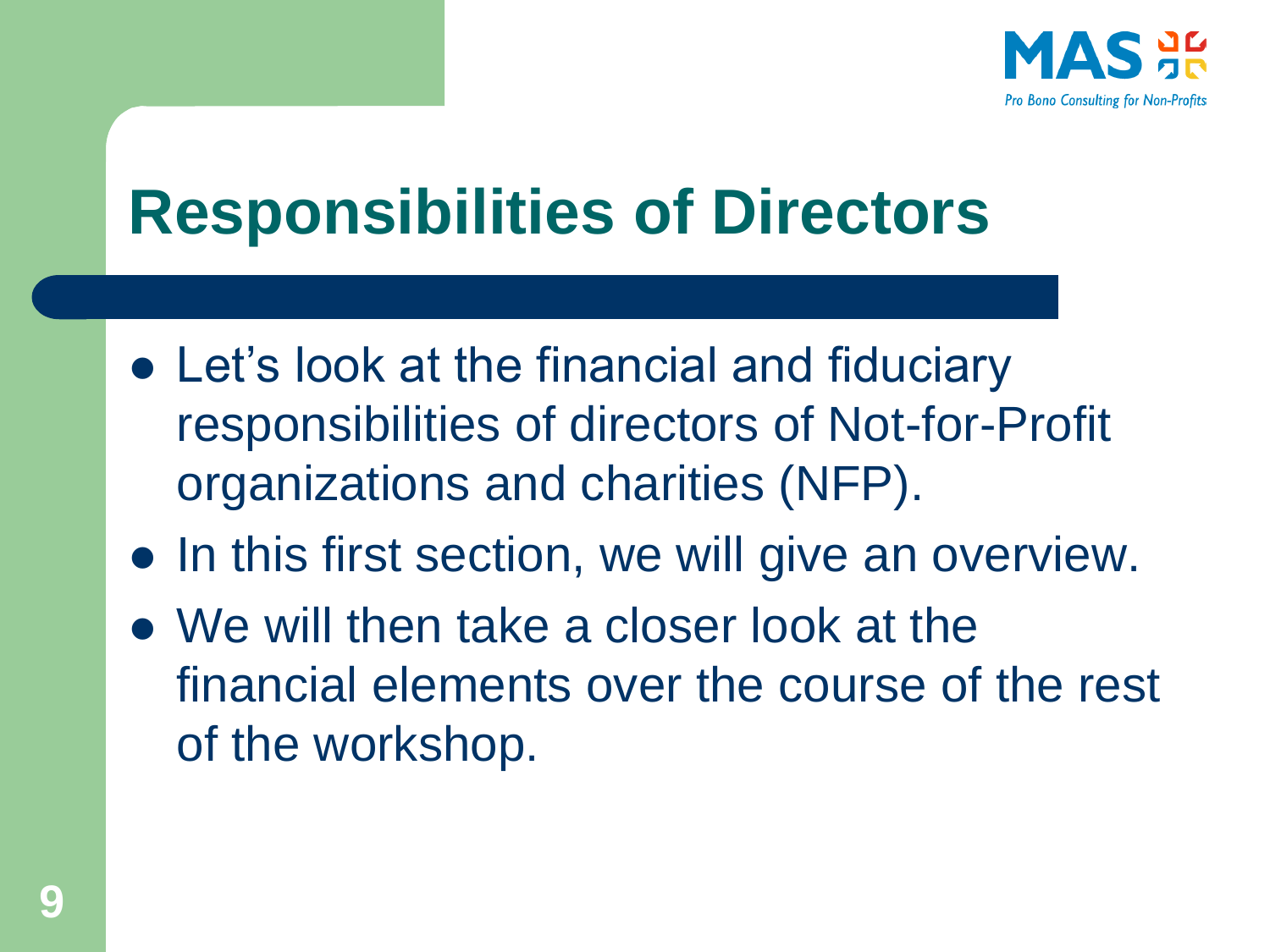

## **Responsibilities What is Governance?**

- ⚫ *Governance,* in the non-profit sector, refers to the actions of the volunteer board of directors of an organization with respect *to establishing and monitoring* the long-term direction of that organization.
- ⚫ This requirement for good governance clearly includes all the financial aspects, which is the focus of our workshop.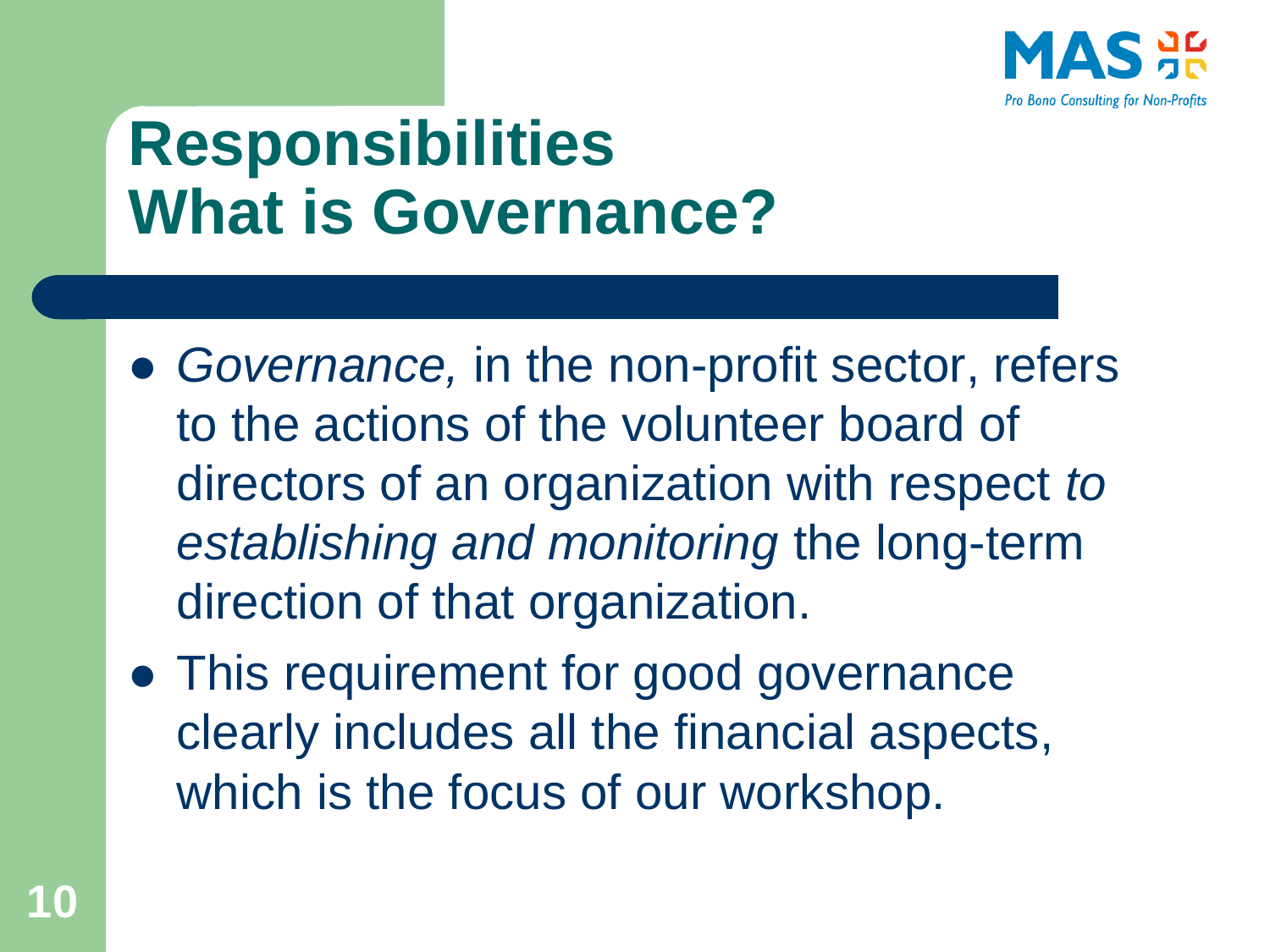

#### **Responsibilities Financial Elements of Governance**

- ⚫ Maintaining the mission of the organization, and monitoring and strengthening programs
- ⚫ *Approving budgets and monitoring results*
- ⚫ *Ensuring adequate resources and their use*
- ⚫ *Financial oversight*
- ⚫ Enhancing the organization's public standing
- ⚫ *Board members must be knowledgeable about the organization and financial affairs of the organization to meet their fiduciary duties.* **<sup>11</sup>**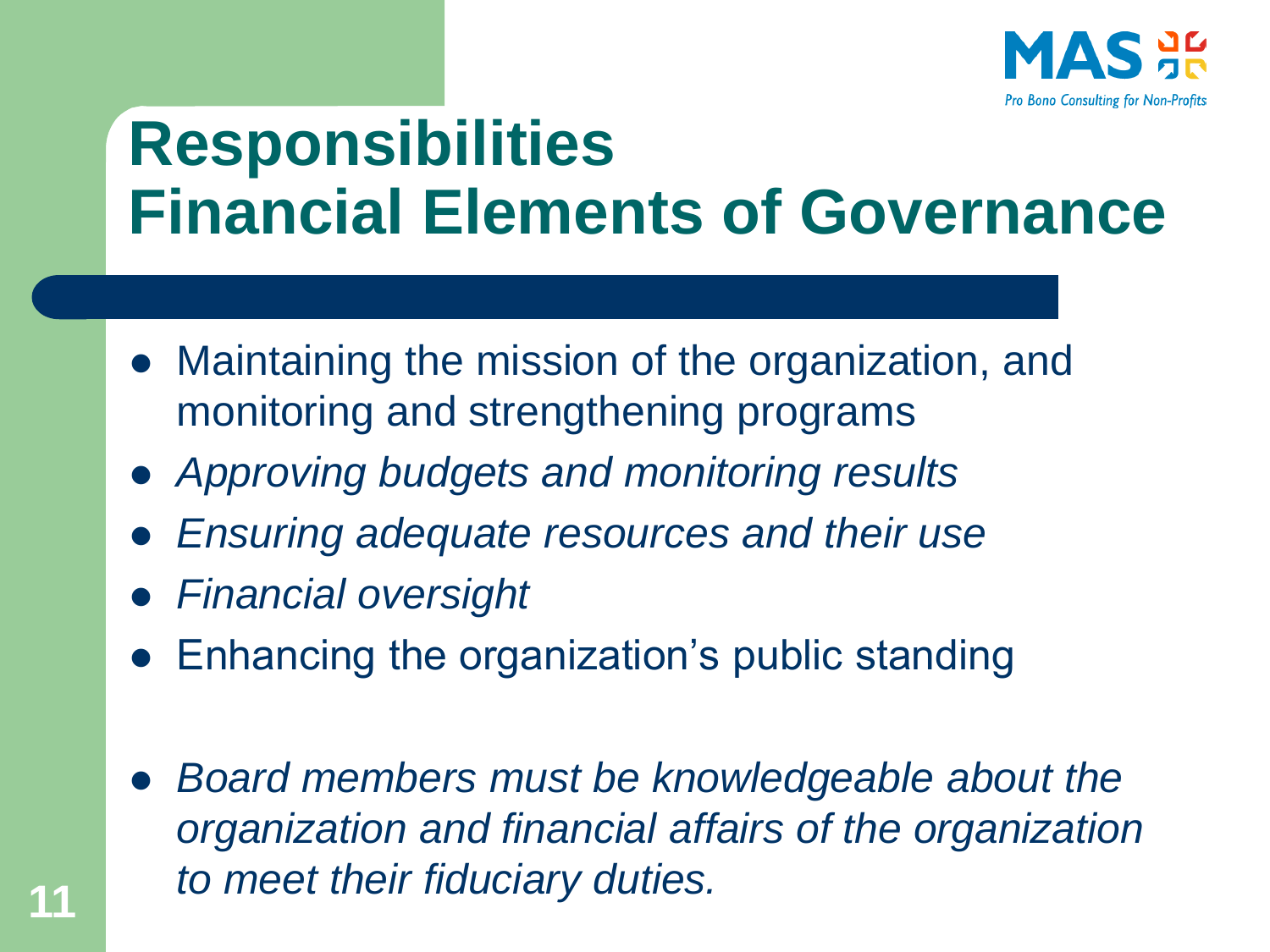

## **Responsibilities The Fiduciary Relationship**

- ⚫ Legal and ethical relationship of trust
- ⚫ Duties are among the highest standard under law:
	- ⚫ Honesty
	- ⚫ Good faith
	- Act in the best interest of Show loyalty the organization • Keep confidentiality
	- ⚫ Apply skills and exercise ⚫ Avoid conflict of interestjudgment
	- ⚫ Comply with legislation

• Comply with organization articles and by-laws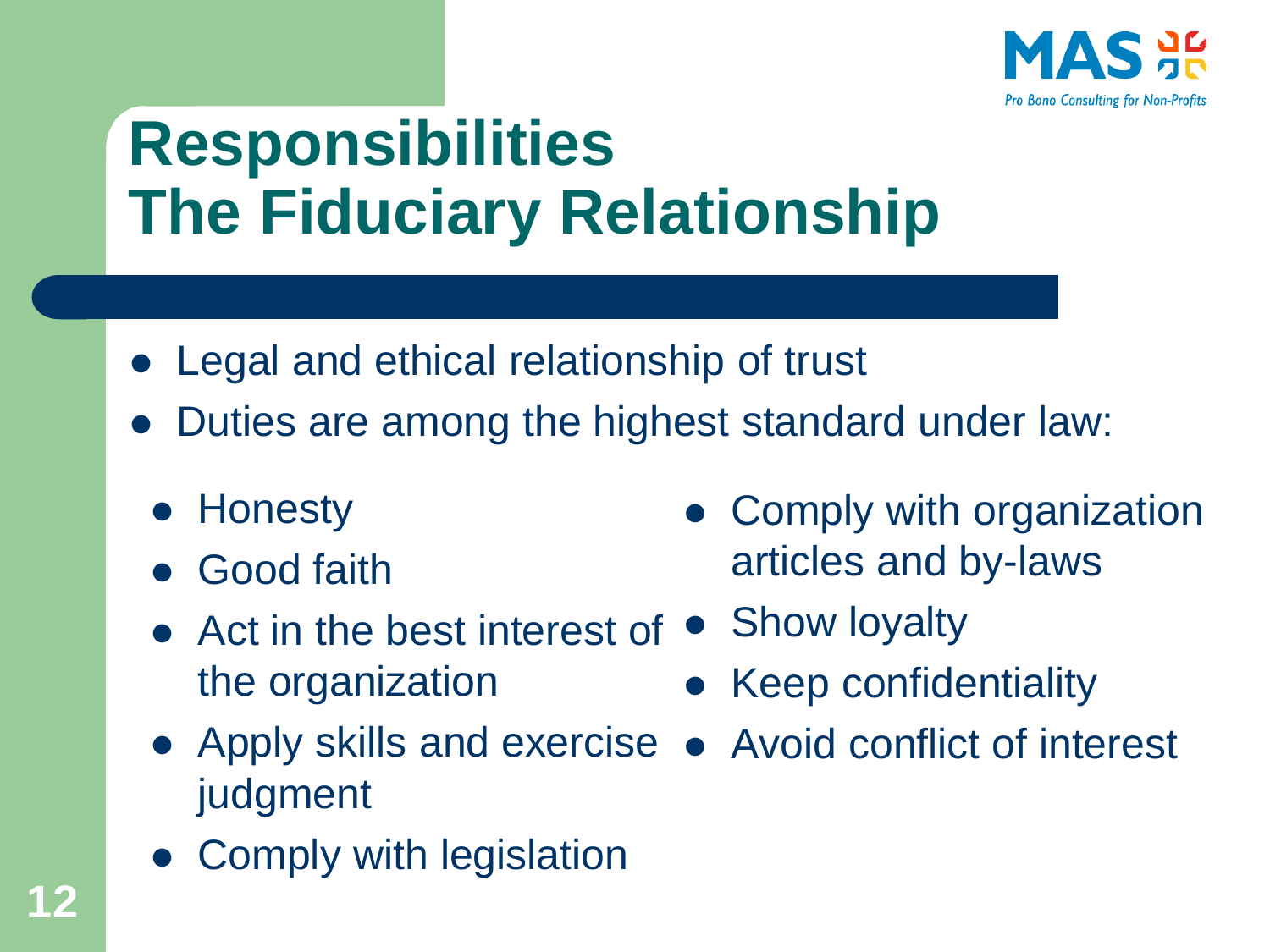

## **Responsibilities Implications of the Fiduciary Role**

- All Board members must be proactive in understanding their fiduciary role.
- ⚫ Learning and asking questions are critical; this workshop is a good start.
- Board members cannot assume that financial elements of governance are restricted to the Treasurer and/or Chief Financial Officer.
- ⚫ As we will learn today, there are many dimensions to the financial aspects of a NFP, and Board members need to constantly question and confirm.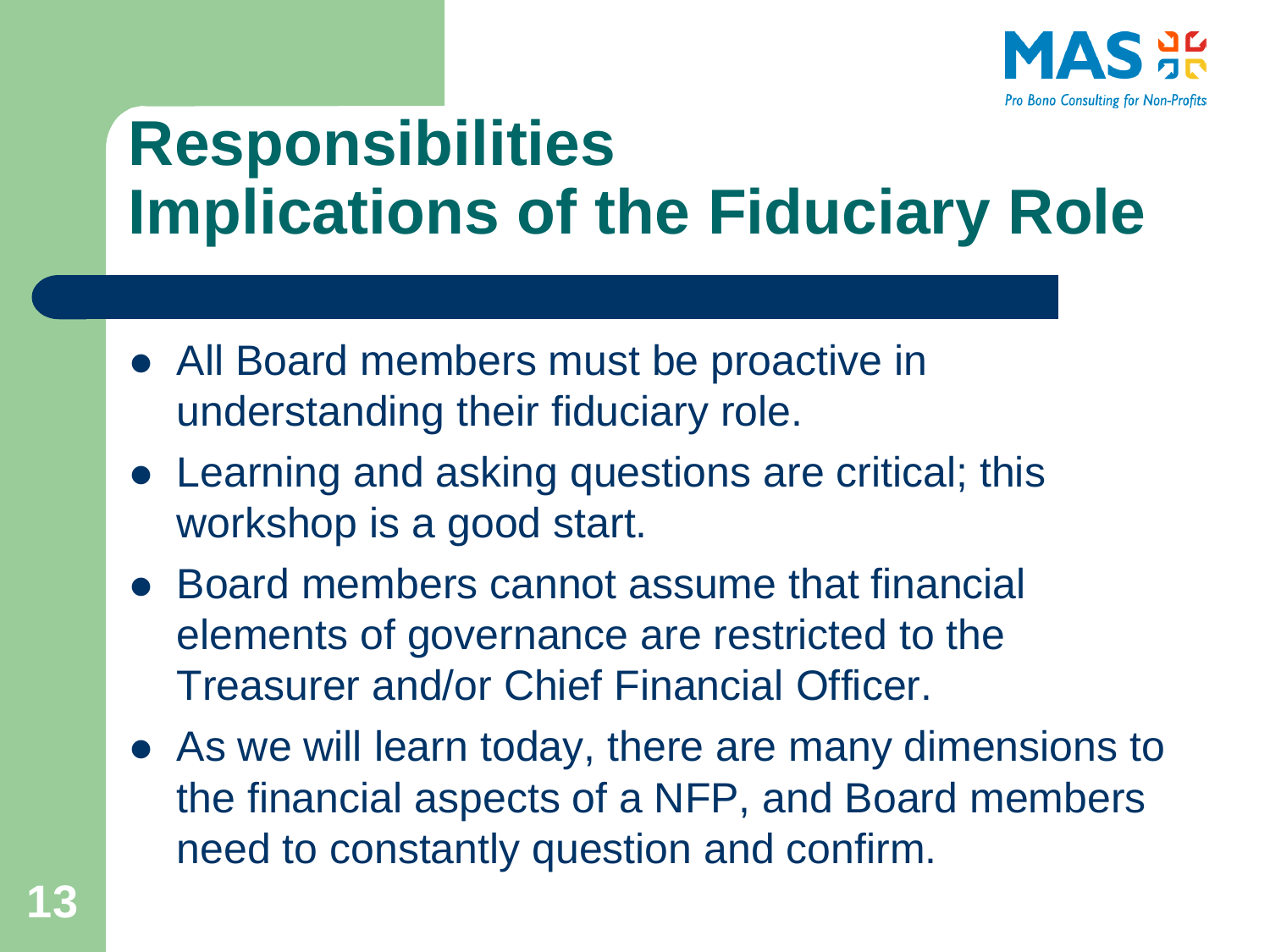

## **Responsibilities Being Proactive**

- ⚫ Ask for and read the articles and by-laws for your NFP, and check for any financial restrictions or processes specific to your NFP.
- Review the last years of audited/reviewed financial statements and ensure you understand them.
- ⚫ Watch out for conflicts of interest and declare them.
- ⚫ Ensure the Directors and Officers Liability Insurance policy is in force and adequate for your NFP.
- ⚫ Treat Board minutes and communication as confidential and store them appropriately.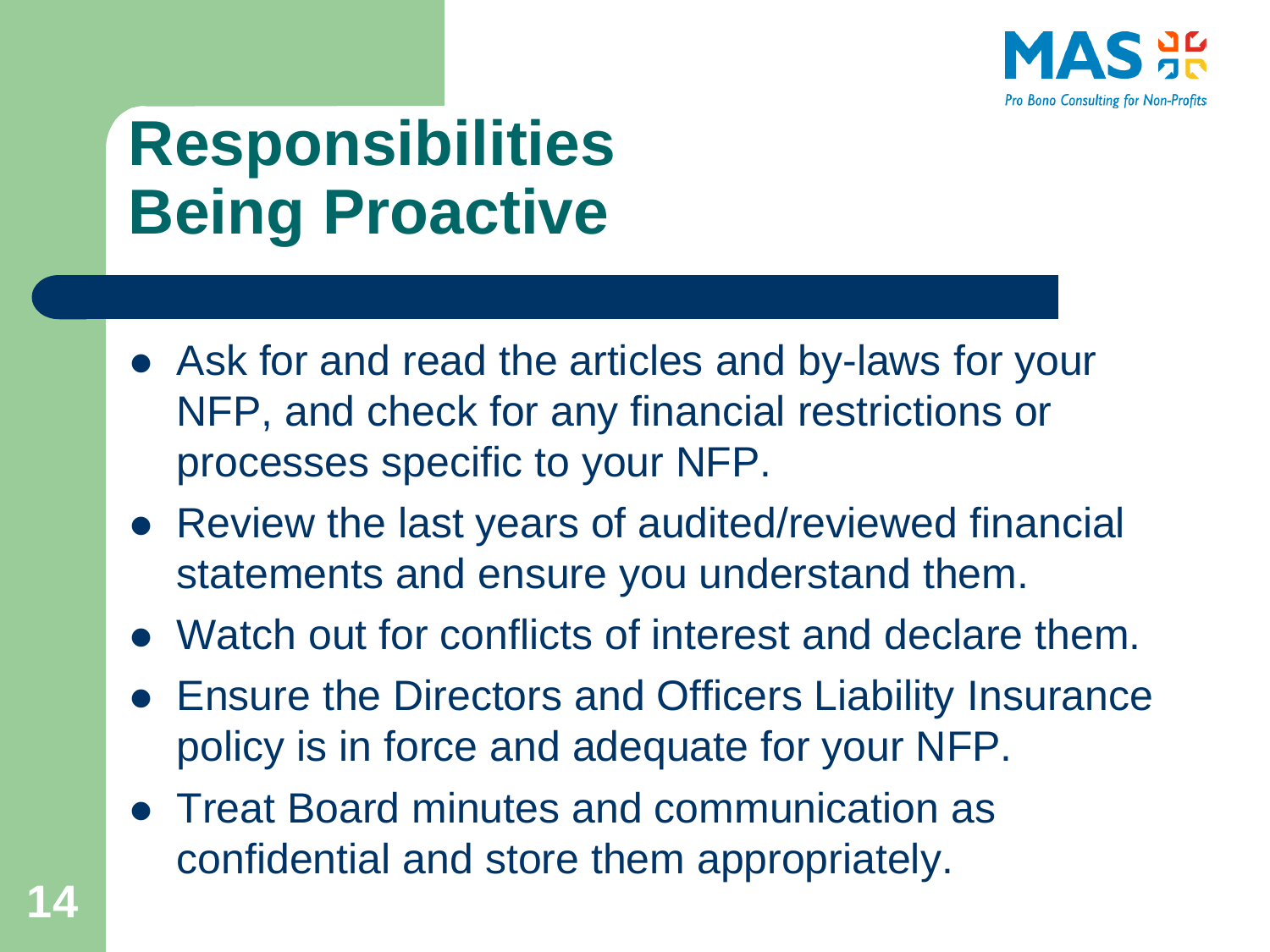

### **Stakeholders**

- ⚫ Let's consider all the stakeholders for Board members operating a NFP:
	- Funding agencies
	- Donors (individual, corporations, foundations)
	- Regulatory bodies (provincial, federal)
	- Management, employees and volunteers
	- Clients and users of your services
	- The general public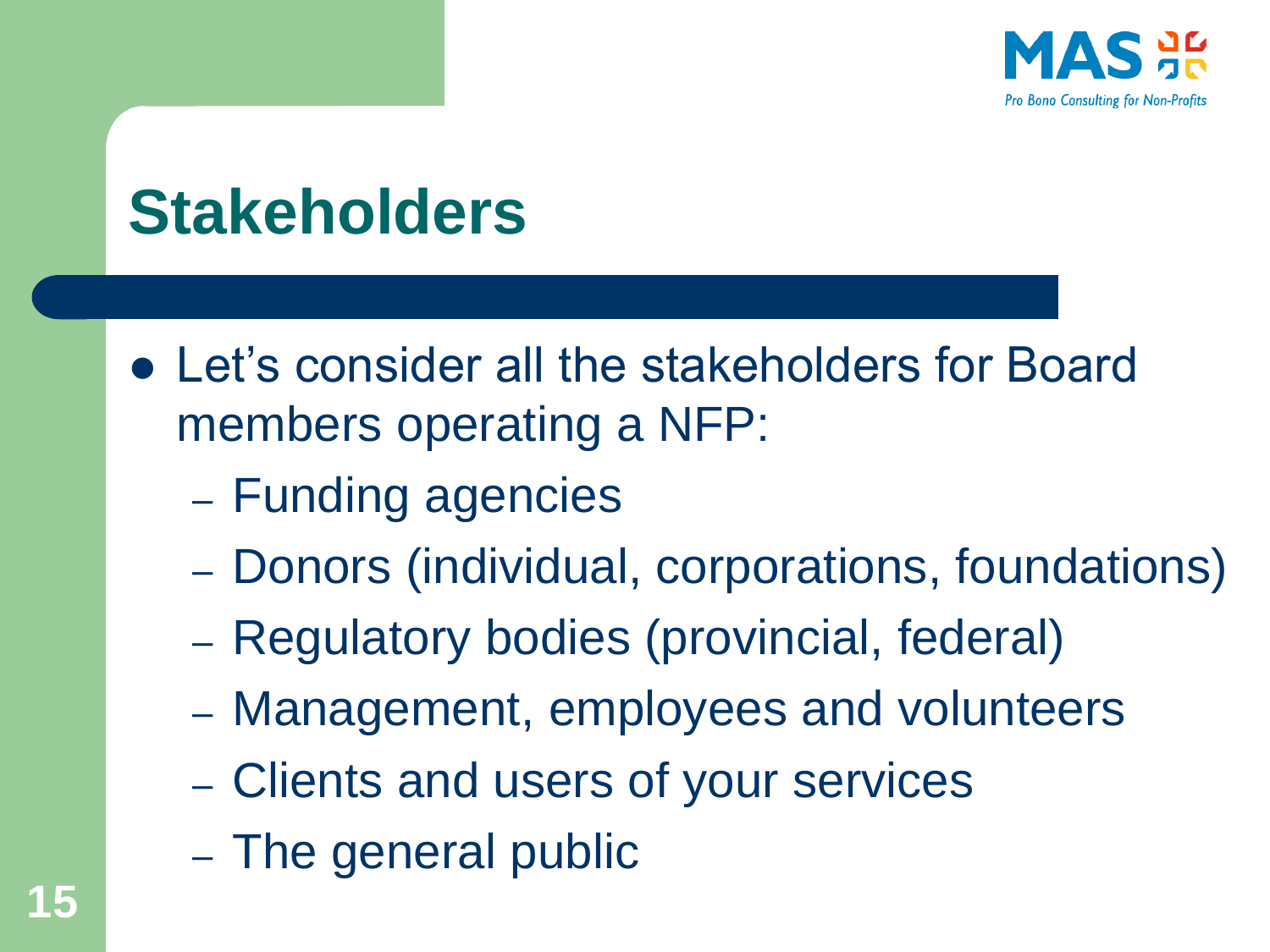

## **Stakeholders Agencies/Donors**

- ⚫ Funding agencies and donors
- Responsibility for the stewardship of agency funds and donations from all sources in line with the expectations established and agreed when the grant or donation was made
- Segregating restricted funds
- Providing reporting for agencies in accordance with their needs and/or legislation
- **16** Site visits and potential audits as needed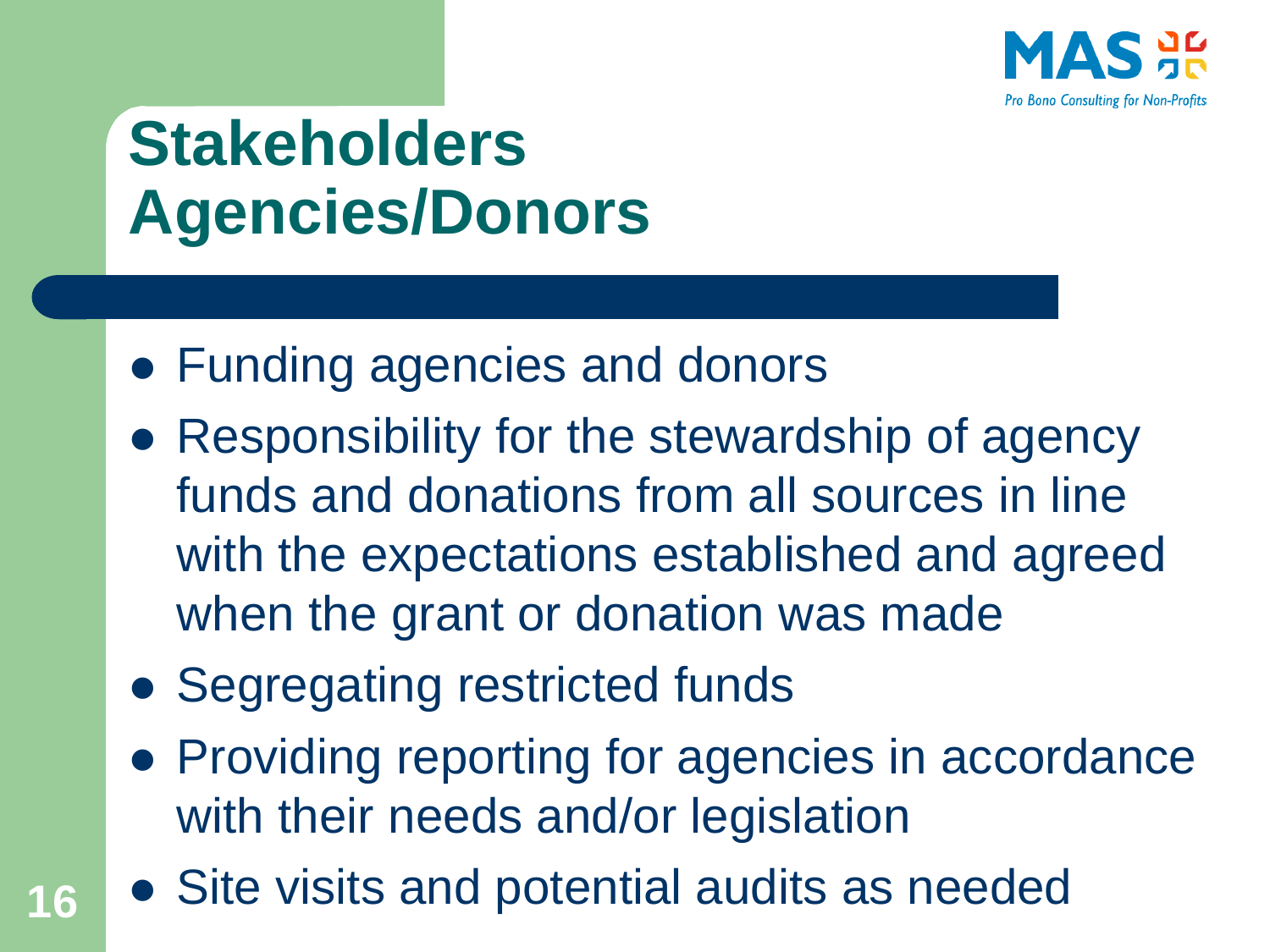

## **Stakeholders Regulatory Bodies**

- For charities, the most important regulatory agency is the Charities Directorate of the Canada Revenue Agency.
- ⚫ Other regulations in Ontario include the Ministry of Community and Social Services Act, and the Trustees Act.
- For NFPs that are not charities, the Corporations Act and the Ontario Not-for-Profit Corporations Act (likely 2020) are important.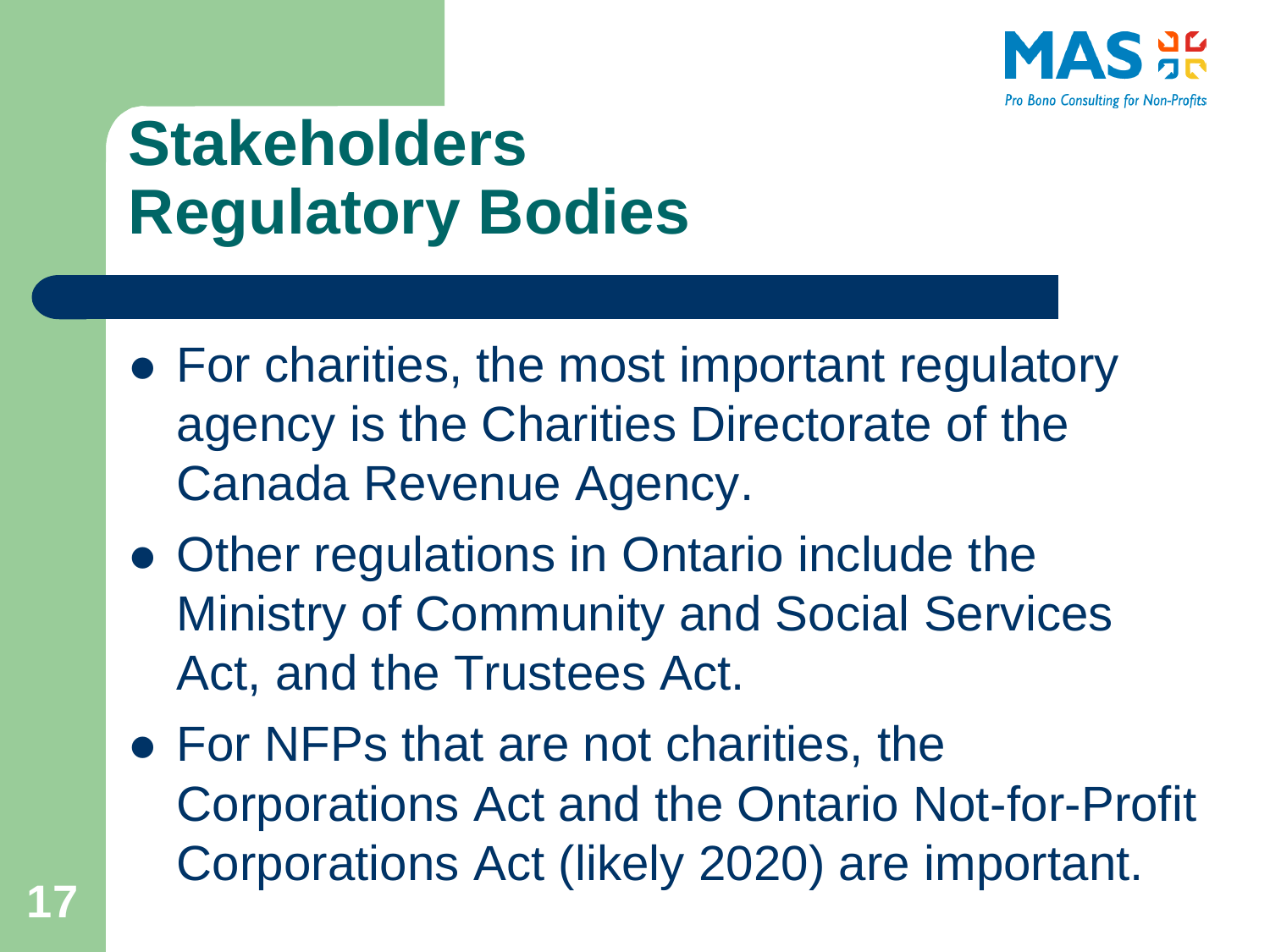

## **Stakeholders Employees and Volunteers**

- All those working on behalf of your NFP, paid and unpaid, are stakeholders.
- ⚫ Ensuring that employees are paid on time and with appropriate deductions is important.
- ⚫ Make sure that human resource policies, notice periods, expense reimbursements and other financial policies are documented.
- ⚫ Employees are vital, but can also be a financial exposure when things go badly. **<sup>18</sup>**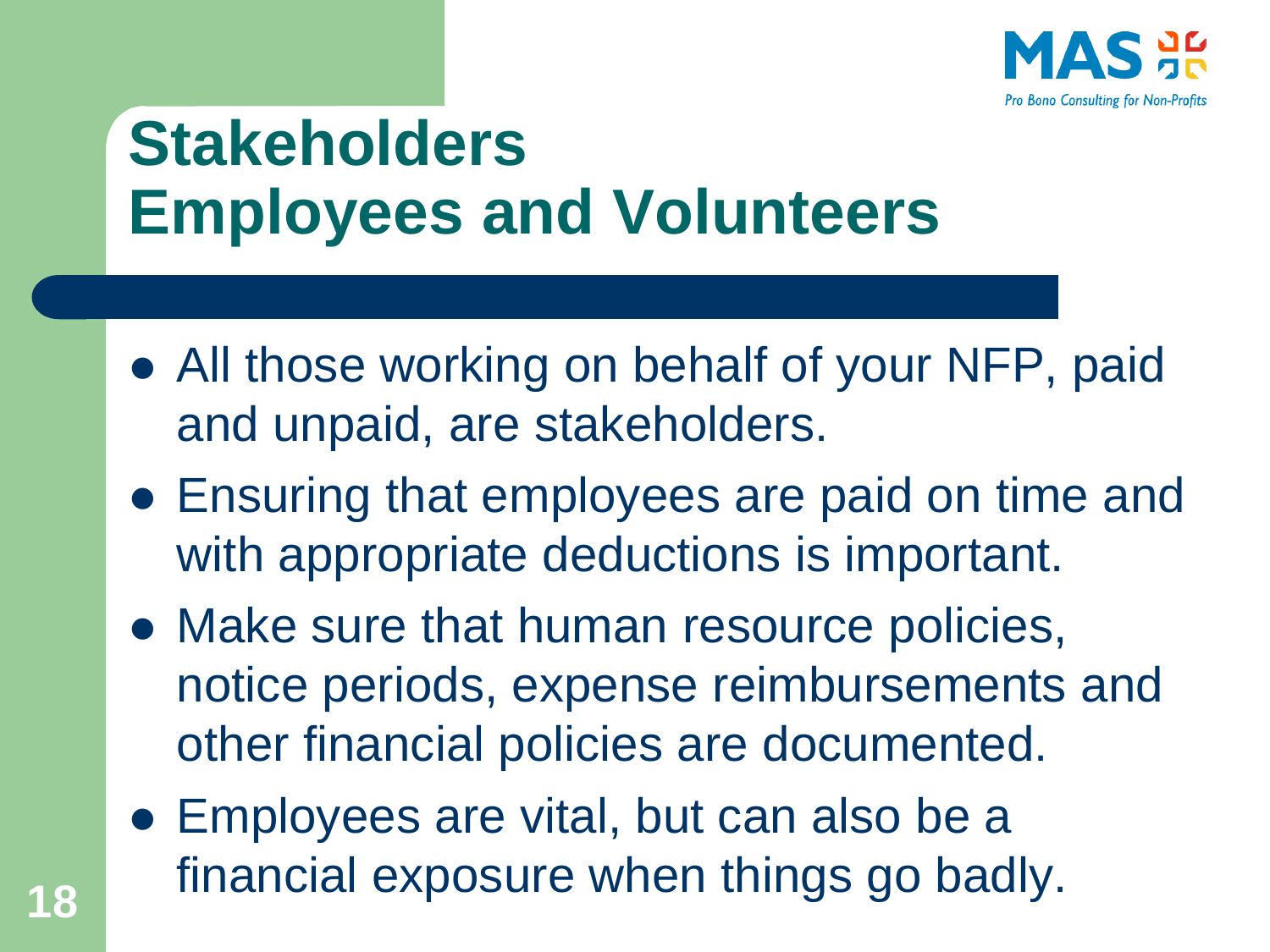

## **Stakeholders Clients**

- ⚫ The people that benefit from your services are stakeholders. These can be clients, users, members, partners and so on.
- ⚫ The financial element of these relationships will vary widely, from nothing to user fees and co-investment.
- From a financial perspective, the key elements are fairness, sustainability (being here tomorrow!) and delivery of your programmes.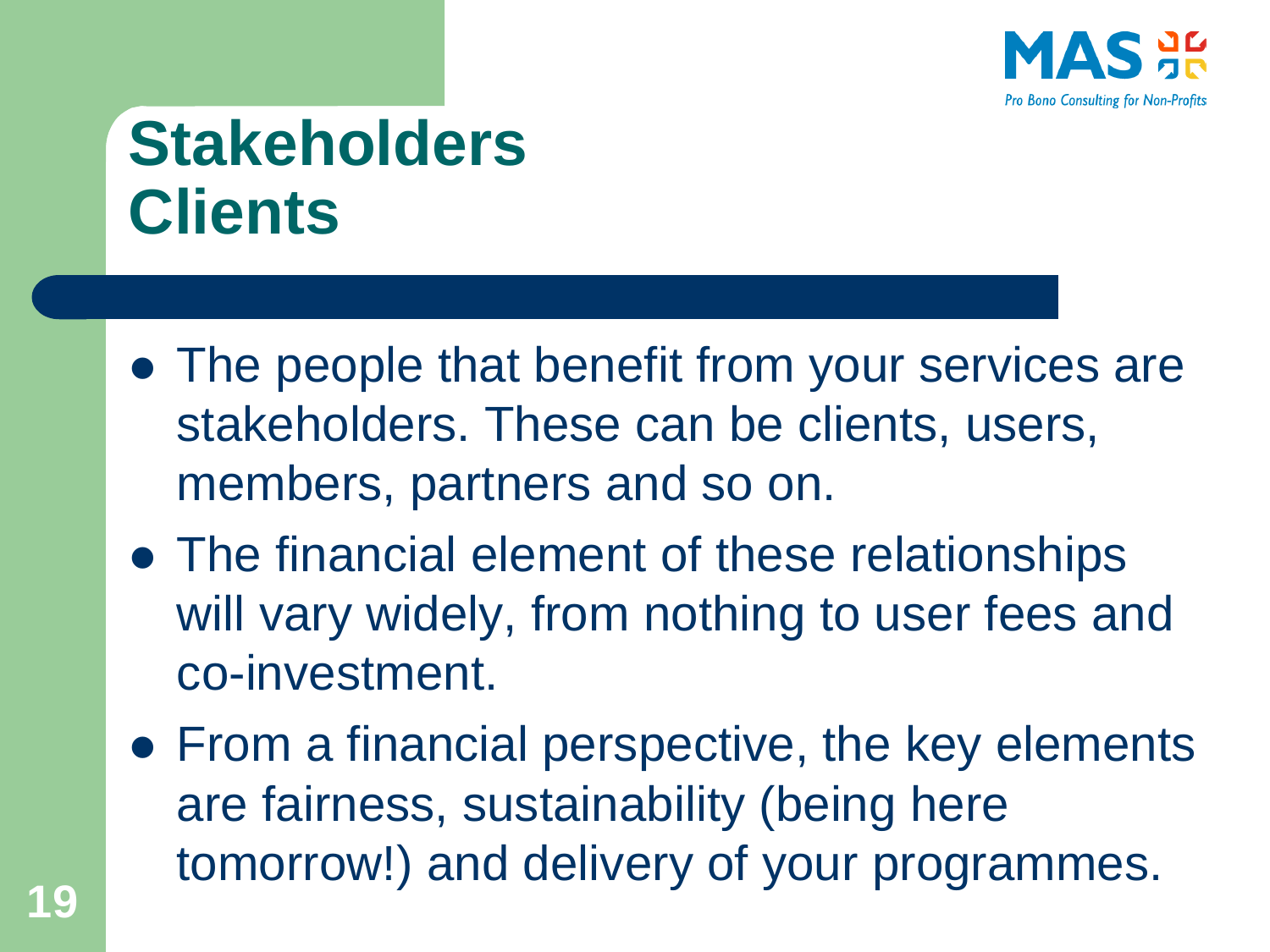

## **Stakeholders The General Public**

- ⚫ While not direct stakeholders in any NFP, the general public remain an audience that a Board must keep in mind.
- ⚫ Particularly for organizations that rely upon donations, your public persona and how you are perceived is important to fund raising.
- ⚫ The Board needs to consider how its financial practices may have a bearing on its financial stability and sustainability.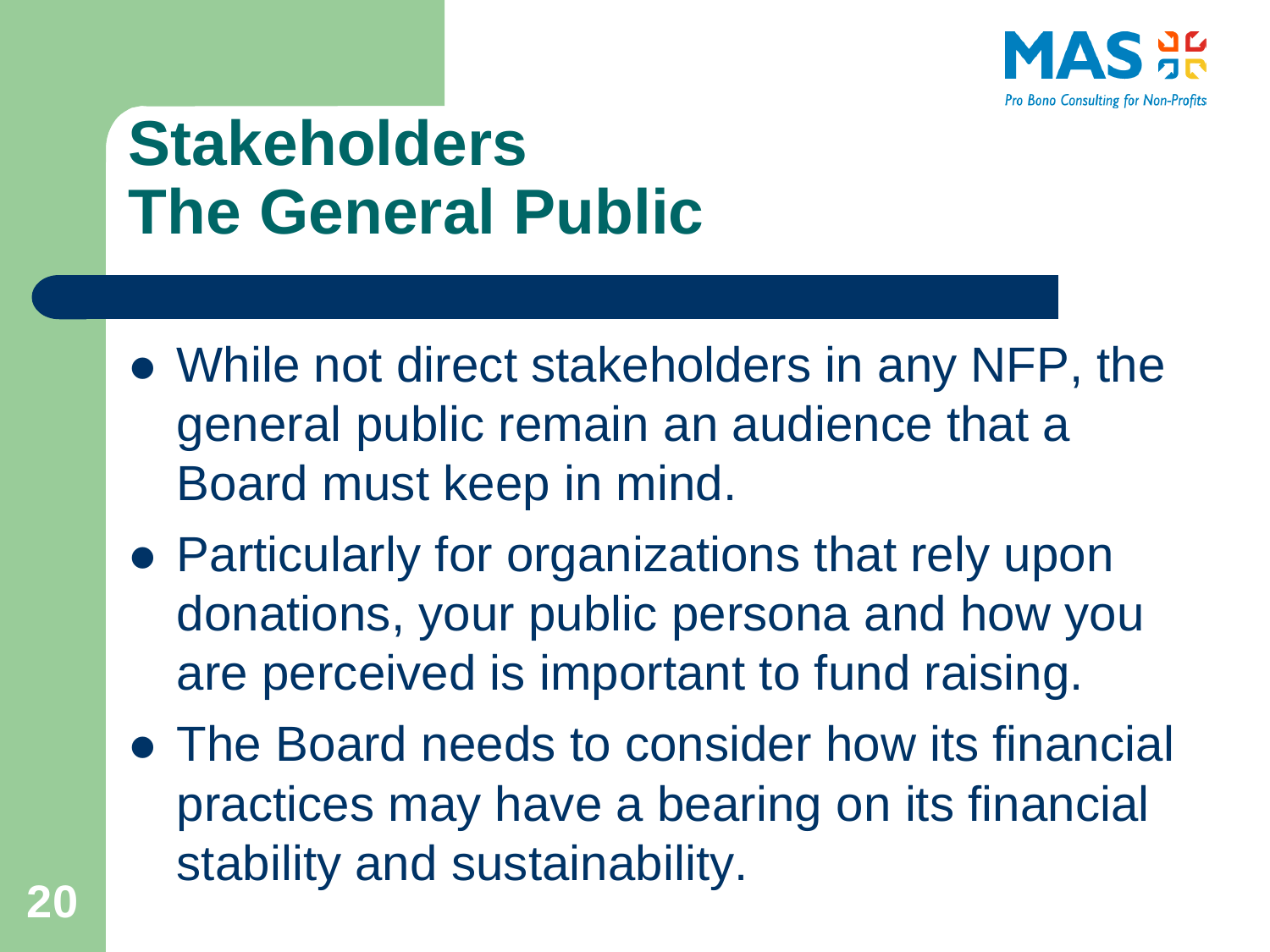

## **FINANCIAL MANAGEMENT**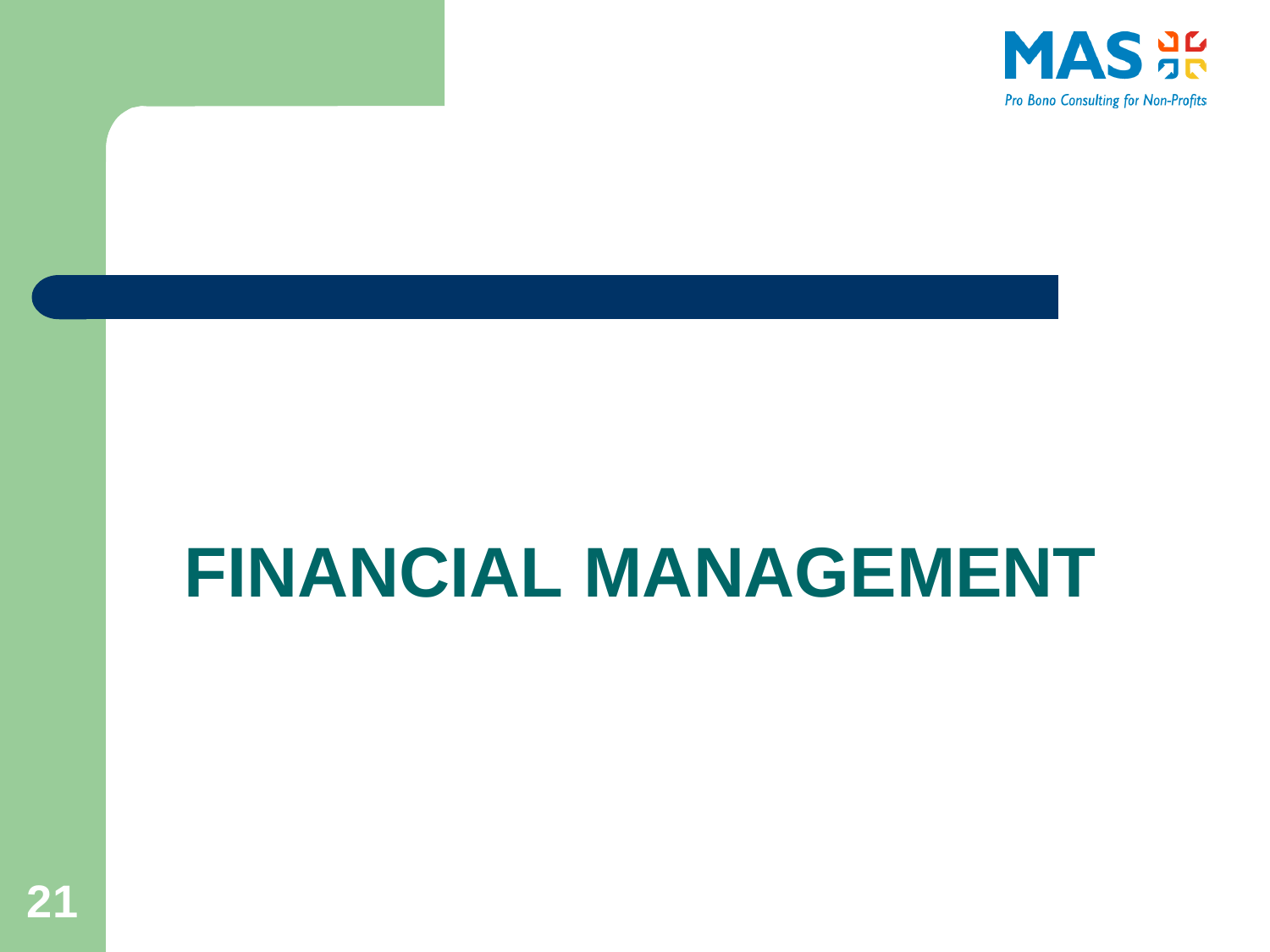

## **Understanding Financials**

- In this part of the workshop, we will review the basics of financial statements for a fictional NFP. Your NFP financial statements will be more complicated, but the principles are the same.
- For people who do not have a financial background, the financial statements for a charity or NFP can be difficult to understand.
- ⚫ Part of every director's fiduciary responsibility is to understand the financials of their organization. **22** .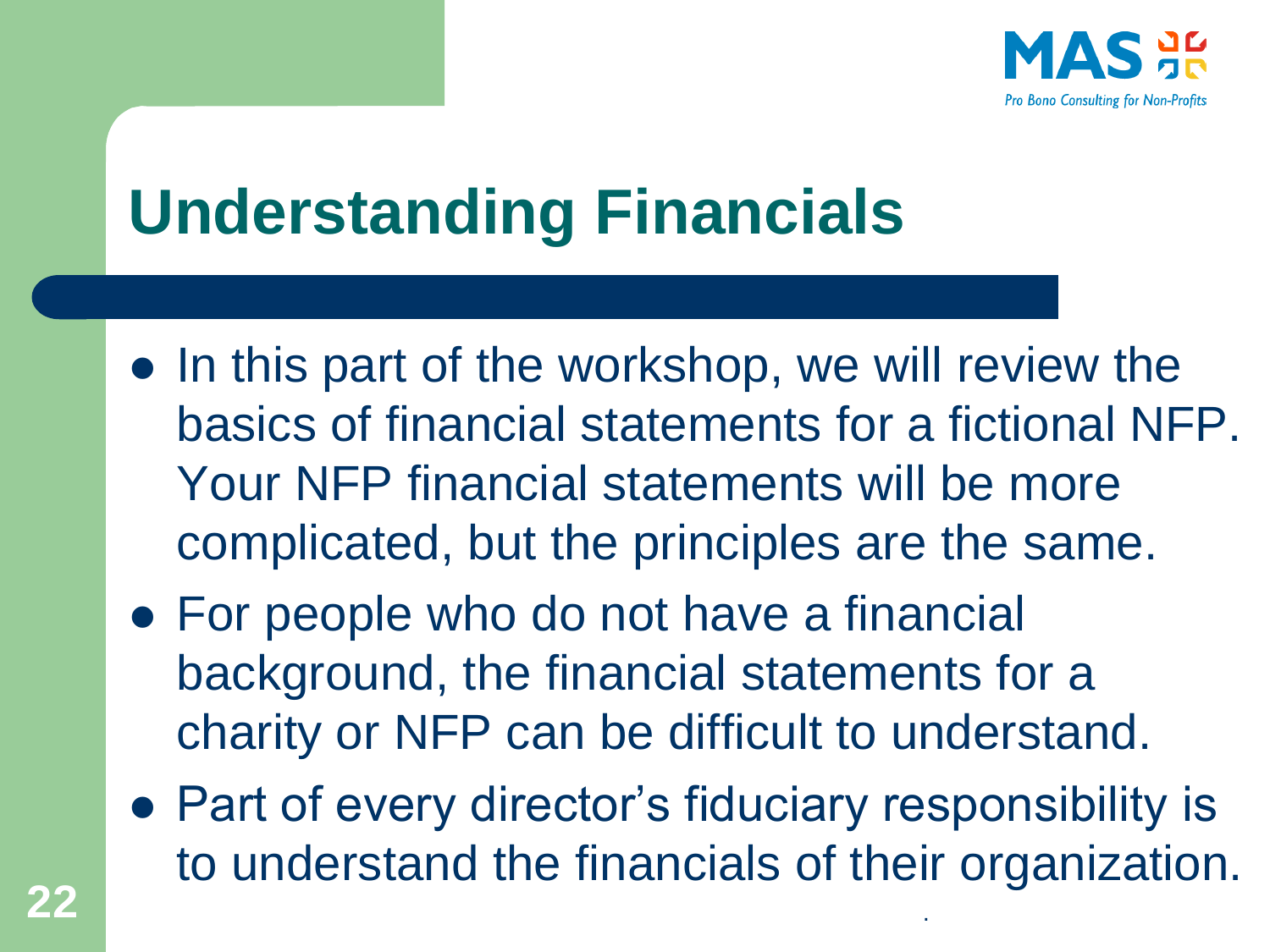

### **Understanding Financials Income Stmt vs. Balance Sheet**

- Income Statement (I/S) [Revenue & Expense]
	- Organization performance over a period of time.
	- The impact of revenues and expenses feeds into the balance sheet.
- Balance Sheet (B/S) [Financial Position]
	- Organization financial health at a single point in time.
	- It shows assets (owned) and liabilities (owed).
	- There are also elements that account for aligning revenue and expense to specific time periods.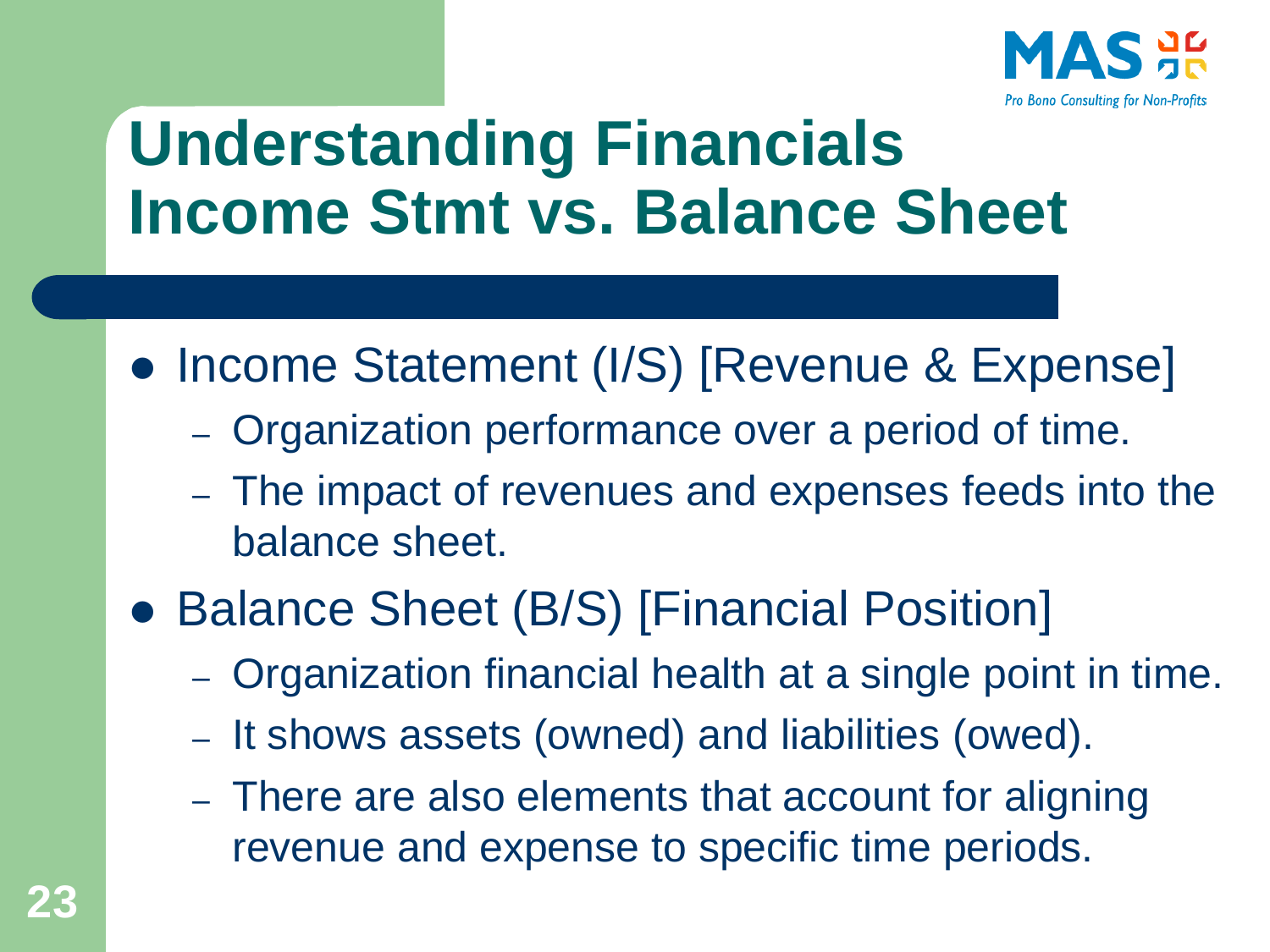

### **Understanding Financials Analogy to Personal Financials**

- Income Statement = What you earn & spend
	- **Income**: salary, bank interest, dividends
	- **Expense**: income tax, mortgage, car lease, food
	- **Net**: money left over or overspend
- Balance Sheet = What you own and owe
	- **Assets**: house, car, chequing, saving, investments
	- **Liabilities**: mortgage, car loan, line of credit
	- **Equity**: money you have if you sell everything and pay off all loans and debts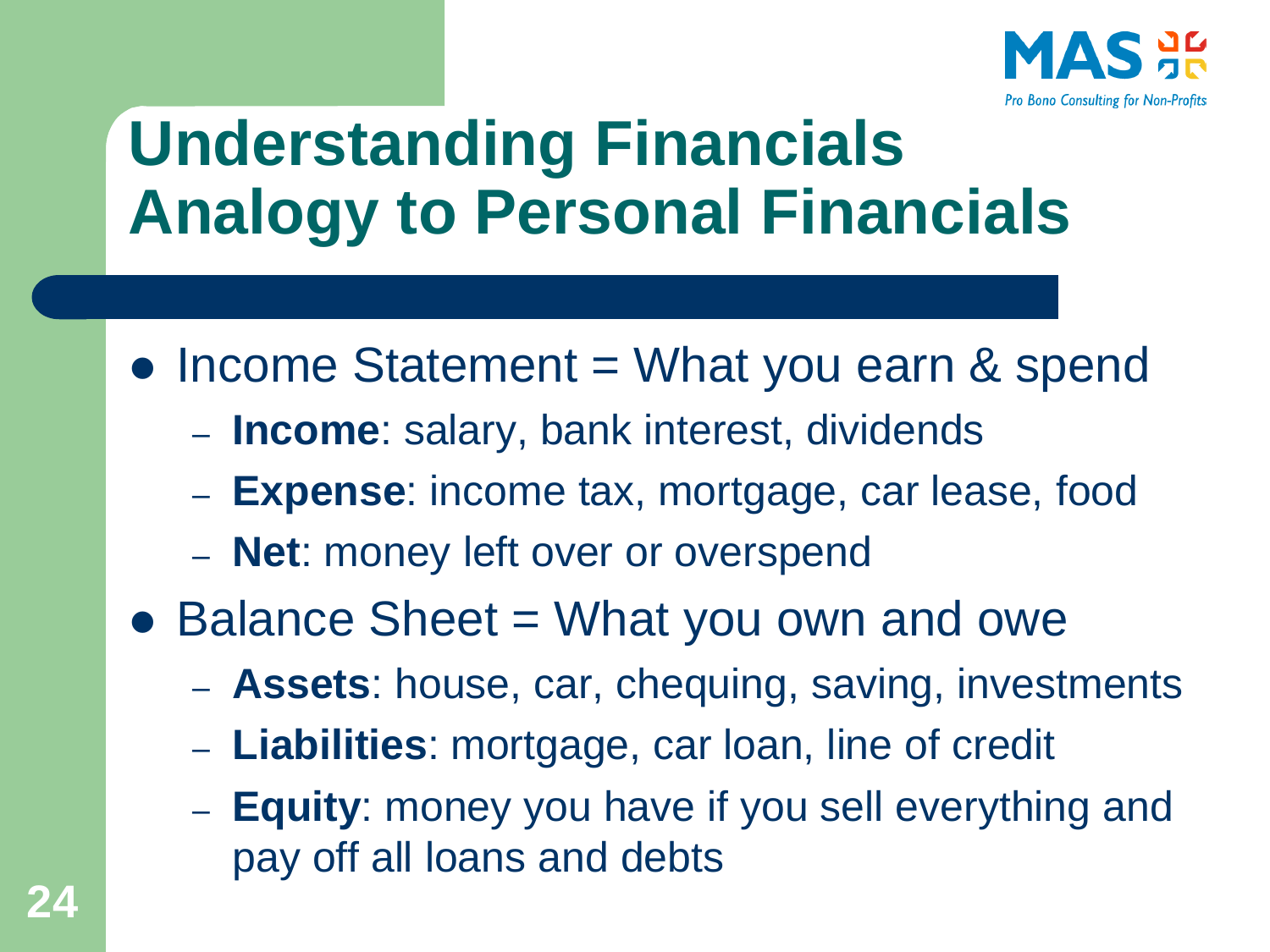

### **Understanding Financials Cash vs. Accrual Accounting**

- ⚫ Individuals and families tend to use a "cash" approach; businesses and charities normally use an "accrual" approach.
- In accrual accounting, we pay strict attention to when things are earned or due.
- ⚫ This means using the balance sheet as a place where we record adjustments to give a more perfect picture of where we stand on that day.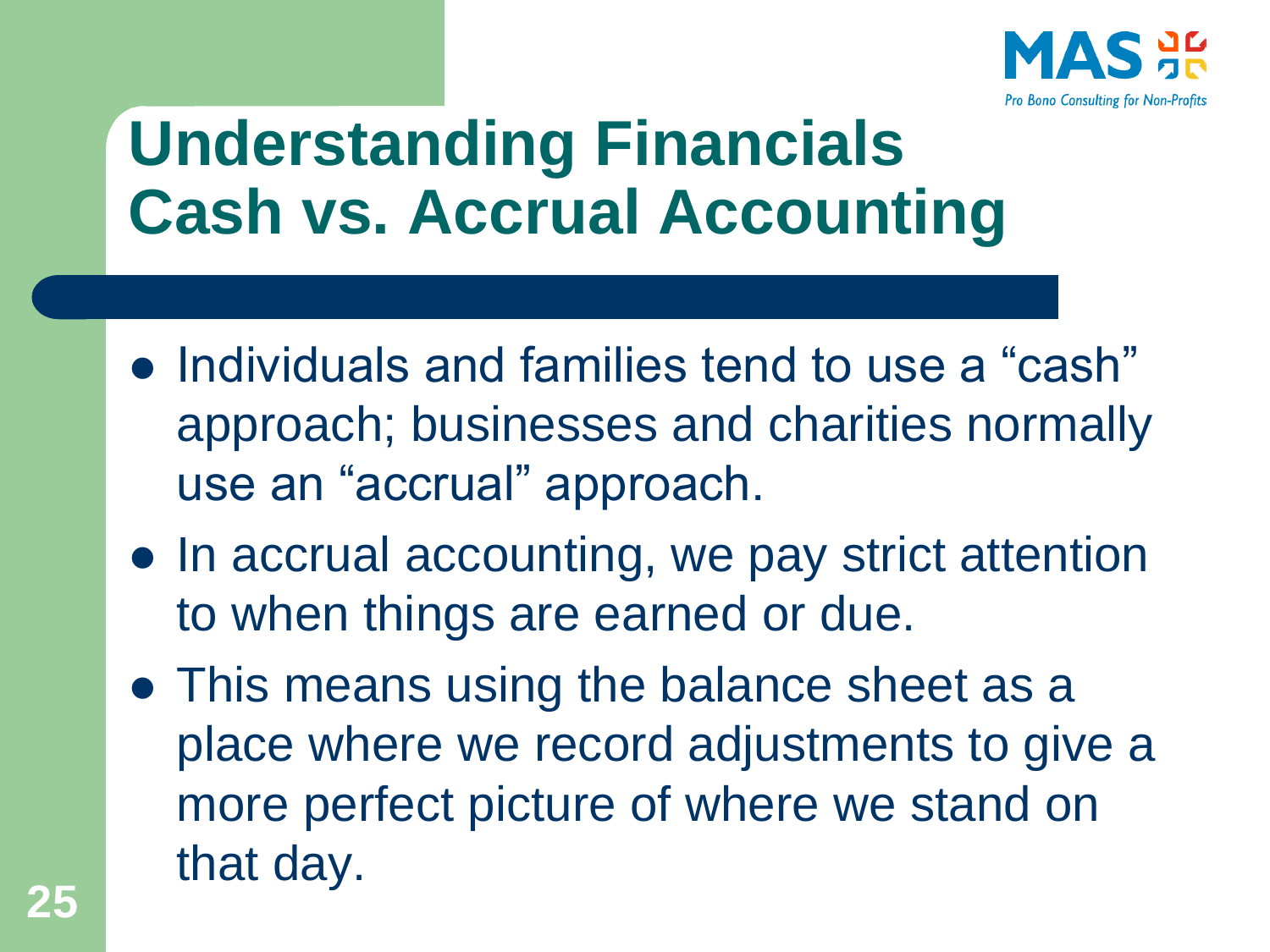

### **Understanding Financials Cash vs. Accrual Accounting**

- ⚫ If families used accrual accounting …
- ⚫ At year-end, if you knew you were owed interest income that had not been paid, you would add it to your balance sheet as accrued income (and remove it when received).
- ⚫ At year-end, you would reduce the mortgage owed on your balance sheet to adjust the (say) Sept statement by the Oct, Nov and Dec principal payments.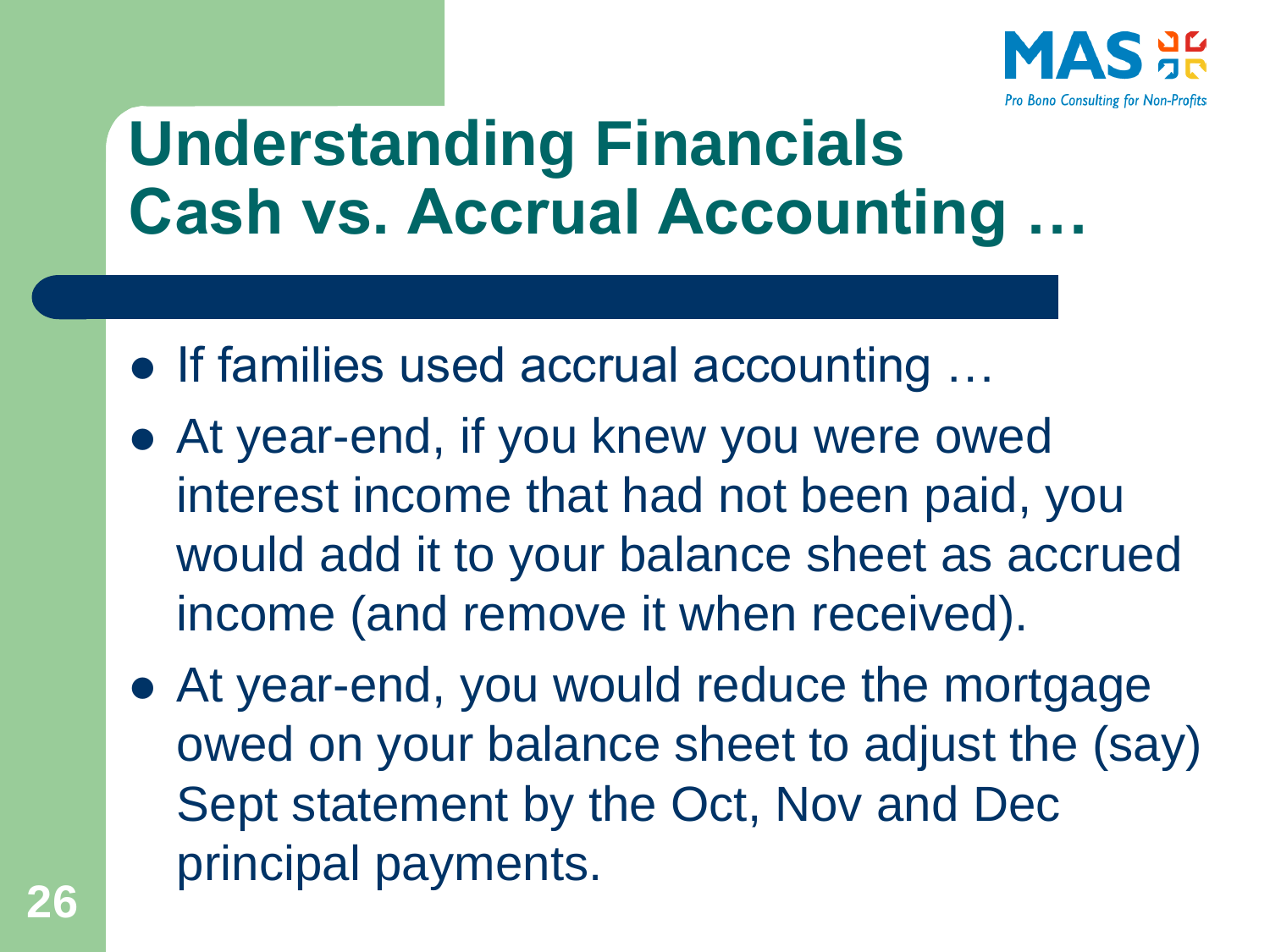

#### **Understanding Financials Sample NFP Balance Sheet**

| <b>Assets</b>                     | 31-Dec-17 | 31-Dec-18 |
|-----------------------------------|-----------|-----------|
| <b>Bank account</b>               | 25,000    | 20,000    |
| Investment account                | 120,000   | 105,000   |
| <b>HST Recoverable</b>            | 7,500     | 9,500     |
| Leasehold Improvements (net)      | 40,000    | 37,500    |
| Prepaid expenses                  | 5,000     | 7,500     |
| <b>Total Assets</b>               | 197,500   | 179,500   |
| <b>Liabilities</b>                |           |           |
| Accrued liabilities / payables    | 20,000    | 25,000    |
| Deferred grants/contributions     | 75,000    | 90,000    |
| <b>Total Liabilities</b>          | 95,000    | 115,000   |
| <b>Surplus (Deficit)</b>          |           |           |
| Surplus (Deficit) in Year         | 7,500     | $-10,000$ |
| <b>Retained Surplus (Deficit)</b> | 40,000    | 47,500    |
| <b>Total Surplus (Deficit)</b>    | 47,500    | 37,500    |
| <b>Net Assets</b>                 |           |           |
| <b>Unrestricted Net Assets</b>    | 150,000   | 102,000   |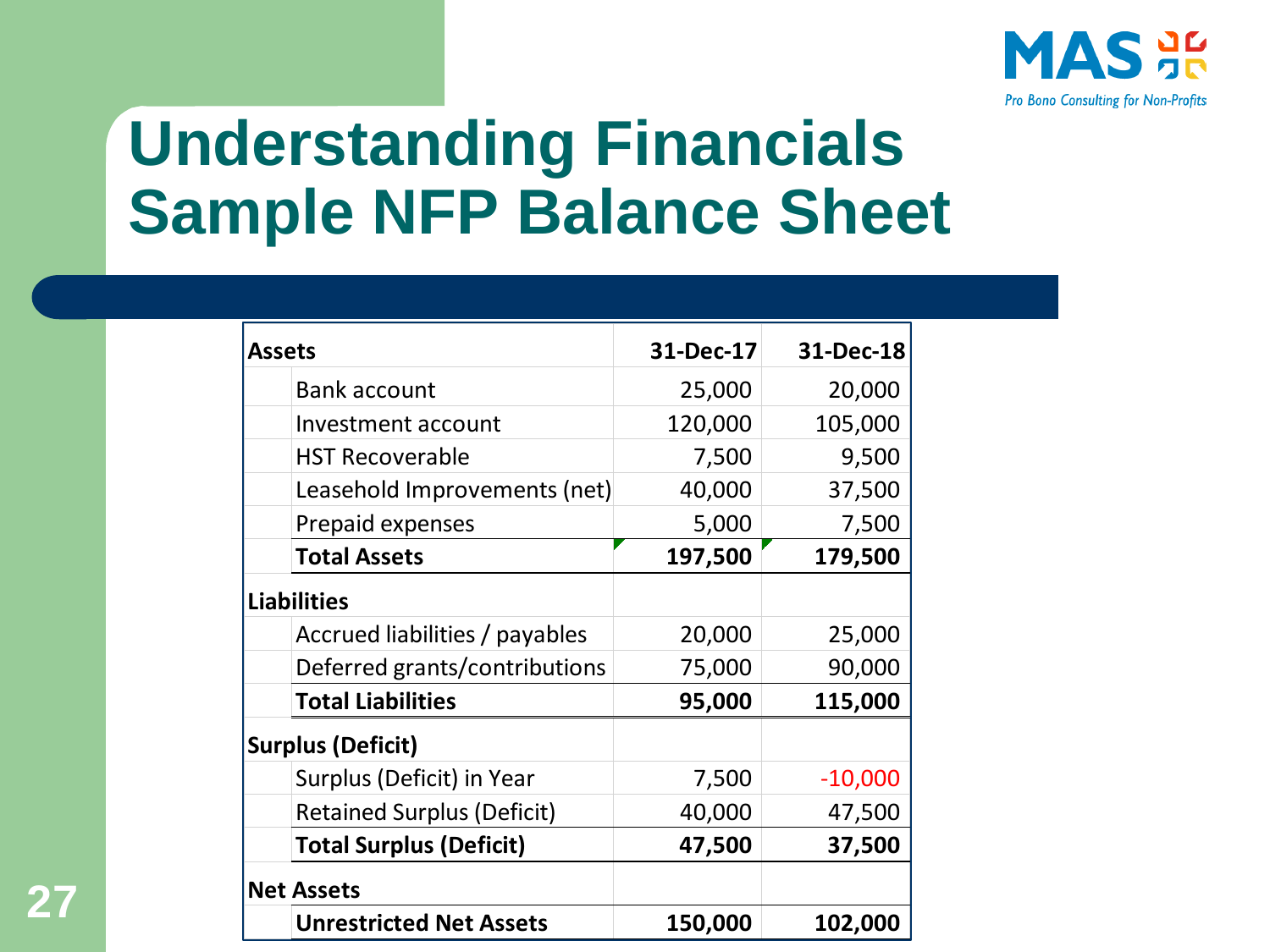

### **Understanding Financials Balance Sheet – Assets**

- ⚫ **Bank accounts**  value of all bank accounts that day (chequing, saving, etc.)
- ⚫ **Investment accounts** value of investments that day, as reported
- ⚫ **HST Recoverable**  charities earn a government tax credit on a percentage of HST taxes paid on purchases; the B/S holds an estimate of what the government owes; refunds issued once/twice a year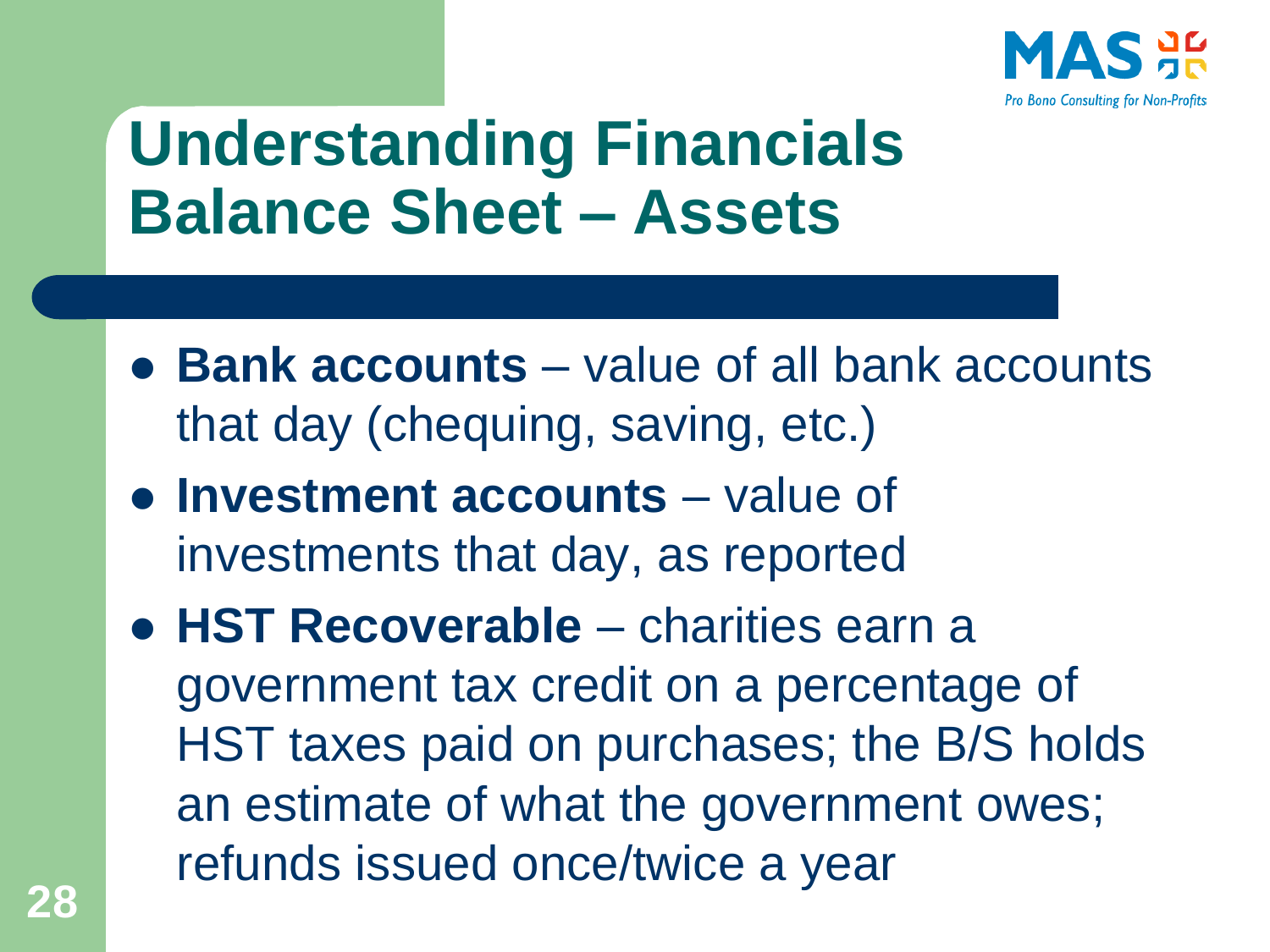

### **Understanding Financials Balance Sheet – Assets …**

- ⚫ **Leasehold Improvements**  when you spend money to improve your office, the value persists for number of years.
- ⚫ **Prepaid expenses** when you pay a vendor invoice in advance of receiving the goods or services, at the date of the B/S, you have paid for something you will receive in the future.
- ⚫ **Total Assets**  the sum of all the assets listed above in the B/S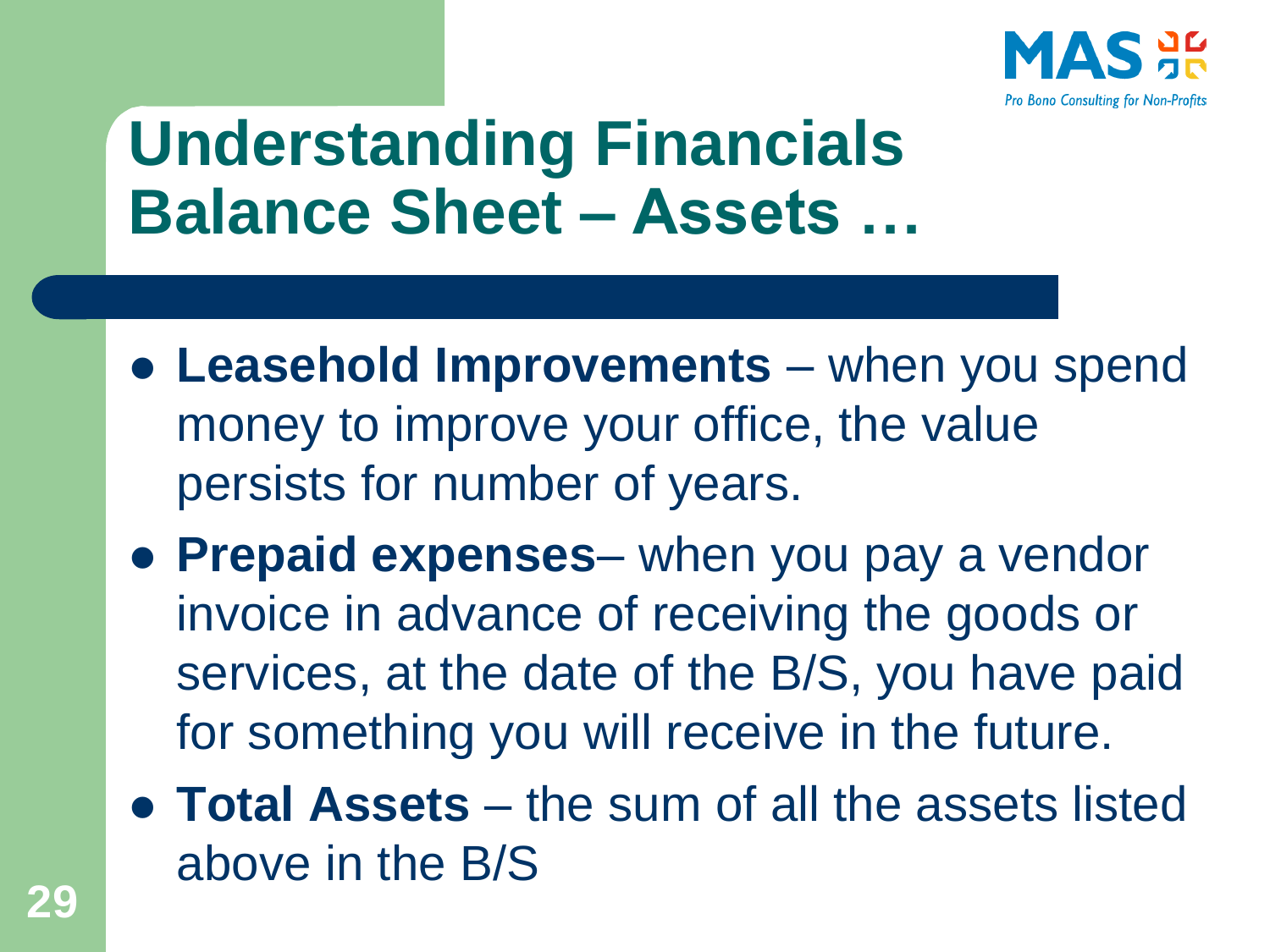

### **Understanding Financials Balance Sheet - Liabilities**

- ⚫ **Accrued Liability**  funds owed to other parties on the day noted; can be loans, unpaid invoices or other obligations
- ⚫ **Deferred Grants/Contributions**  some donations cannot be recognized until the corresponding expenditures take place; this records the obligation for the expense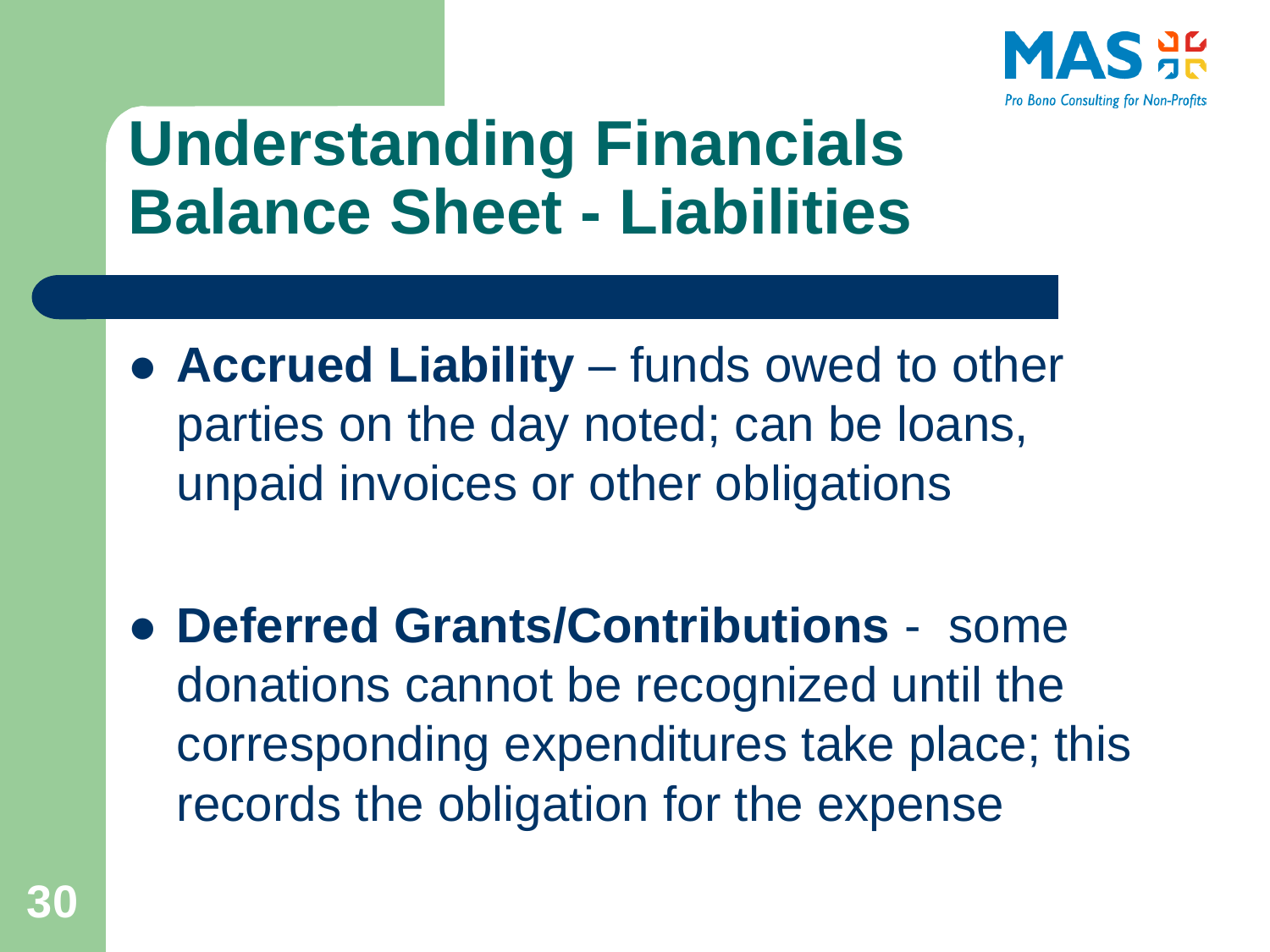

### **Understanding Financials Balance Sheet – Surplus (Deficit)**

- ⚫ **Surplus (Deficit)**  this is the surplus or deficit in the current period
- ⚫ **Retained Surplus (Deficit)**  this is the addition of all prior years of surplus or deficit, to the date of the last balance sheet
- ⚫ **Unrestricted Net Assets** the net of all assets less liabilities plus surplus (deficits); funds held without obligation to any projects or expenditures; similar to equity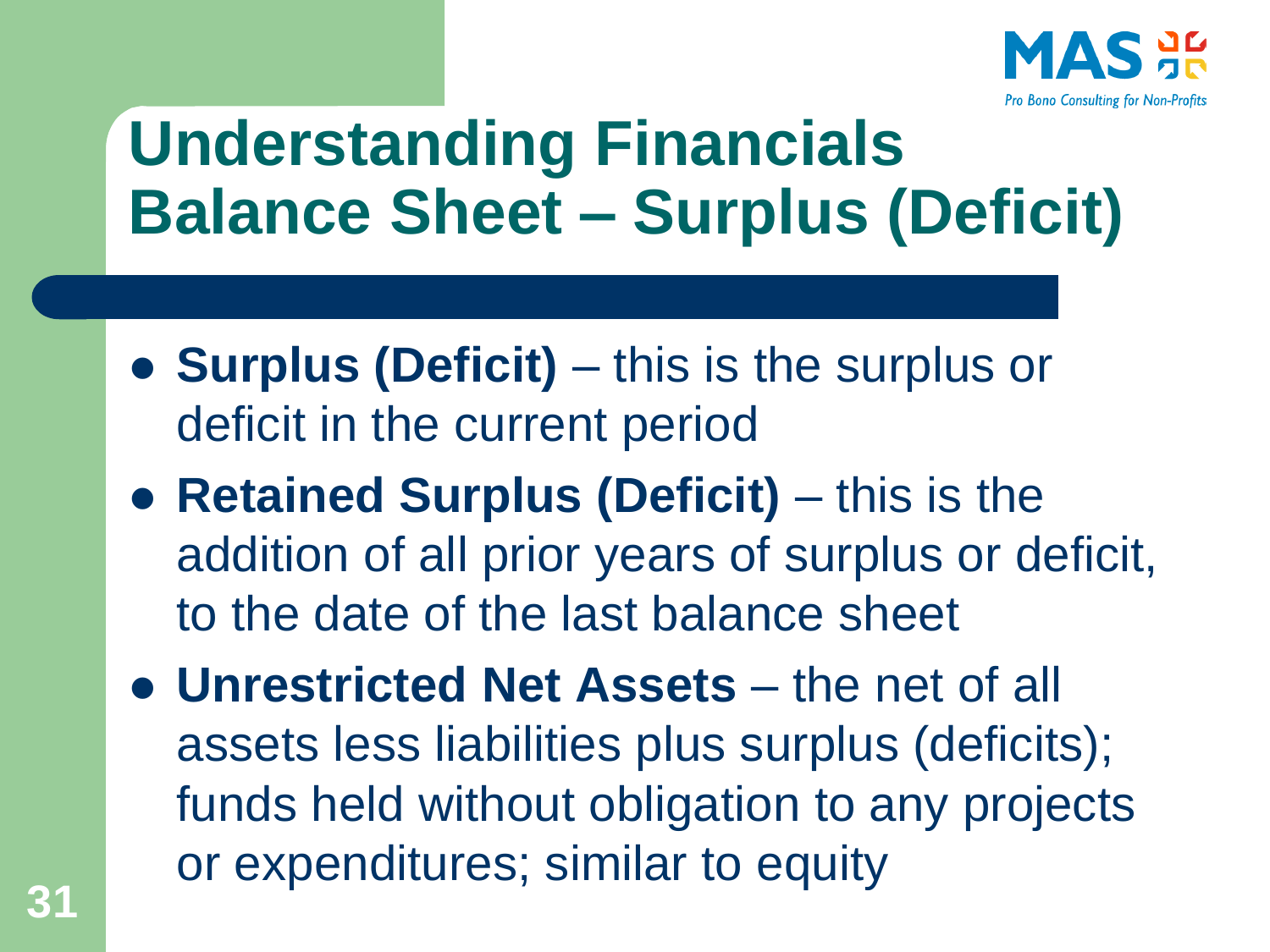

### **Understanding Financials Sample NFP Income Statement**

|                                   | 2017    | 2018      |
|-----------------------------------|---------|-----------|
| <b>Revenue</b>                    |         |           |
| <b>Province of Ontario Grants</b> | 175,000 | 160,000   |
| <b>City of Toronto Grants</b>     | 120,000 | 130,000   |
| United Way                        | 150,000 | 135,000   |
| Foundations/Corporations          | 40,000  | 20,000    |
| <b>Individual Gifts</b>           | 25,000  | 30,000    |
| Program Receipts                  | 25,000  | 20,000    |
| <b>Total Revenues</b>             | 535,000 | 495,000   |
| <b>Expenses</b>                   |         |           |
| <b>General staff costs</b>        | 125,000 | 115,000   |
| Program staff costs               | 215,000 | 205,000   |
| <b>Fundraising staff costs</b>    | 75,000  | 75,000    |
| Rent                              | 45,000  | 45,000    |
| Utilities and telecom             | 20,000  | 22,500    |
| Office and supplies               | 20,000  | 17,500    |
| <b>Travel and meals</b>           | 10,000  | 7,500     |
| Insurance and professional fees   | 7,500   | 7,500     |
| Amortization and depreciation     | 10,000  | 10,000    |
| <b>Total Expenses</b>             | 527,500 | 505,000   |
| <b>Surplus (Deficit)</b>          |         |           |
| <b>Total Surplus (Deficit)</b>    | 7,500   | $-10,000$ |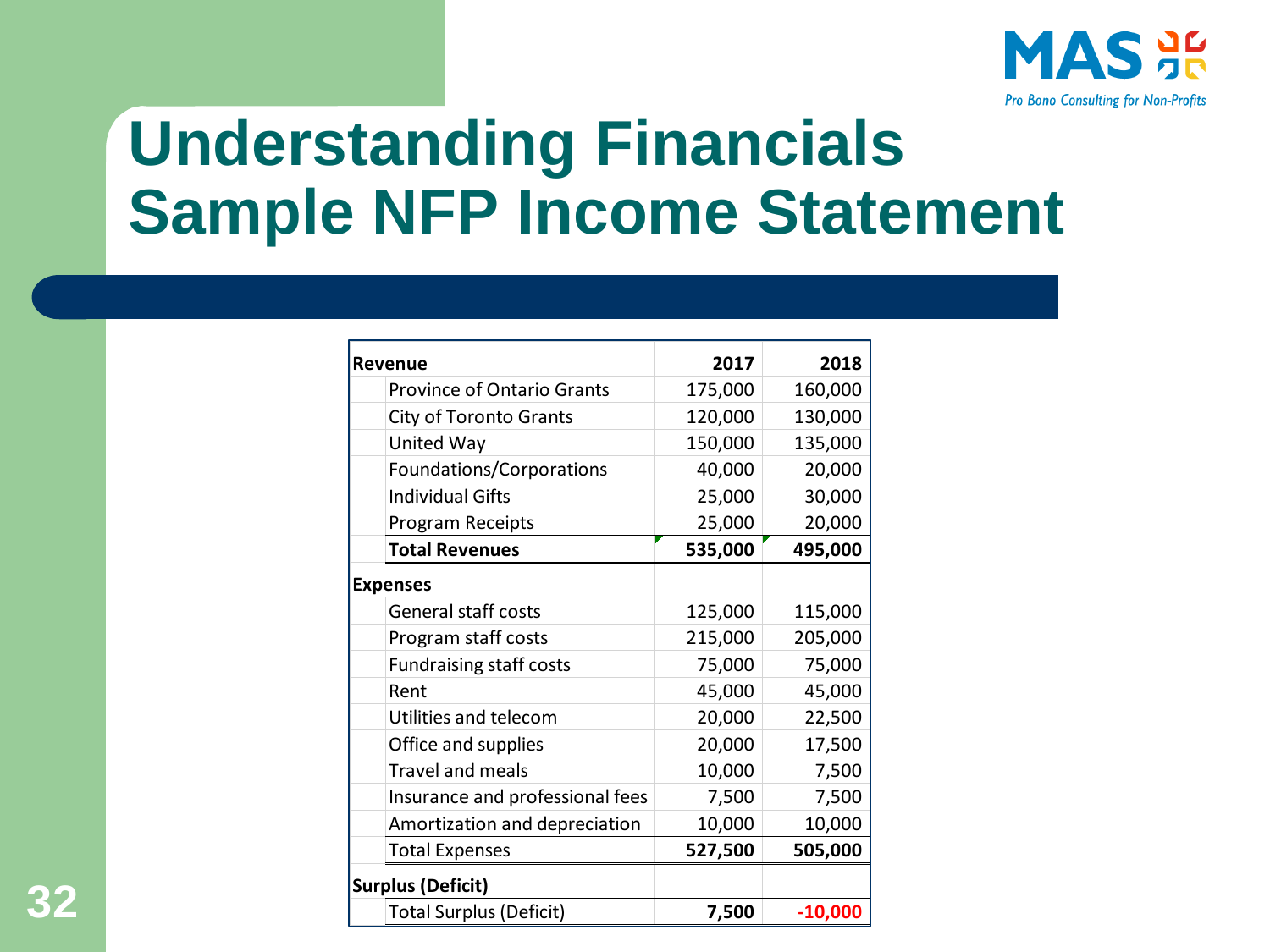

### **Understanding Financials Income Statement – Revenues**

- ⚫ The income statement revenue section shows revenues by type and by source
- ⚫ The number of lines and detail can vary
- Government funding and agencies
	- Examples here are Province of Ontario, the City of Toronto and the United Way
	- Need to be separated out for reporting and accountability
	- These are often a major percentage of revenue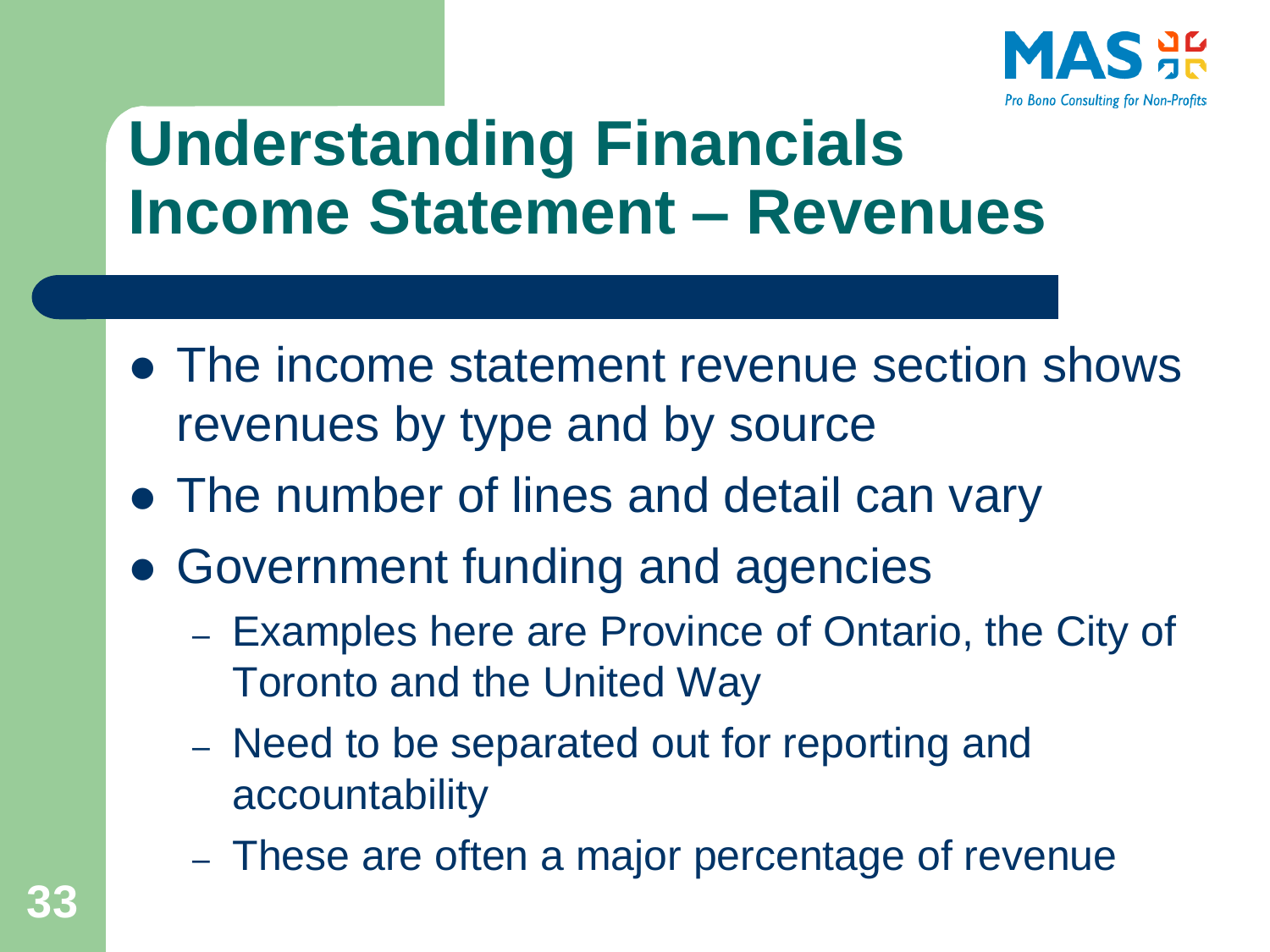

### **Understanding Financials Income Statement – Revenues …**

- ⚫ Corporate and individual gifts
	- Normally you break out total foundations and corporations from individual gifts as seen in Sample
	- If you have one or two major ongoing donors, it can make sense to have a separate line for each
- ⚫ Program receipts
	- If your not-for-profit charges fees for services or activities, then note that revenue separately
	- If fess are a big percentage of revenue, break it into key programs **34**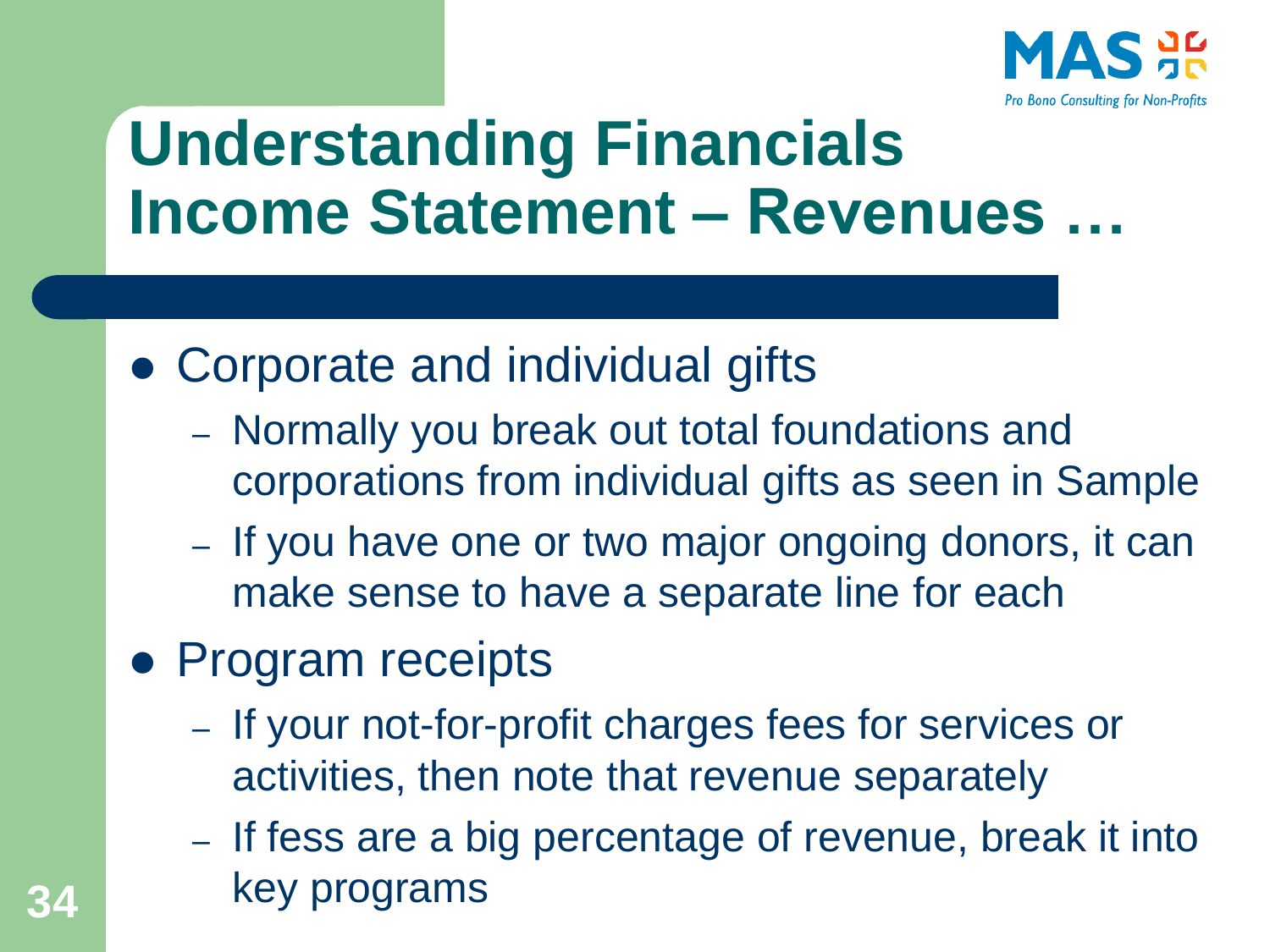

### **Understanding Financials Income Statement – Expenses**

- The expense section shows expenses by type, at a level of detail appropriate to each NFP
- ⚫ Staff costs
	- Staff are almost always a major expense
	- Financials should provide some breakdown by purpose that is informative for the organization
	- In Sample NFP, there are three lines General staff, Program staff and Fundraising staff costs
	- In our example, benefits are included in each area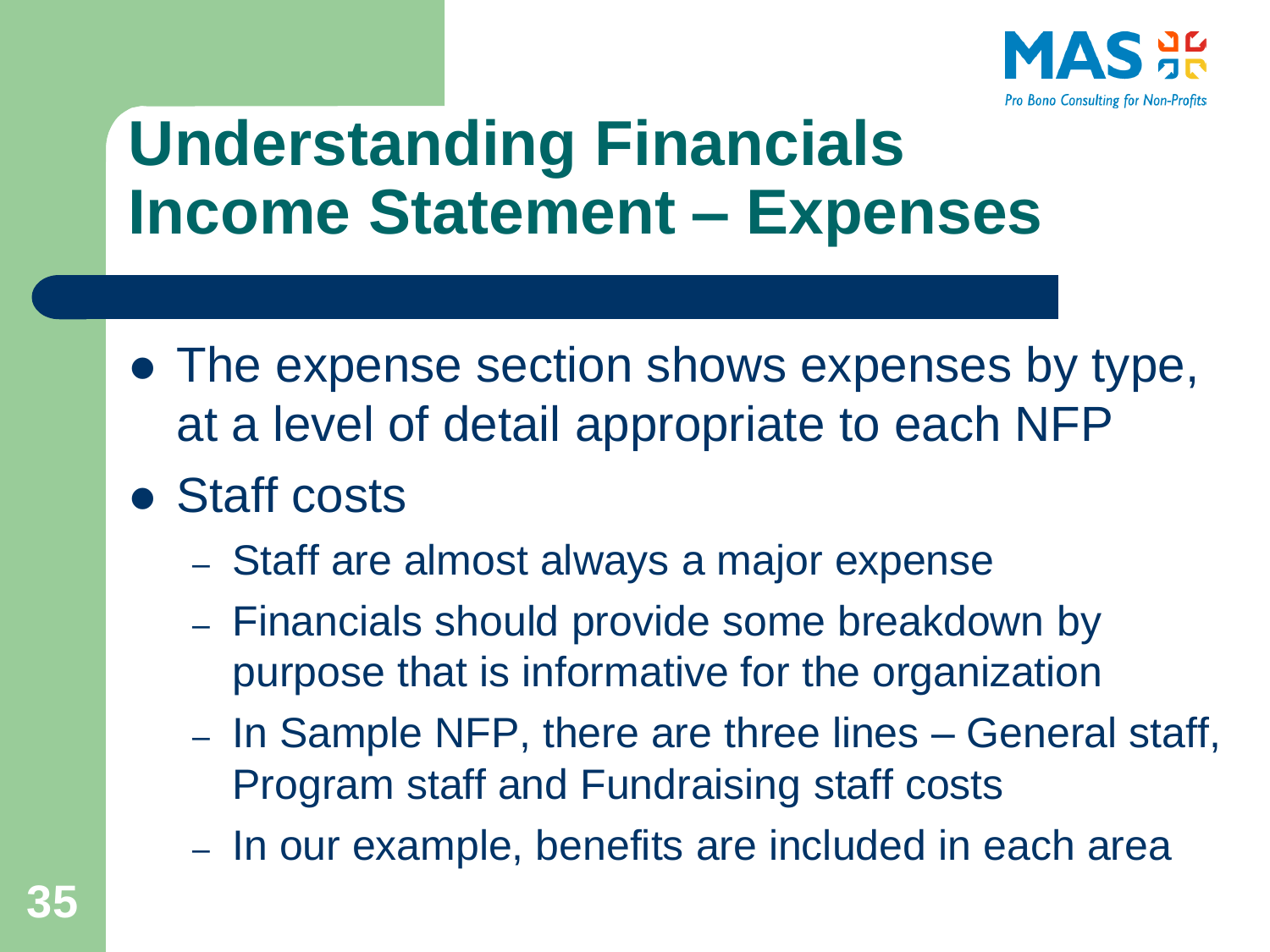

### **Understanding Financials Income Statement – Expenses …**

- The next section is typically various expense categories for the organization
	- Examples include rent, utilities, office, travel and professional fees
- ⚫ The final section is normally accounting adjustments to deal with accrual accounting
	- Examples include depreciation of fixed assets and amortization of intangible assets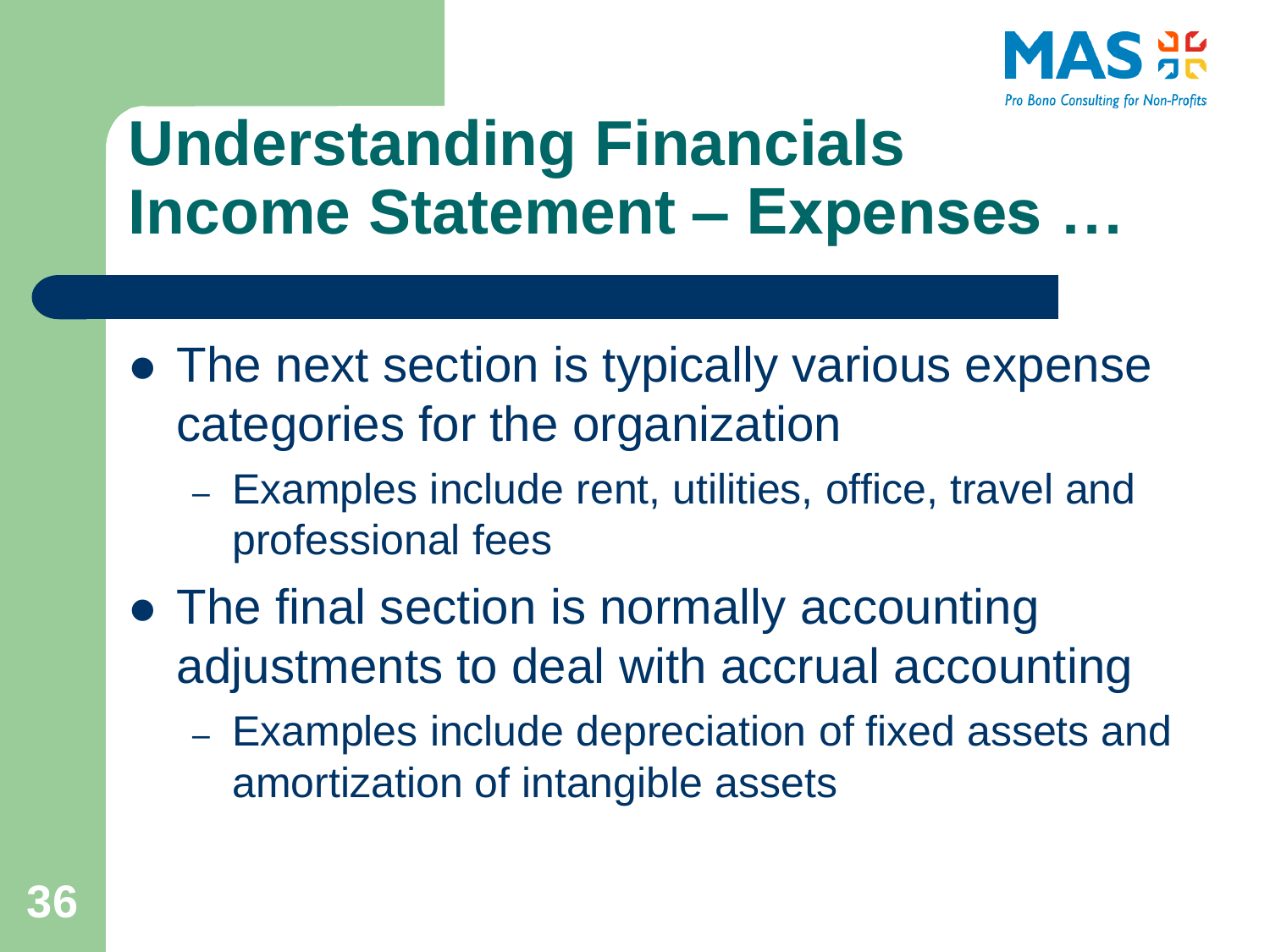

#### **Understanding Financials Restricted vs. Non-Restricted**

| <b>Sample NFP Income Statement</b> |              |                   |           |
|------------------------------------|--------------|-------------------|-----------|
|                                    | Unrestricted | <b>Restricted</b> | 2018      |
| <b>Province of Ontario Grants</b>  | 80,000       | 80,000            | 160,000   |
| <b>City of Toronto Grants</b>      | 0            | 130,000           | 130,000   |
| United Way                         | 35,000       | 100,000           | 135,000   |
| Foundations/Corporations           | 20,000       | 0                 | 20,000    |
| <b>Individual Gifts</b>            | 30,000       | 0                 | 30,000    |
| Program Receipts                   | 20,000       | 0                 | 20,000    |
| <b>Total Revenues</b>              | 185,000      | 310,000           | 495,000   |
| <b>Expenses</b>                    |              |                   |           |
| <b>General staff costs</b>         | 42,980       | 72,020            | 115,000   |
| Program staff costs                | 25,000       | 180,000           | 205,000   |
| <b>Fundraising staff costs</b>     | 75,000       | 0                 | 75,000    |
| Rent                               | 16,818       | 28,182            | 45,000    |
| Utilities and telecom              | 8,409        | 14,091            | 22,500    |
| Office and supplies                | 6,540        | 10,960            | 17,500    |
| Travel and meals                   | 2,803        | 4,697             | 7,500     |
| Insurance and professional fees    | 2,803        | 4,697             | 7,500     |
| Amortization and depreciation      | 3,737        | 6,263             | 10,000    |
| <b>Total Expenses</b>              | 184,091      | 320,909           | 505,000   |
| <b>Surplus (Deficit)</b>           |              |                   |           |
| <b>Total Surplus (Deficit)</b>     | 909          | $-10,909$         | $-10,000$ |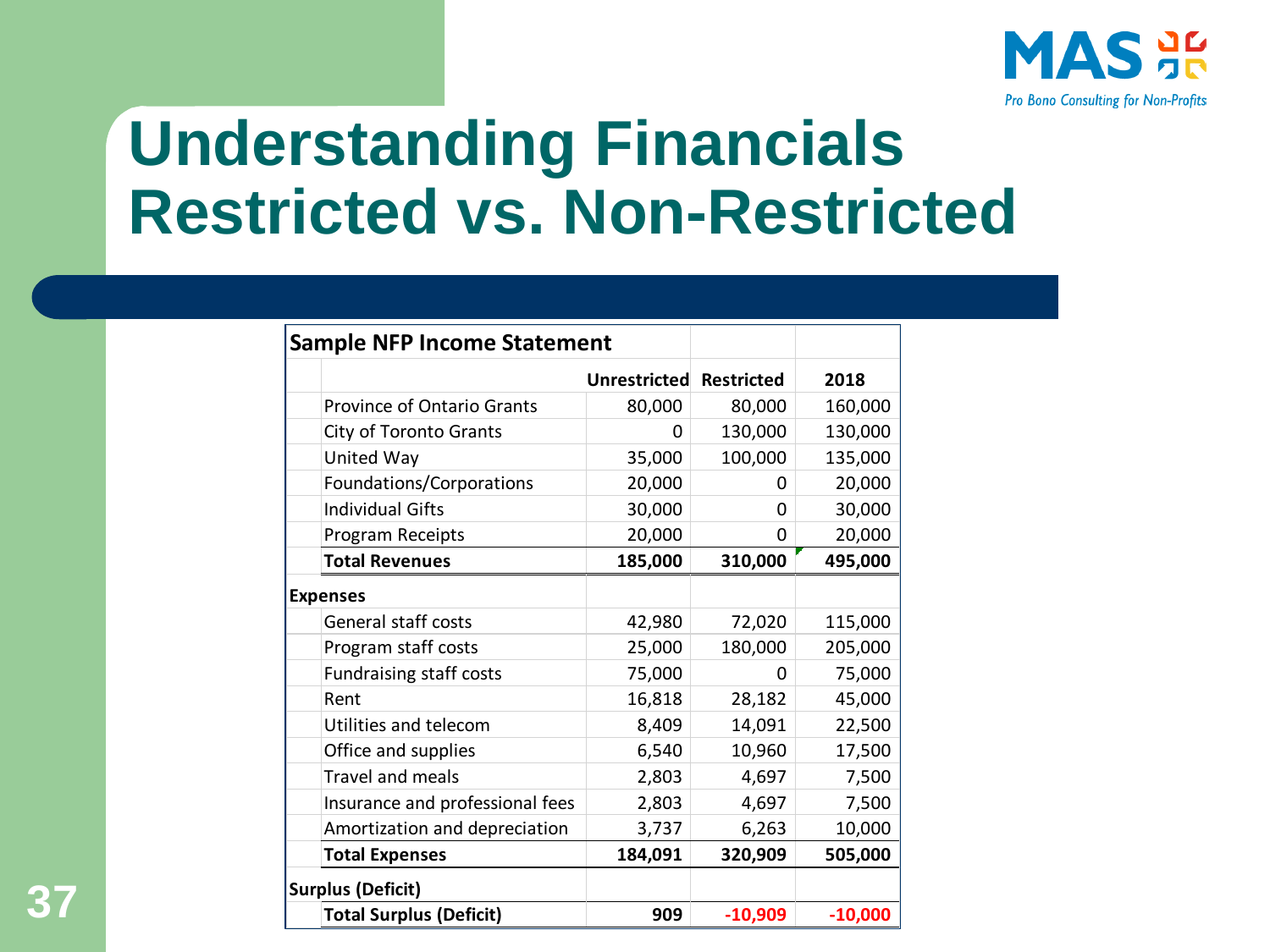

#### **Understanding Financials Restricted vs. Non-Restricted**

- Financial reporting needs to segregate restricted vs. non-restricted funds and expenses.
- ⚫ Direct expenses need to be charged to the restricted area, either in one group or in separate funds (fund accounting).
- ⚫ General expenses need to be allocated based on an agreed and consistent measure, or put all against unrestricted and funded.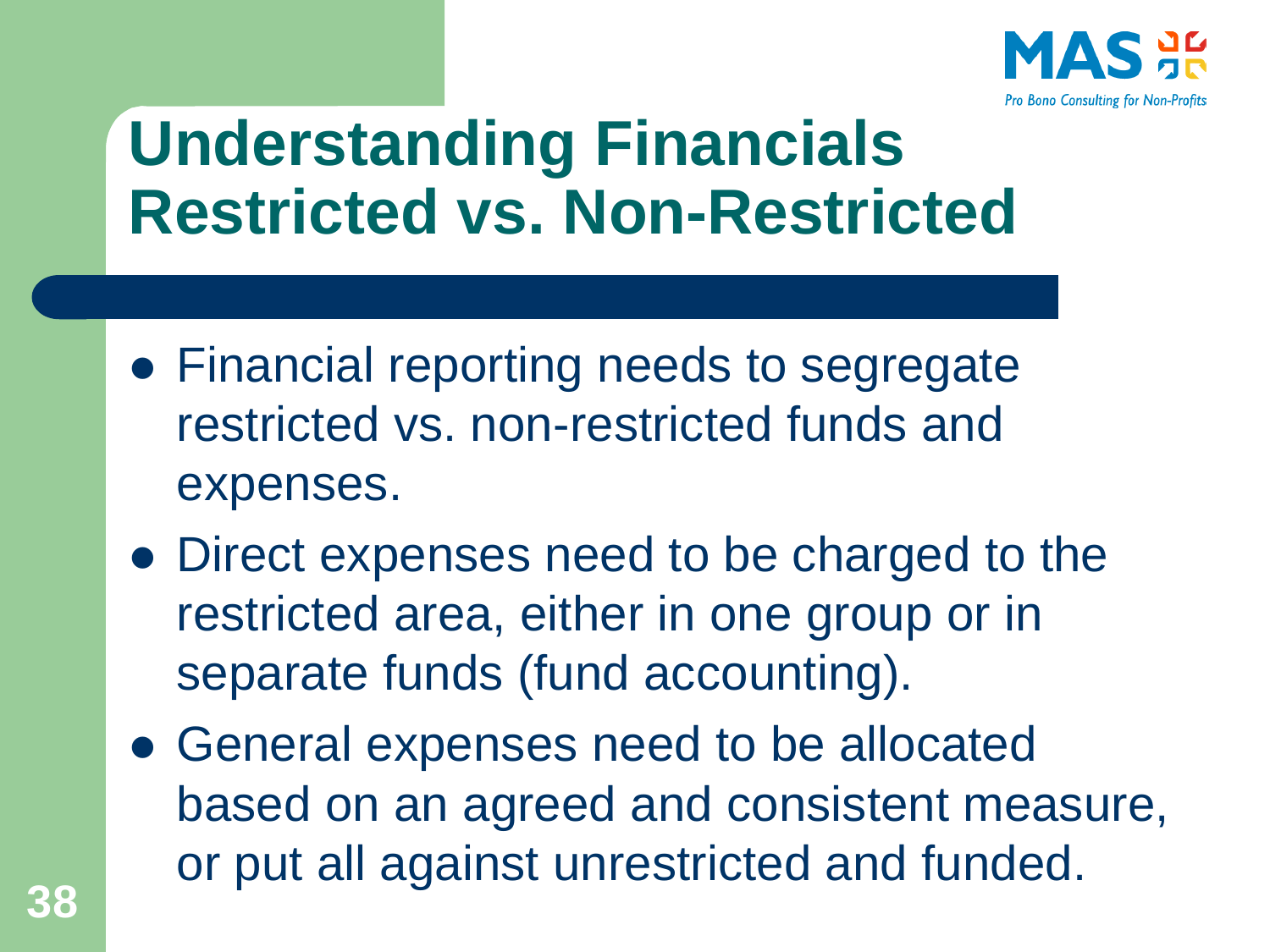

# **Understanding Financials Fund Accounting**

- If your NFP has chosen to use Fund Accounting, then each fund established by legal, contractual or voluntary actions of an organization will be accounted for separately.
- Each fund will be a column in your reports.
- Each fund will have a description, including types of revenue and expenses within it.
- Fund accounting entails an accounting segregation, not a physical segregation. **<sup>39</sup>**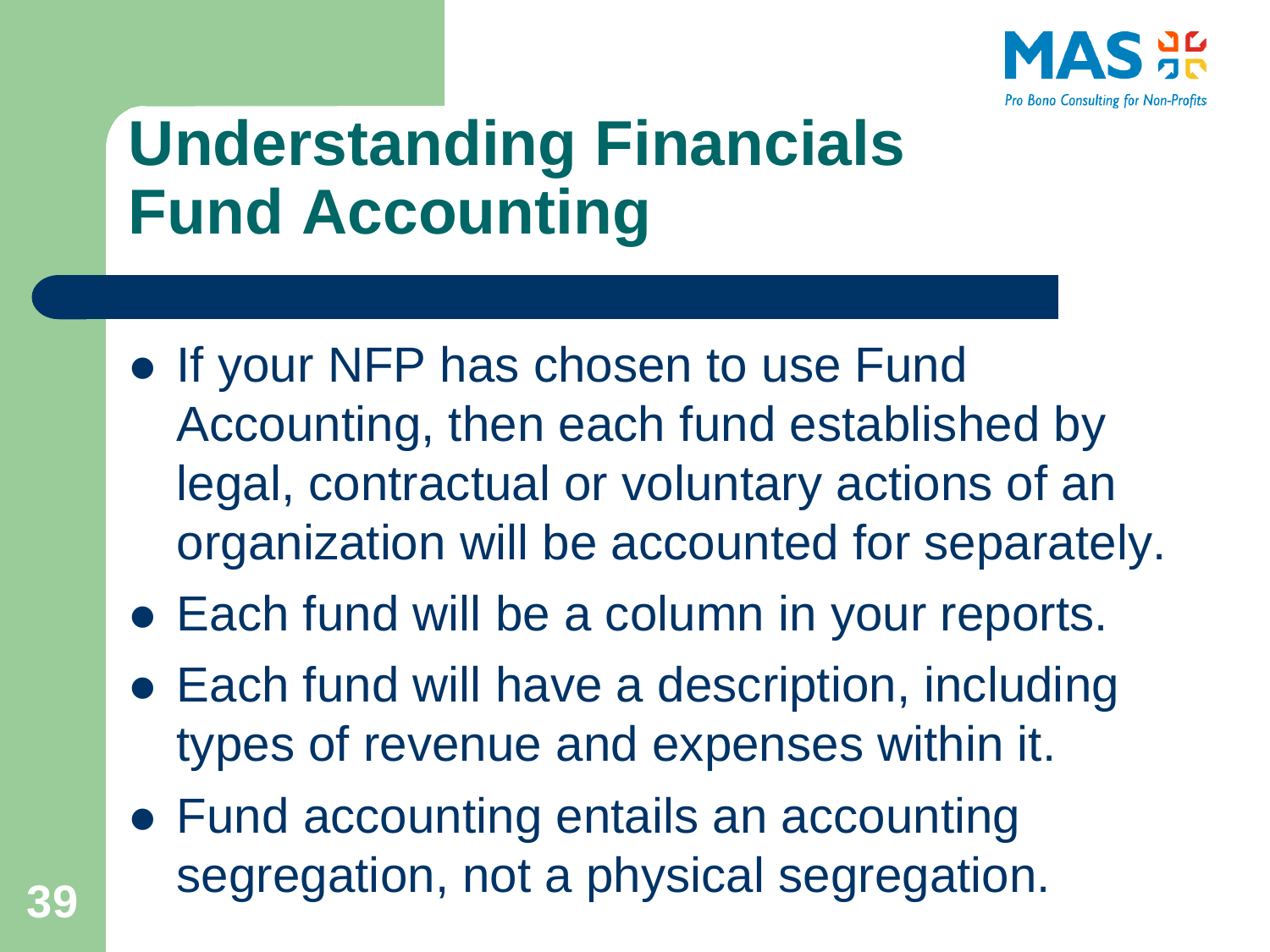

# **Understanding Financials**

- ⚫ We are now done our review of financial statements in the NFP sector.
- Review the financial statements for your own NFP and ensure you understand them.
- ⚫ The balance sheet is always more difficult, so spend more time on it.
- Ask your Treasurer or CFO to explain what you do not understand; chances are you are not the only one with questions. **<sup>40</sup>**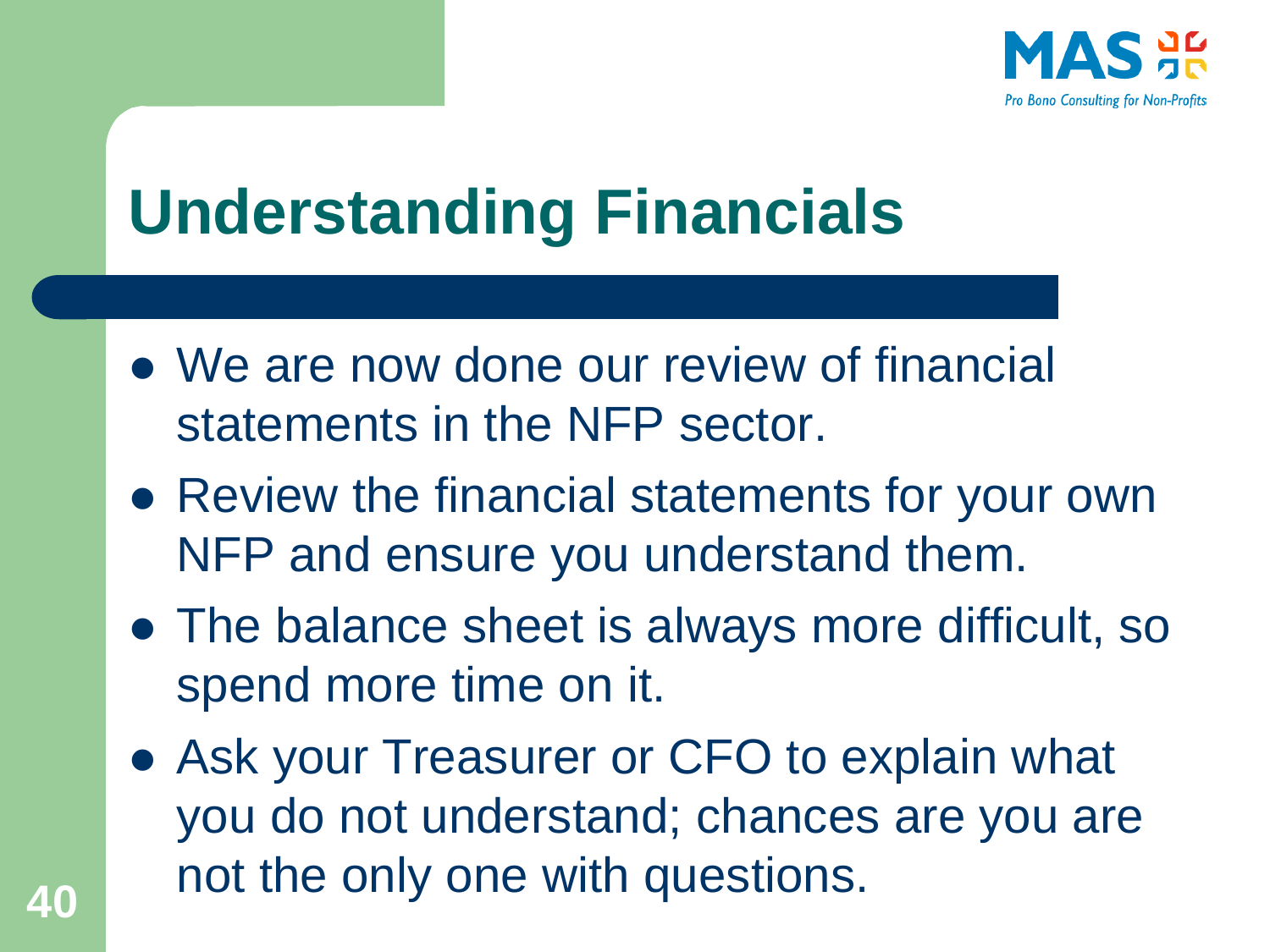

#### **Board Structures for Finance**

- There are different types of Boards, in how they approach their responsibilities.
- ⚫ These approaches can have an impact on how the financial aspects of the NFP are managed and controlled by the Board.
- ⚫ There are different options for board financial roles and structure, which we will now review.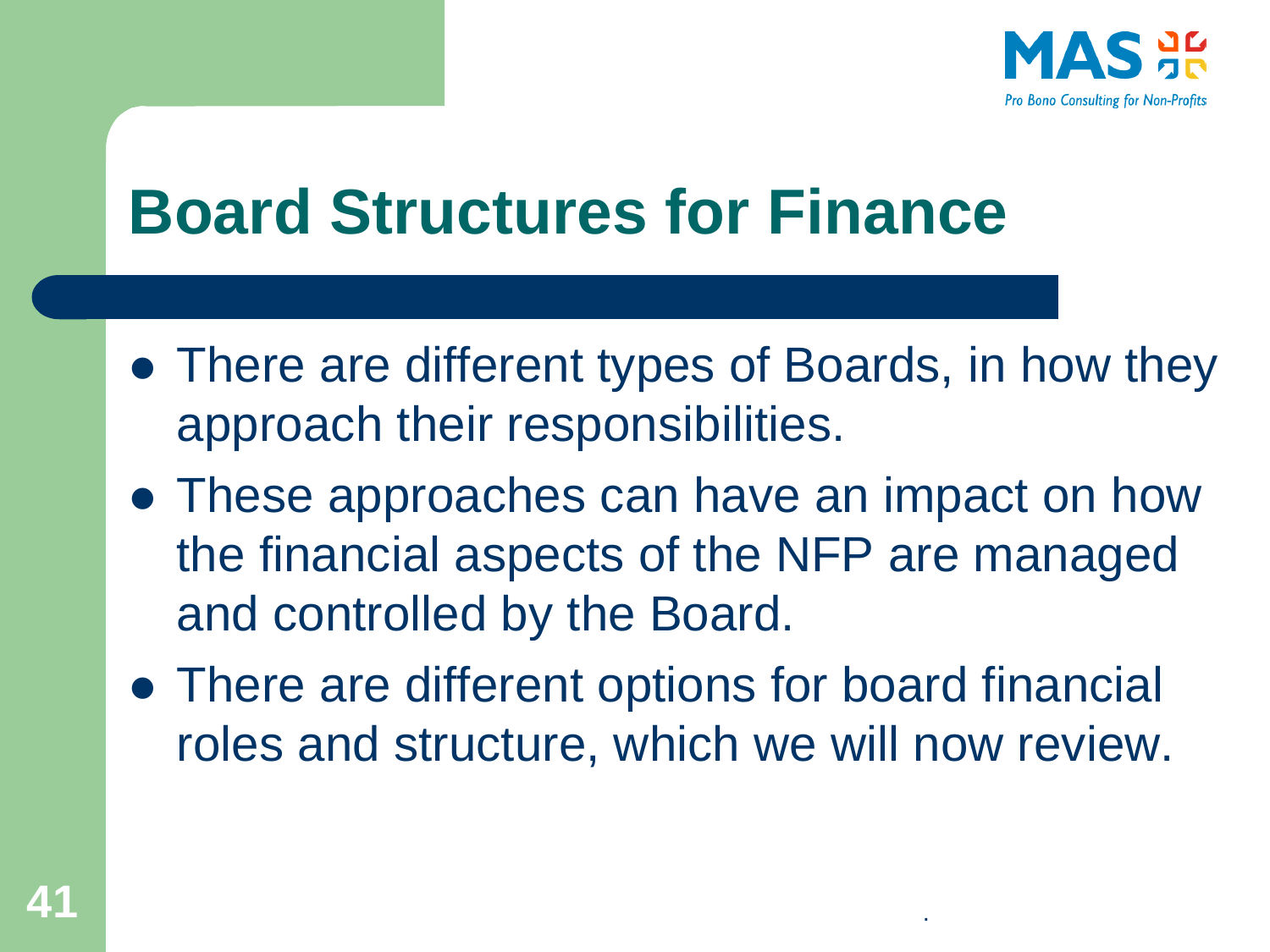

# **Board Structures for Finance Styles of Boards**

- Governing Boards govern strictly through creation and administration of policies, operate at arm's length and function as a unit
- ⚫ Management Boards make day-to-day decisions and are actively involved in organizing NFP operations.
- Working Boards more common in smaller NFPs, is often composed of volunteers and staff, and owns functions and does projects. **42** .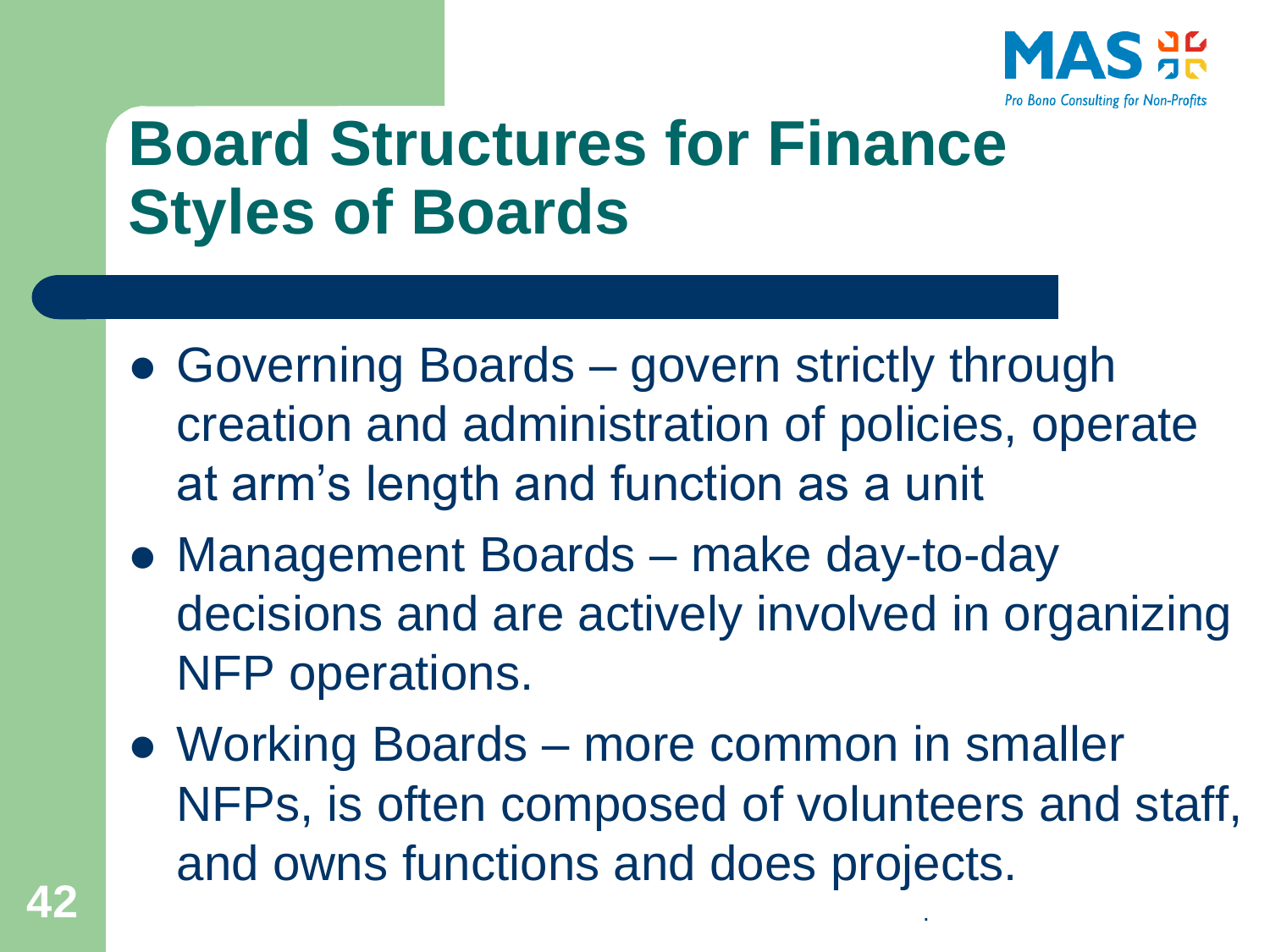

#### **Board Structures for Finance Finance Functions**

- ⚫ Most NFP and charities have an Audit and Finance Committee of the Board charged with leading oversight on financial matters.
- ⚫ NFPs often have a Board Treasurer, who will be on the Audit Committee, and who takes responsibility for leading Board financial reviews.
- The Chief Financial Officer of the NFP will usually attend Board meetings to explain the financials. The title can vary for this role. **43** .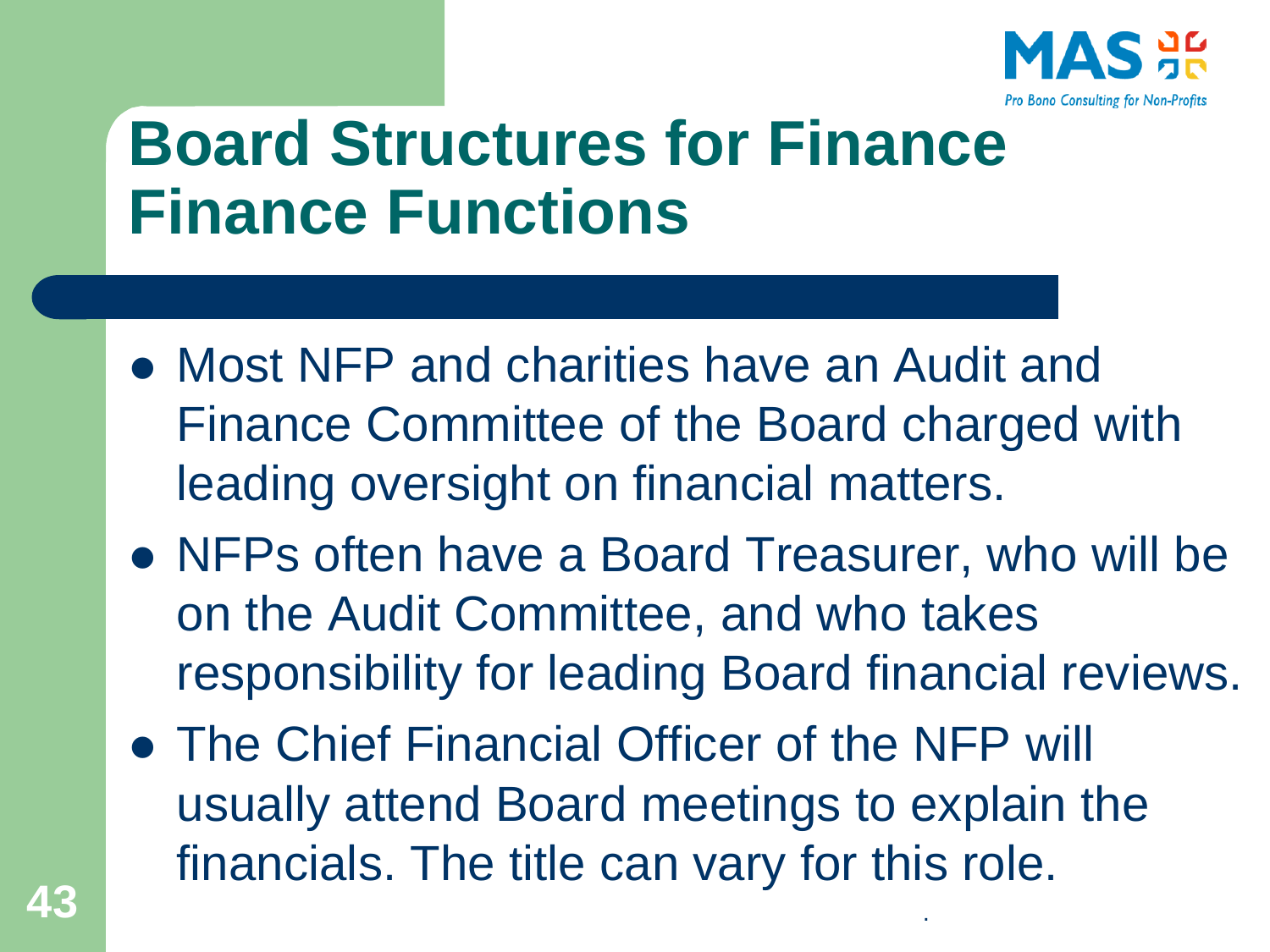

#### **Board Structures for Finance Audit and Finance Committee Role**

- Reports to the Board as a whole for approval.
- ⚫ Oversees the work of the external auditor engaged for the purpose of issuing an independent auditor's report.
- ⚫ Facilitates the resolution of disagreements between management and the external auditor regarding financial reporting matters.
- ⚫ Reviews the financial statements before the NFP publicly discloses this information. **<sup>44</sup>**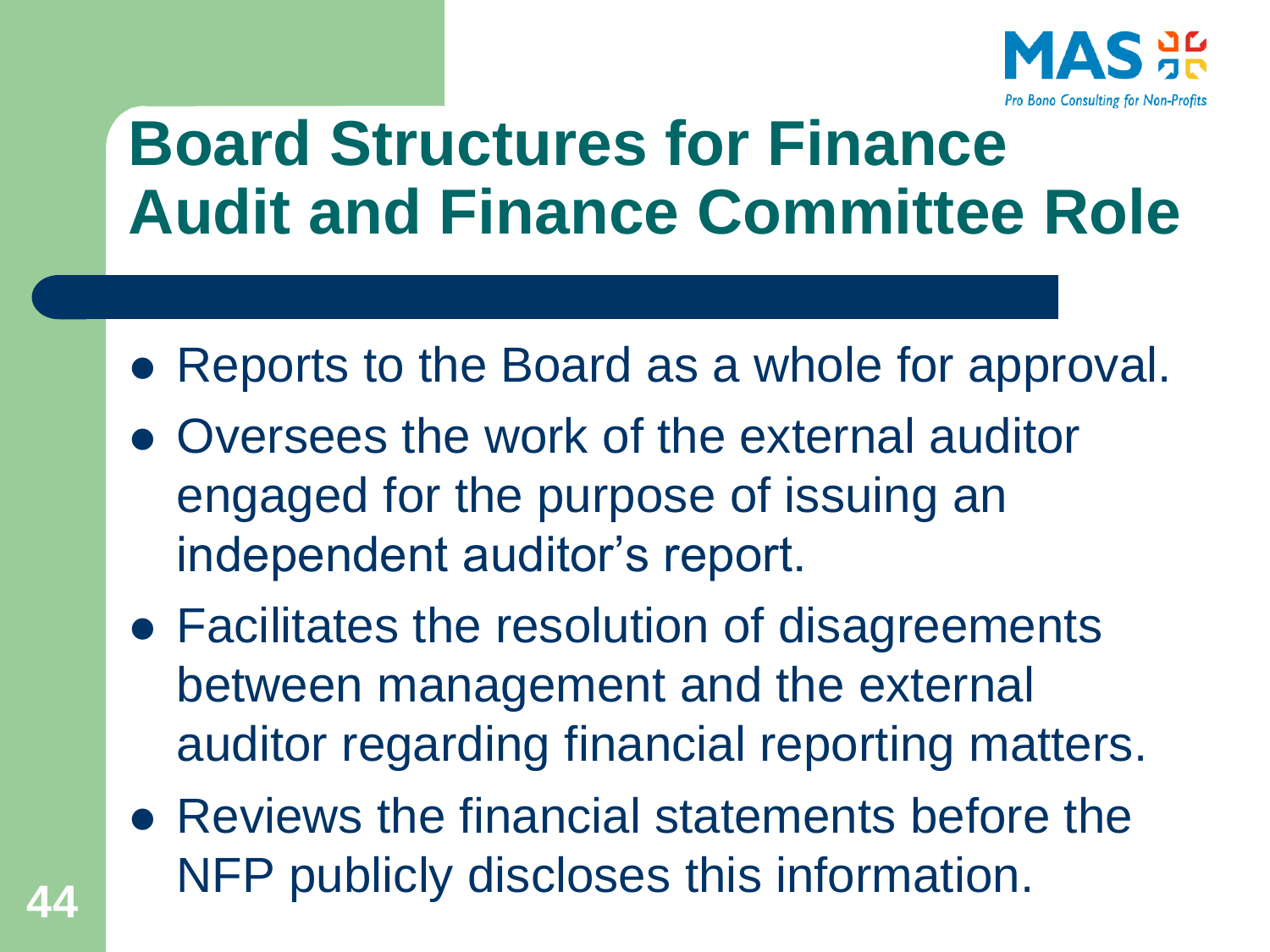

#### **Board Structures for Finance Management Role in Finance**

- ⚫ Maintain adequate accounting records and maintain internal controls for the NFP
- Select and consistently apply appropriate accounting policies.
- ⚫ Safeguard the NFP assets and take reasonable steps for the prevention and detection of fraud and other irregularities.
- ⚫ Provide information to the Board and Audit so they can complete their mandate. **<sup>45</sup>**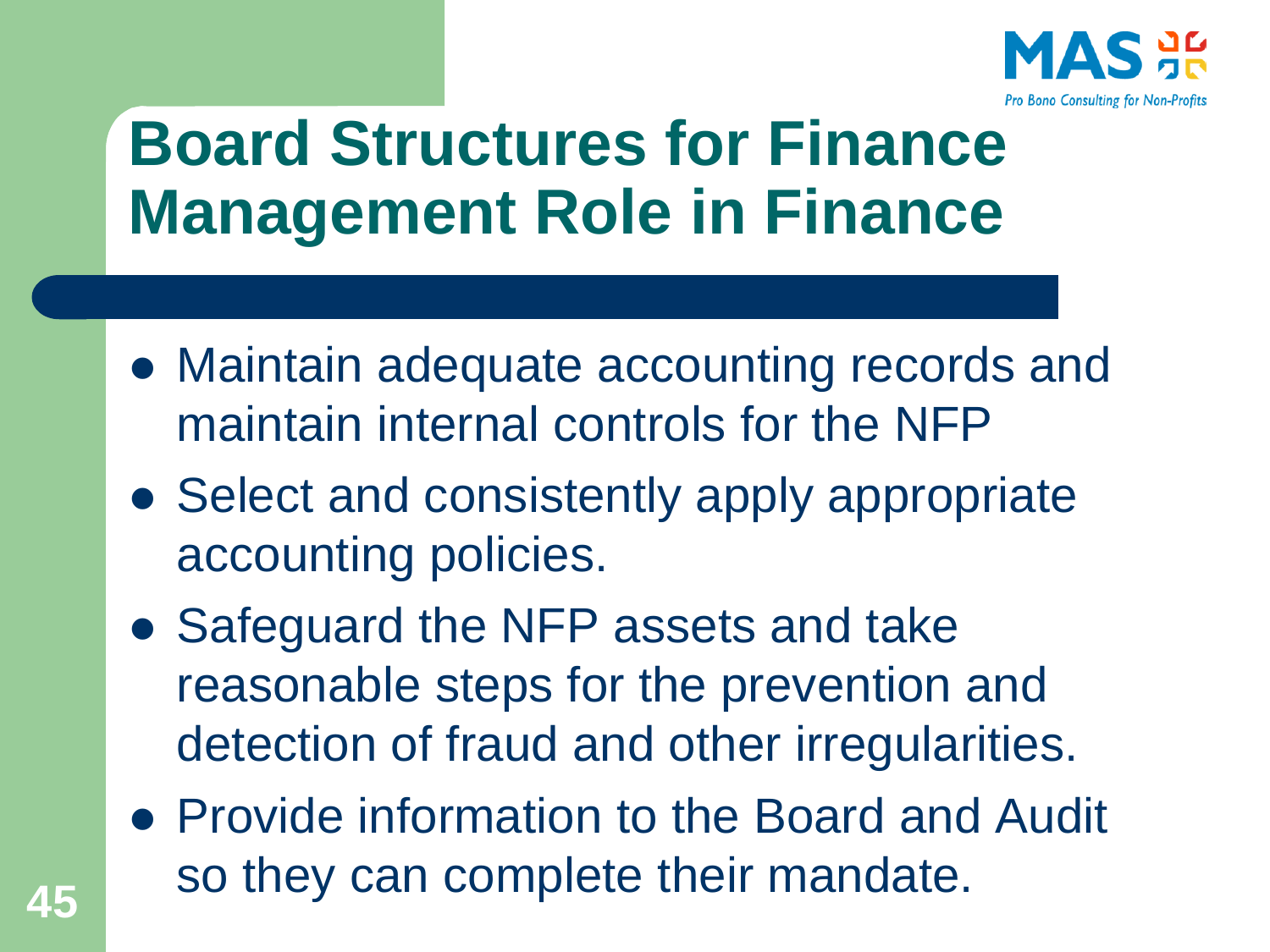

# **Reporting Expectations**

- As a Board, you set expectations on financial reporting.
- ⚫ These expectation build upon the requirements set under GAAP, legislation and the CRA.
- The Board however must be clear on frequency of reports and levels of detail, as well as making time for review and discussion.
- The other critical element is budgets and variance reporting. **<sup>46</sup>** .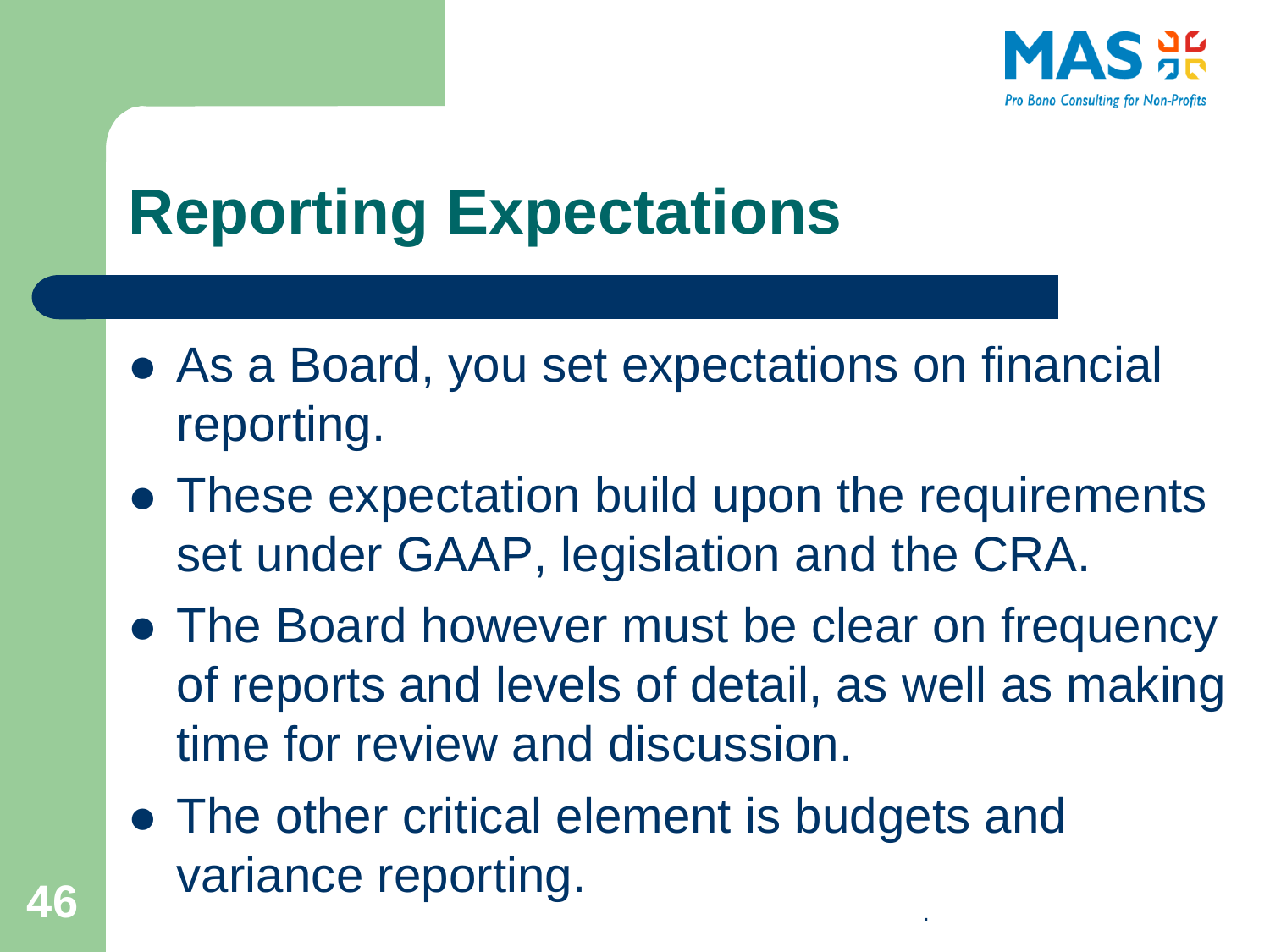

#### **Reporting Expectations Audited Financial Statements**

- ⚫ Annual, per the Accounting Standards for Not-for-profit Organizations (ASNPO)
- ⚫ Statements:
	- Statement of Financial Position
	- Statement of Changes in Net Assets
	- Statement of Revenue and Expenses
	- Statement of Cash Flows
- Auditor's report
- ⚫ Notes to financial statements **<sup>47</sup>**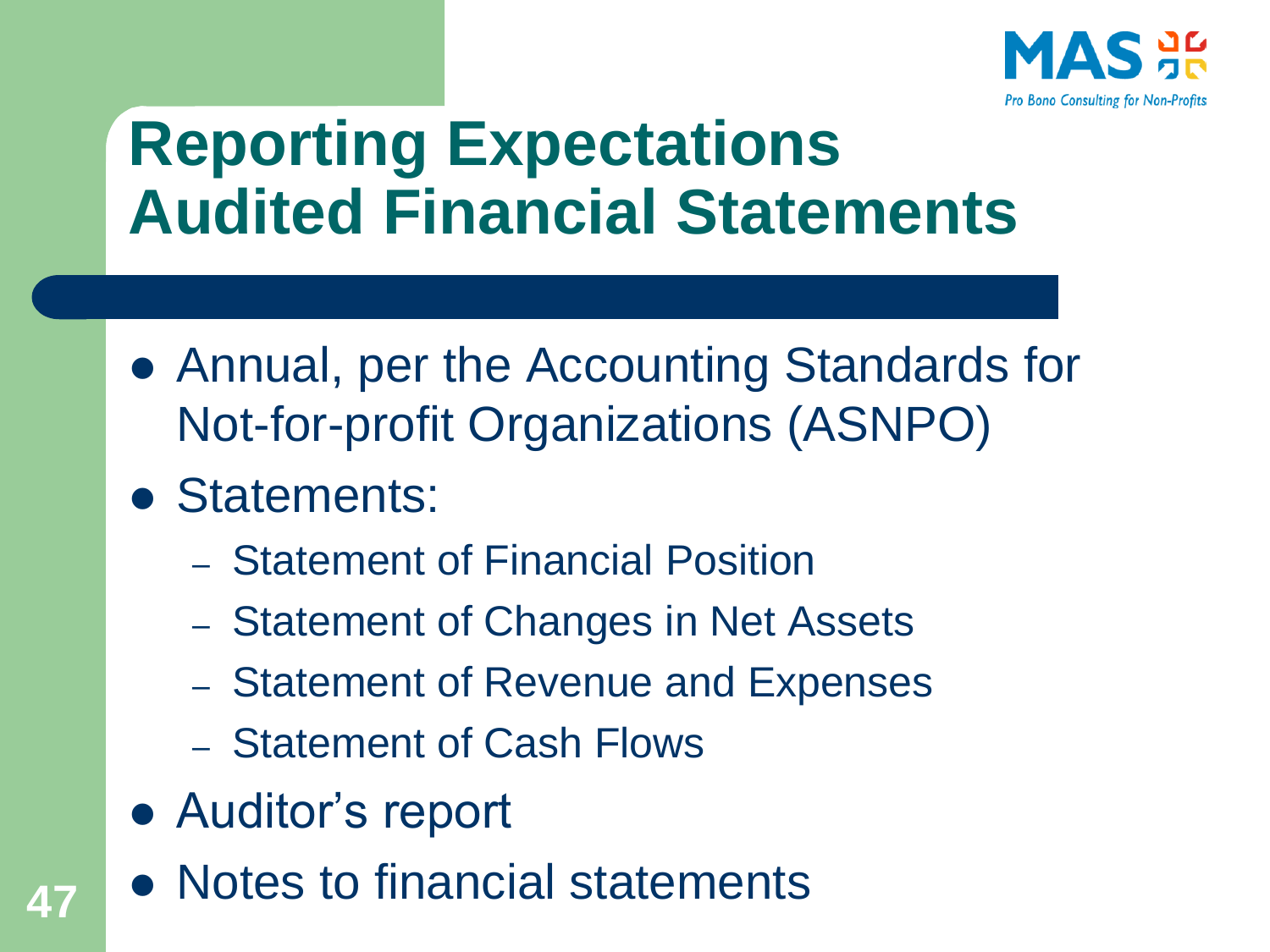

#### **Reporting Expectations Statements**

- As a Board, you should expect to see financial statements each quarter.
- ⚫ These should include both a Statement of Revenue and Expense, and a Statement of Financial Position.
- ⚫ Monthly, you should see revenue and expense information, with notes on any material events.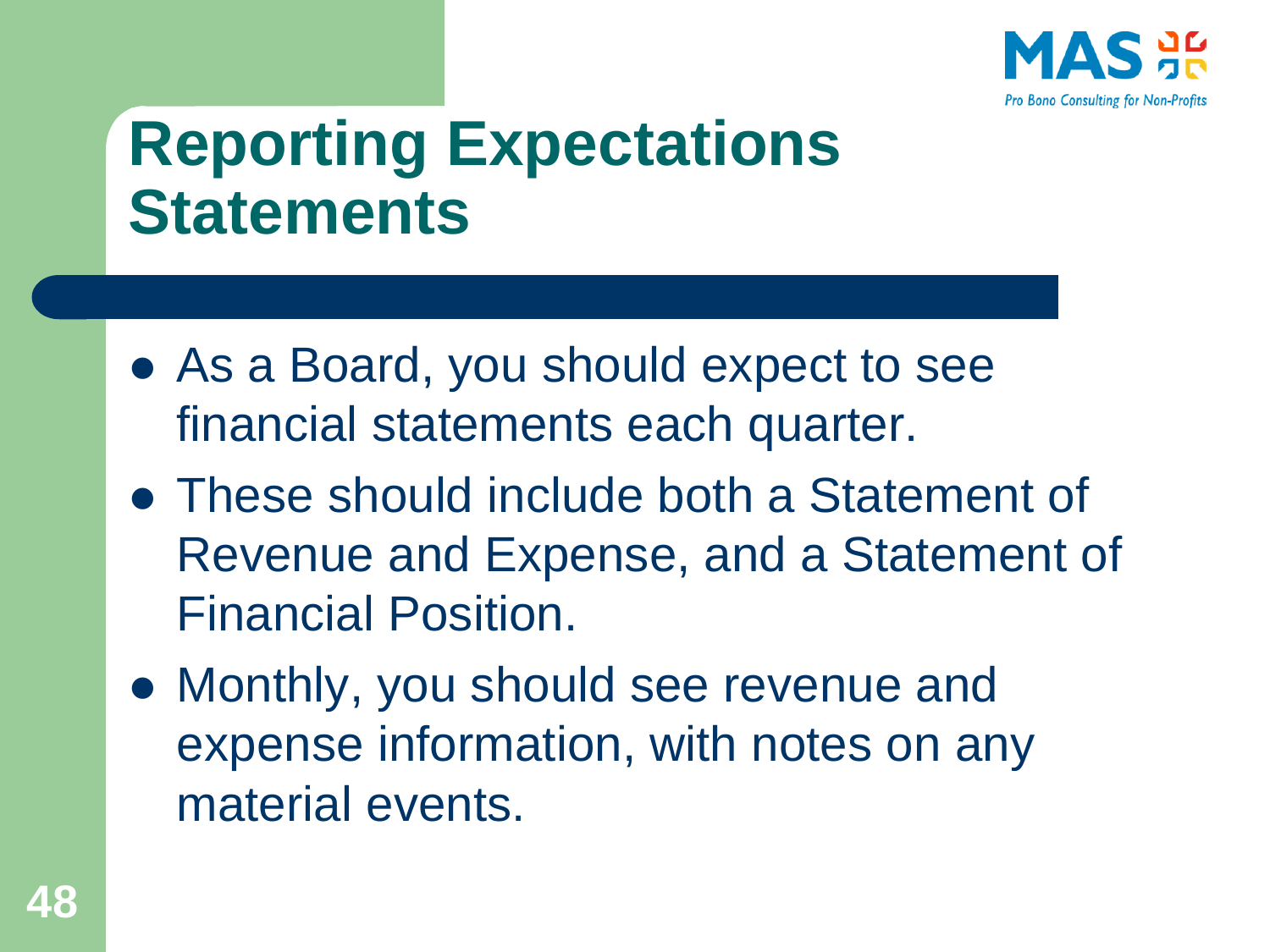

# **Reporting Expectations Audit Report**

- ⚫ This is where the auditor provides its audit opinion on the financial statements
- ⚫ 'Clean' / Unqualified vs Qualified opinion
- There can be a qualification for charitable organizations on completeness of revenue.
- ⚫ The Board or the Audit Committee needs to meet with the auditors to ensure a full understanding of the statements and any notes. **<sup>49</sup>**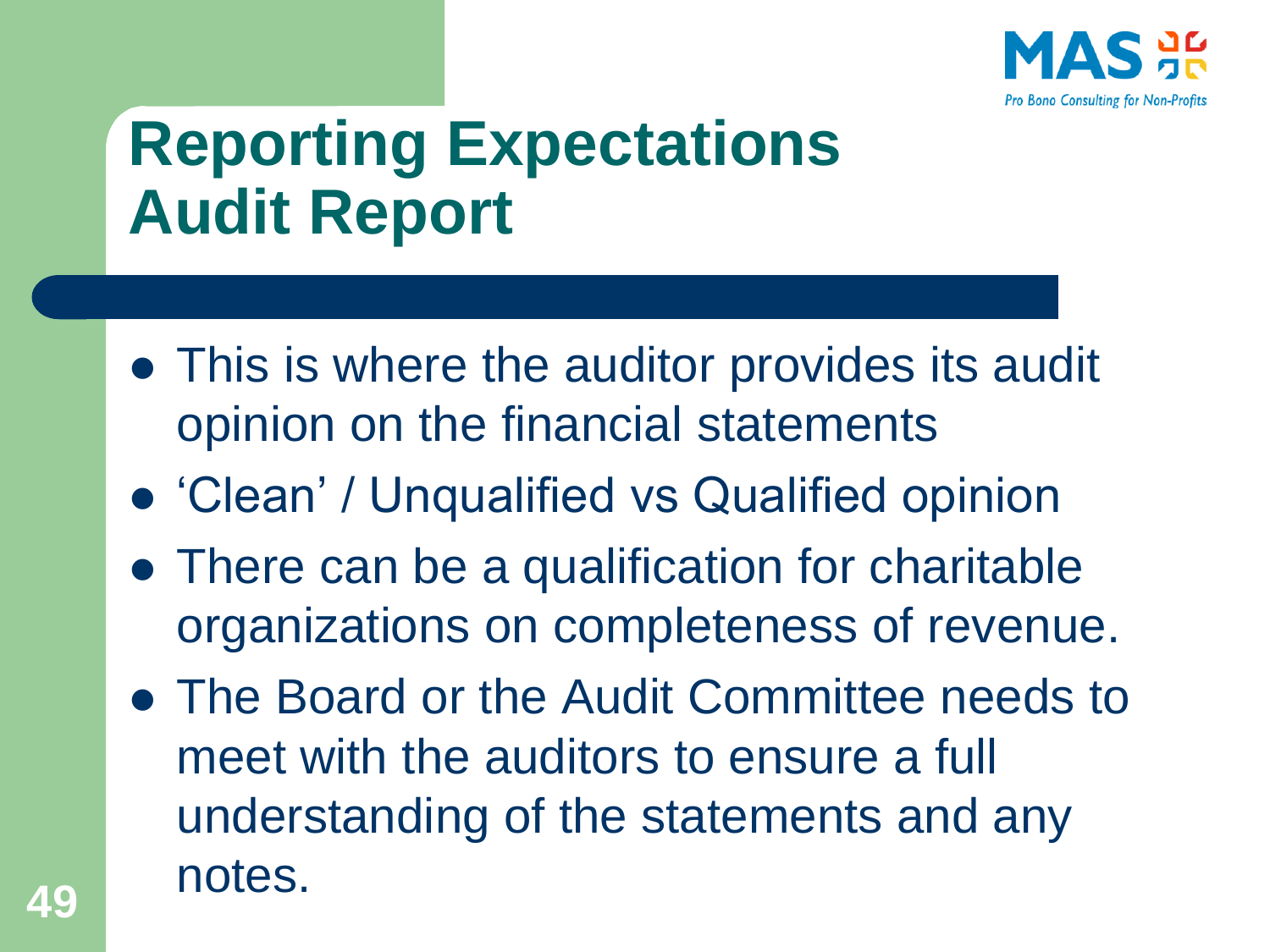

### **Reporting Expectations Review Engagement**

- For some NFPs that meet the appropriate criteria (see later in this workshop), you may not have an audit but a review engagement.
- ⚫ An audit gives assurance that the financial statements are free of material misstatements; a review engagement ascertains whether or not the financial statements are believable.
- ⚫ In a review, there is a need for the Treasurer to provide notes and answer questions.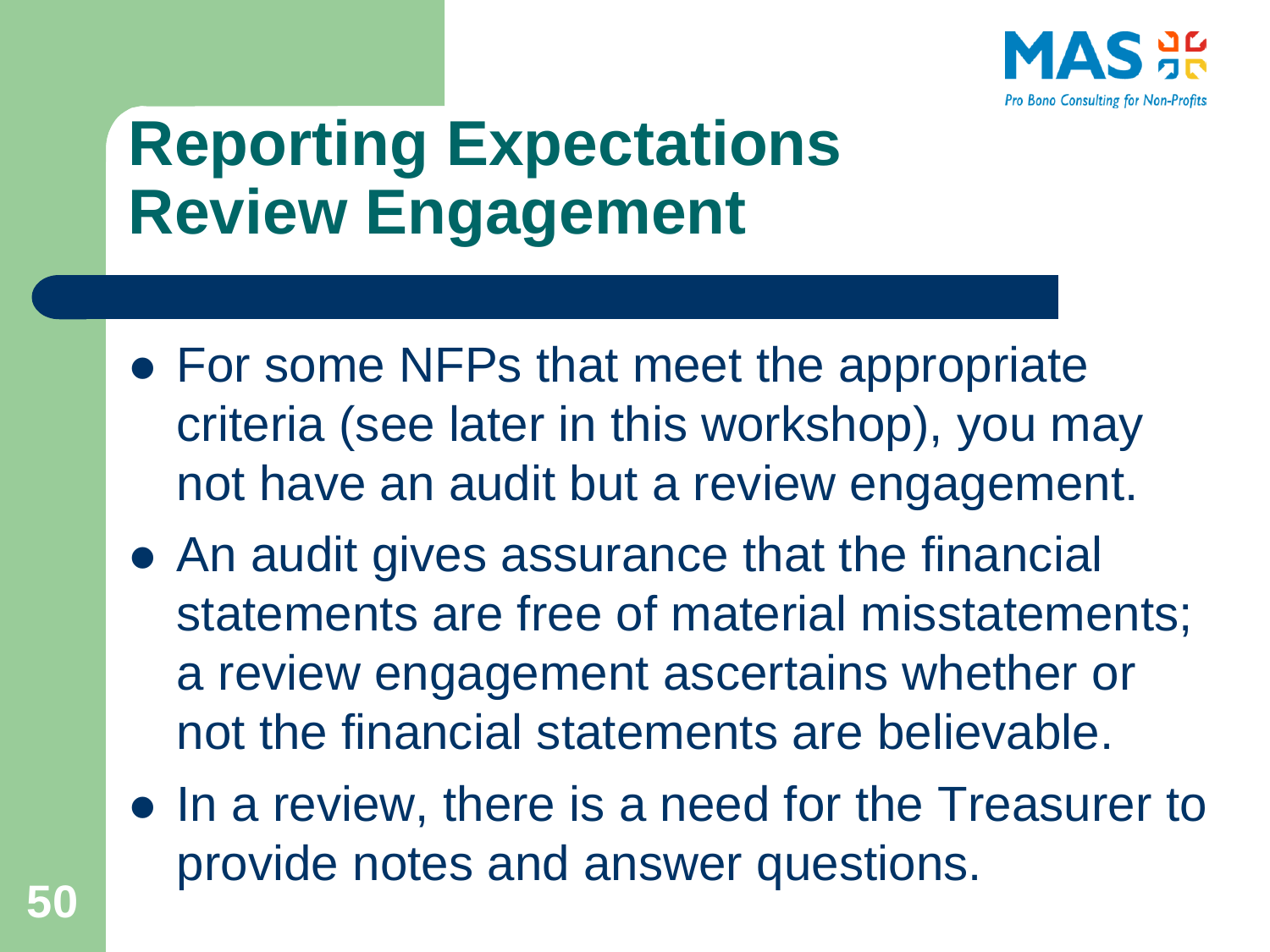

# **Budgets**

- ⚫ Budgets are a critical part of financial responsibility for a Board.
- ⚫ The budget is one of the main ways in which a Board sets priorities.
- Reporting against the budget is vital for risk management, performance analysis, forecasting and planning.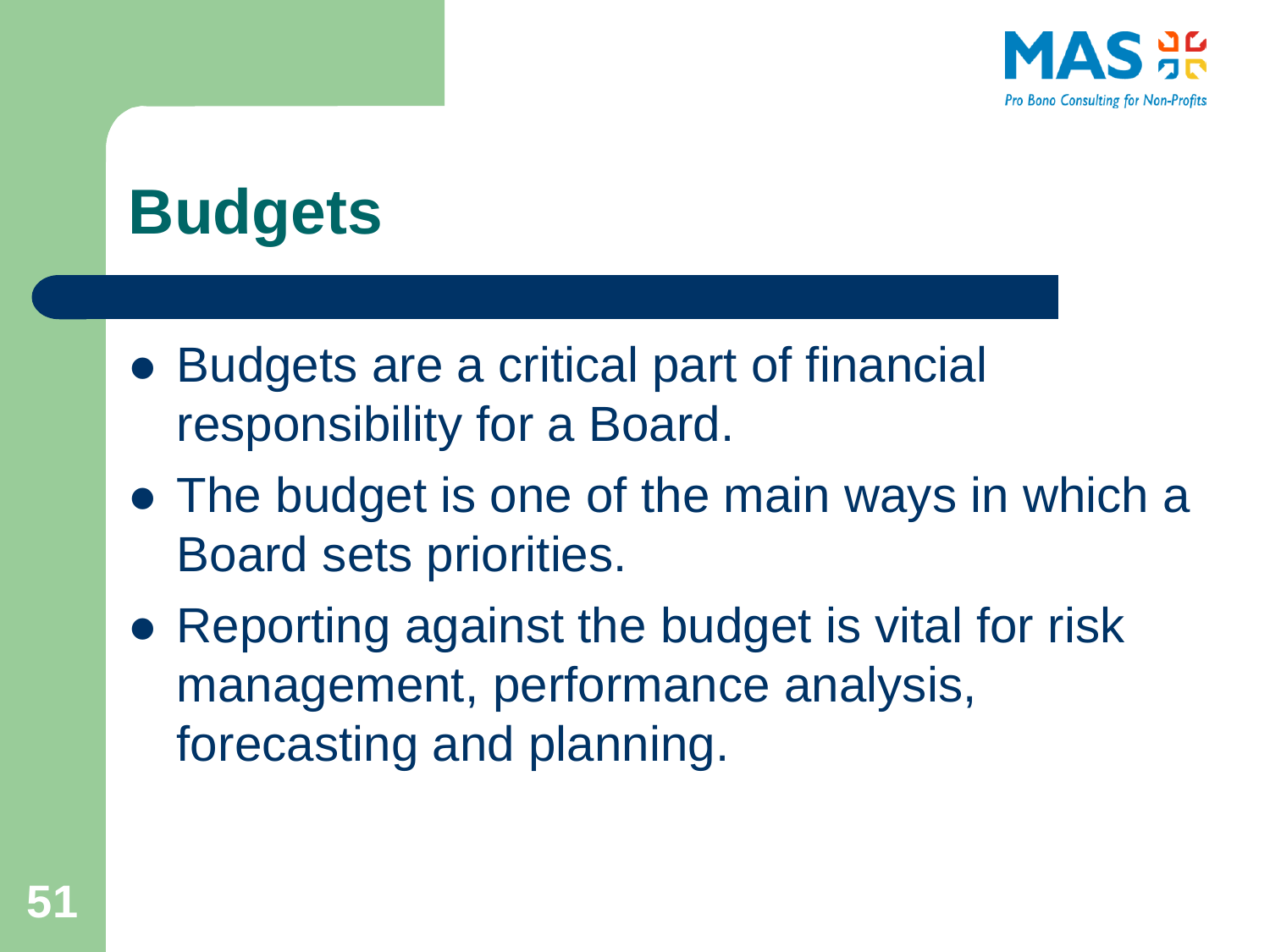

# **Budgets Role of the Budget**

- ⚫ Translate an operational plan into financial outcomes per month, quarter and year, and then manage to that budget plan
- ⚫ Provide a clear plan on income and expenses, and on staffing and capital spending as needed
- ⚫ Allocate people and financial resources in the optimal way to accomplish the NFP mission
- Enable prediction of likely future needs
- ⚫ Help achieve a sustainable financial future **52**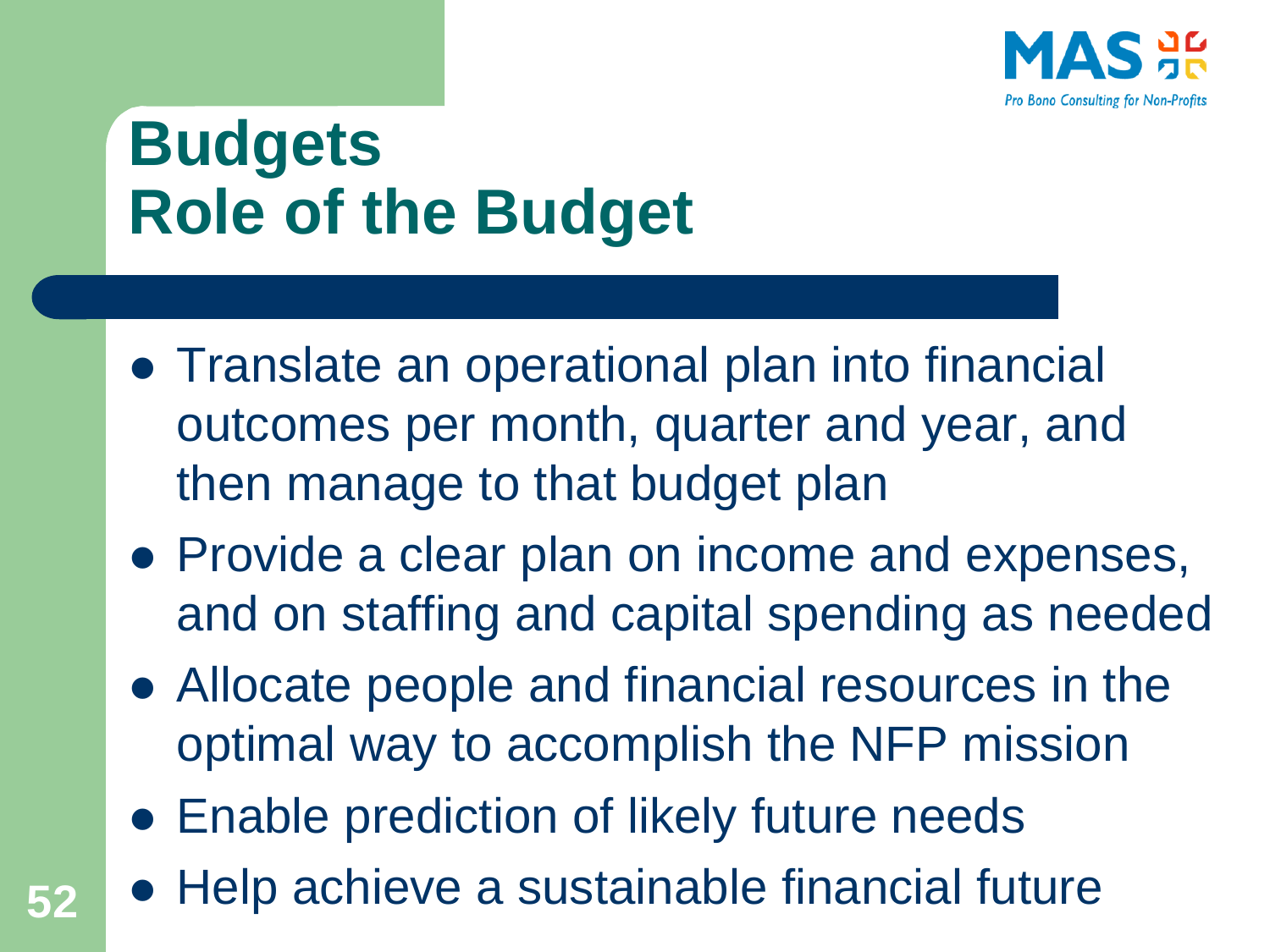

# **Budgets Priorities**

- ⚫ Many organizations don't allocate their resources (money and people) in proportion to the importance and complexity of clear mission priorities.
- ⚫ As a result, they are less effective at achieving their mission.
- ⚫ A budget enables the Board to ensure that spending is aligned to the agreed goals.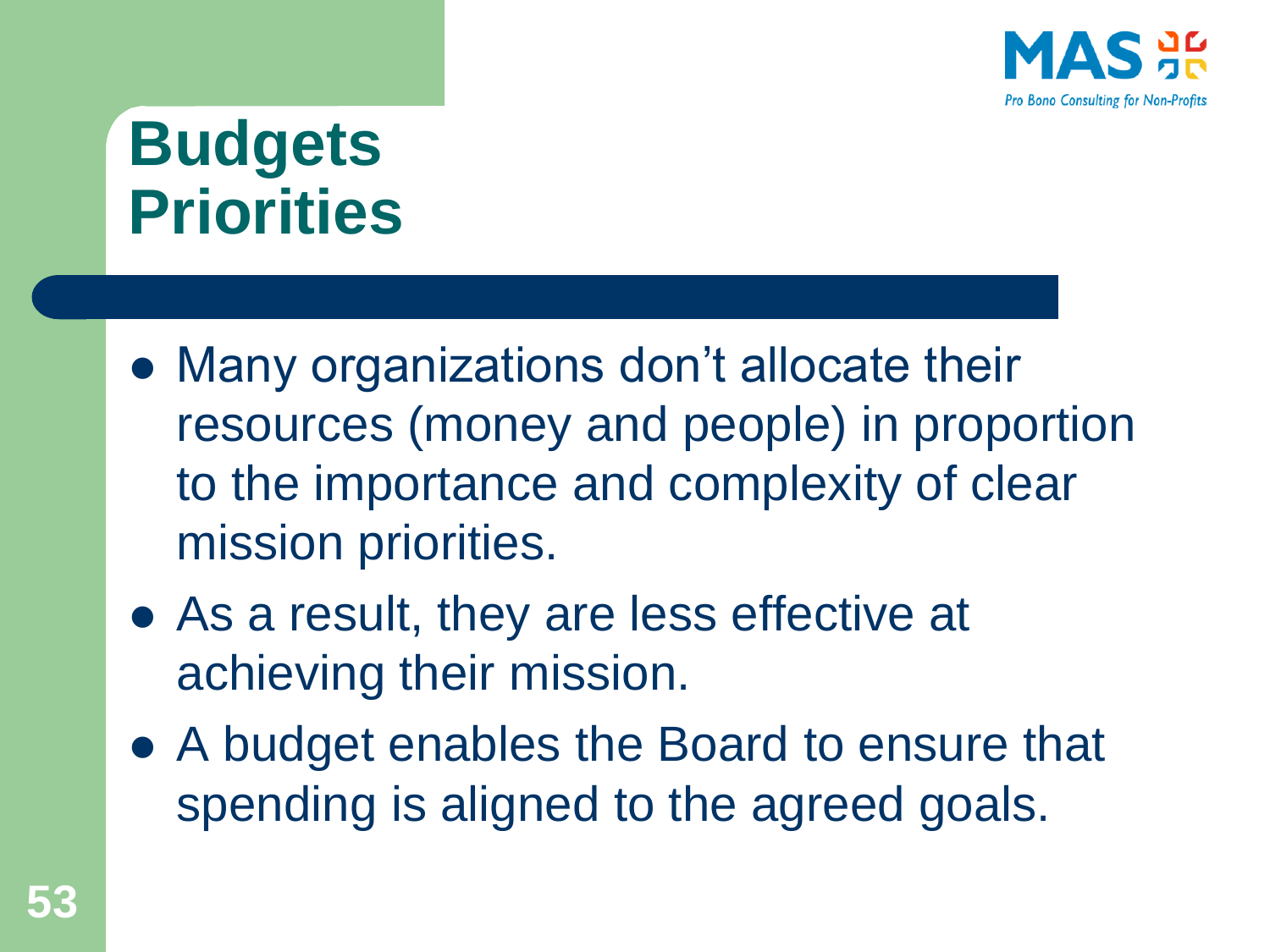

# **Budgets Making Choices**

- Decision making only occurs when we make choices between alternatives.
- Budgets help organizations identify where decisions are required, or are desirable.
- ⚫ The Board has the responsibility to ensure that the organization makes the difficult decisions, rather than just floating along.
- Hope is not a plan!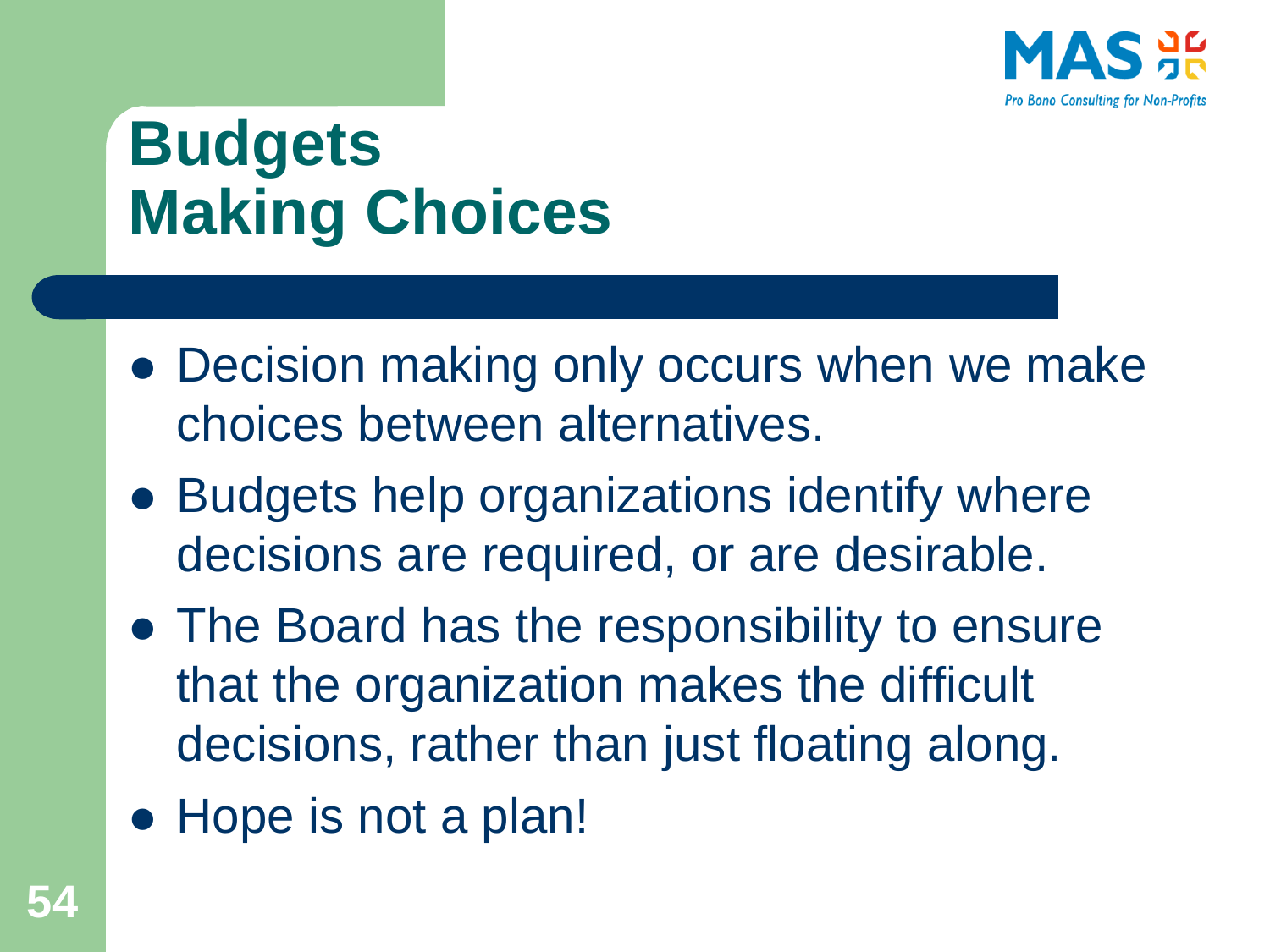

# **Budgets Variance Reporting**

- ⚫ The budget provides the basis of the financial plan for your NFP.
- You need to see reports that show variances between your actual results and your budget.
- Focus on the most material changes.
- ⚫ Ensure you have a forecast for the full year.
- ⚫ Understand why things are off budget and then take corrective action as needed.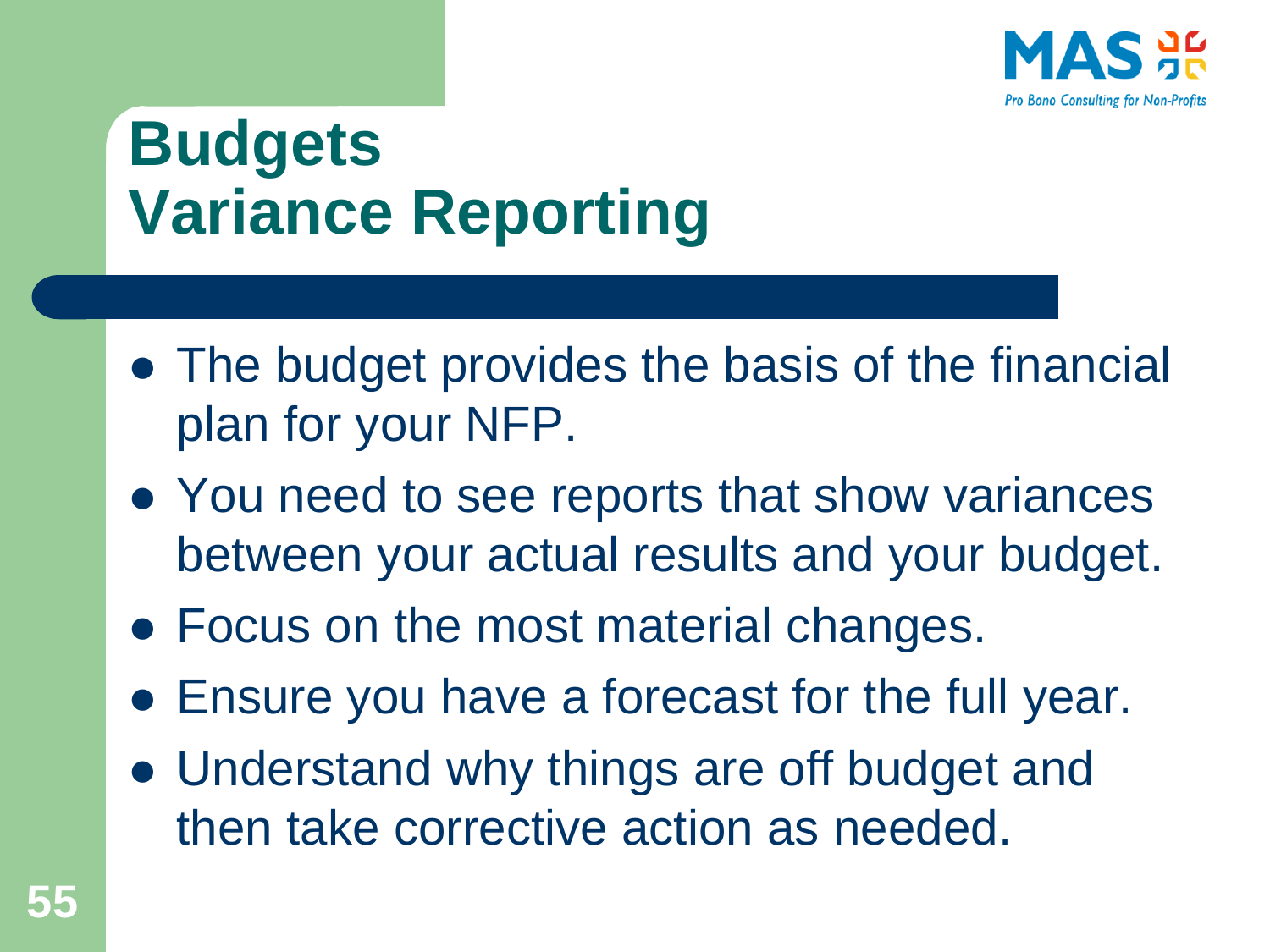

# **Budgets Forecast and Adjust**

- Each quarter, review a variance to budget analysis and report for the period, and year-todate.
- Then given both of these inputs and any other information, ensure that management is providing a forecast where you will land for the full year, by major item.
- ⚫ Doing this every quarter enables you to see where the team got it wrong, and learn from it.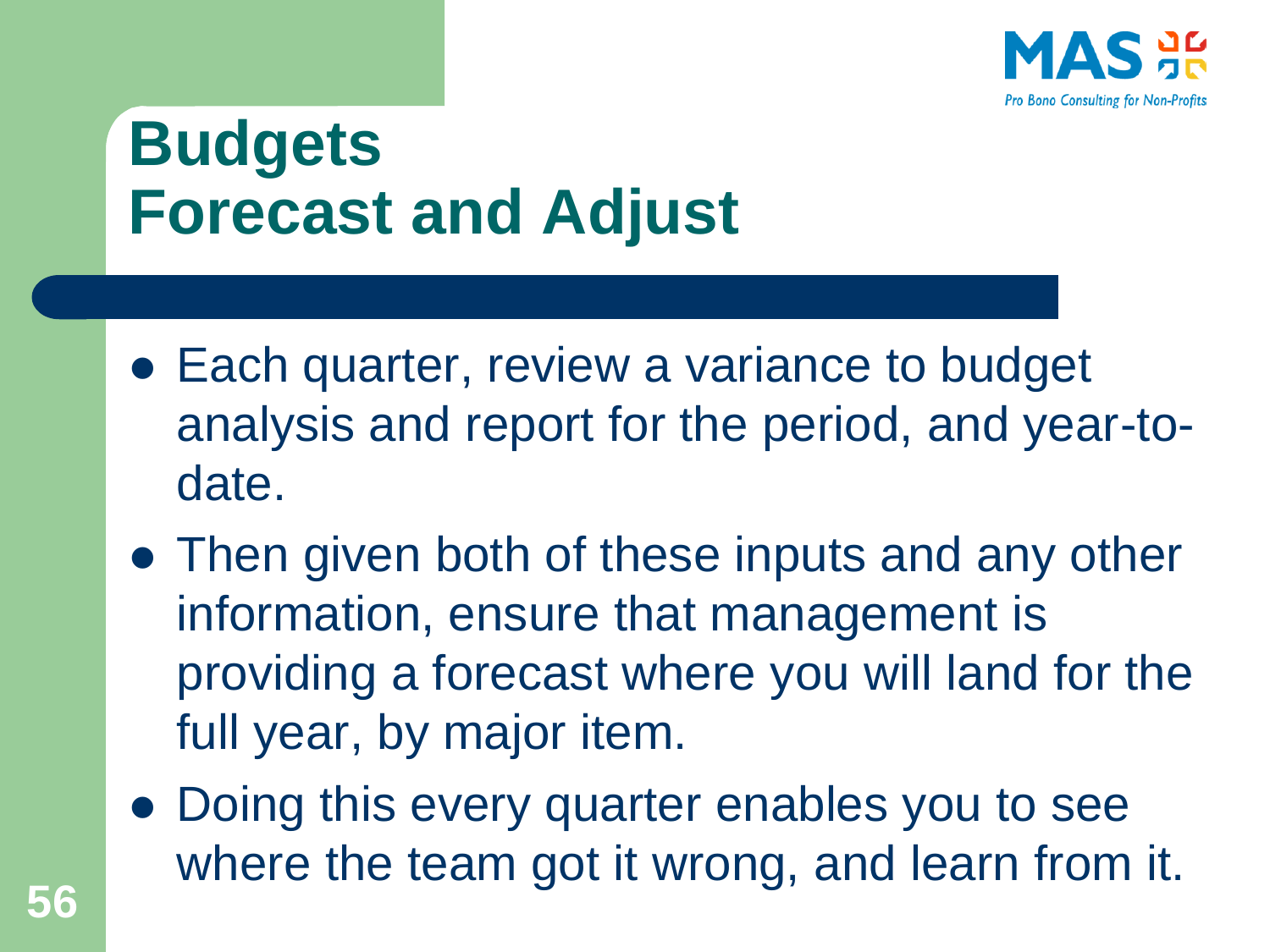

# **Budgets Long Term Financial Plan**

- Budgets enable organizations to better understand their financial drivers.
- ⚫ A long term financial plan, which builds on budgets, is critical to strategic planning.
- ⚫ An organization that has a good budget review process is better positioned to create a solid long term financial plan.
- Experience will inform readers on what can be controlled and what demands adaptability. **<sup>57</sup>**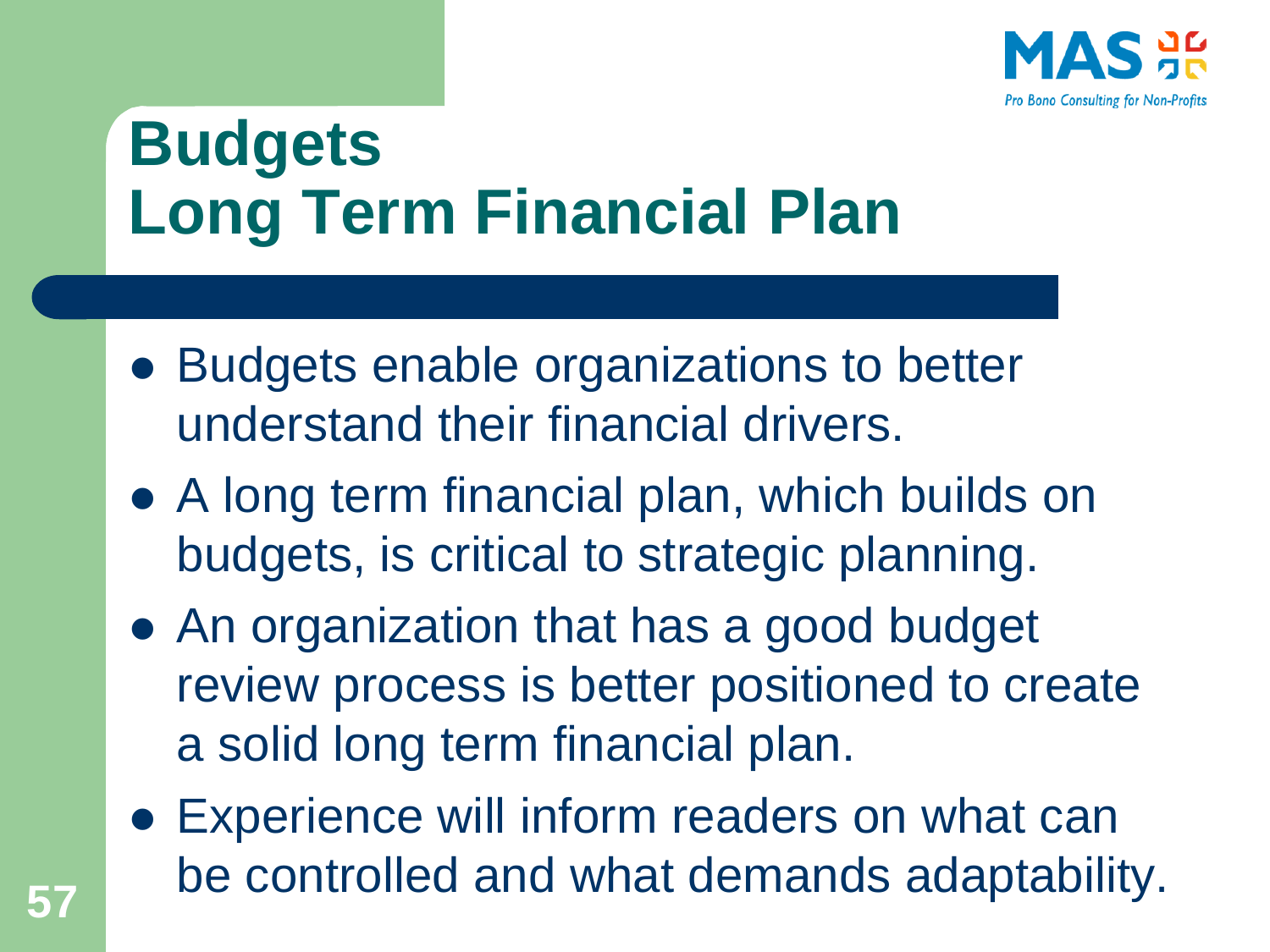

## **Budgets Resources**

- The demands on NFP organizations is inherently infinite, as the needs virtually always outstrip capacity.
- A fundamental budget conversation is always about scarce resource allocation.
- ⚫ Budgets help the Board identify where you have the tightest constraints, which can both guide attention and also highlight fund raising narratives to address the shortage.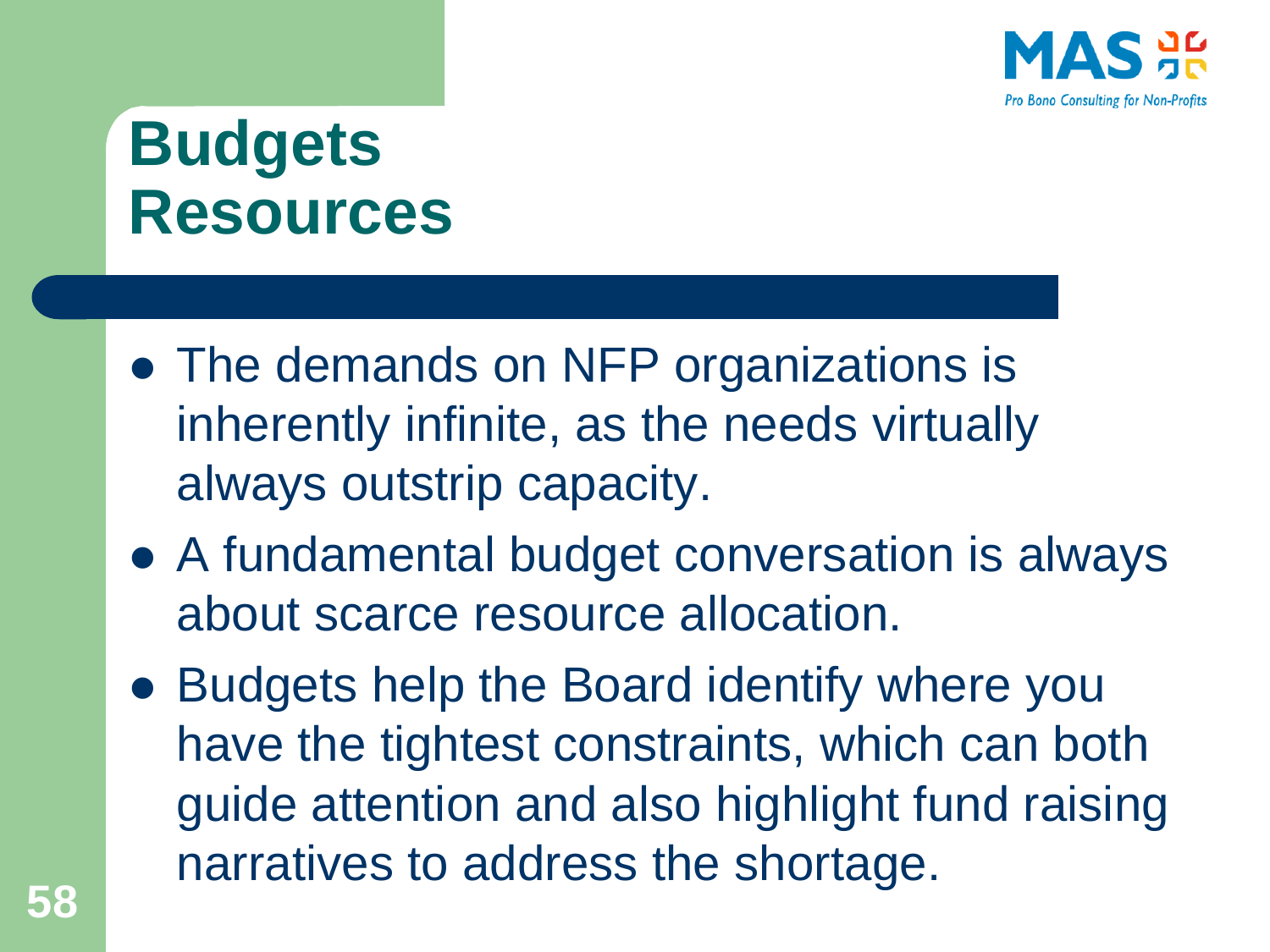

# **Technology and Tools**

- ⚫ Technology plays a big part in all our lives, and in the daily operation of our organizations.
- ⚫ NFP organizations need to leverage technology in finance, as well as other functions, in order to be effective.
- ⚫ The Board has a responsibility to encourage management to identify and put in place appropriate systems, tools and technology to support finance. **59** .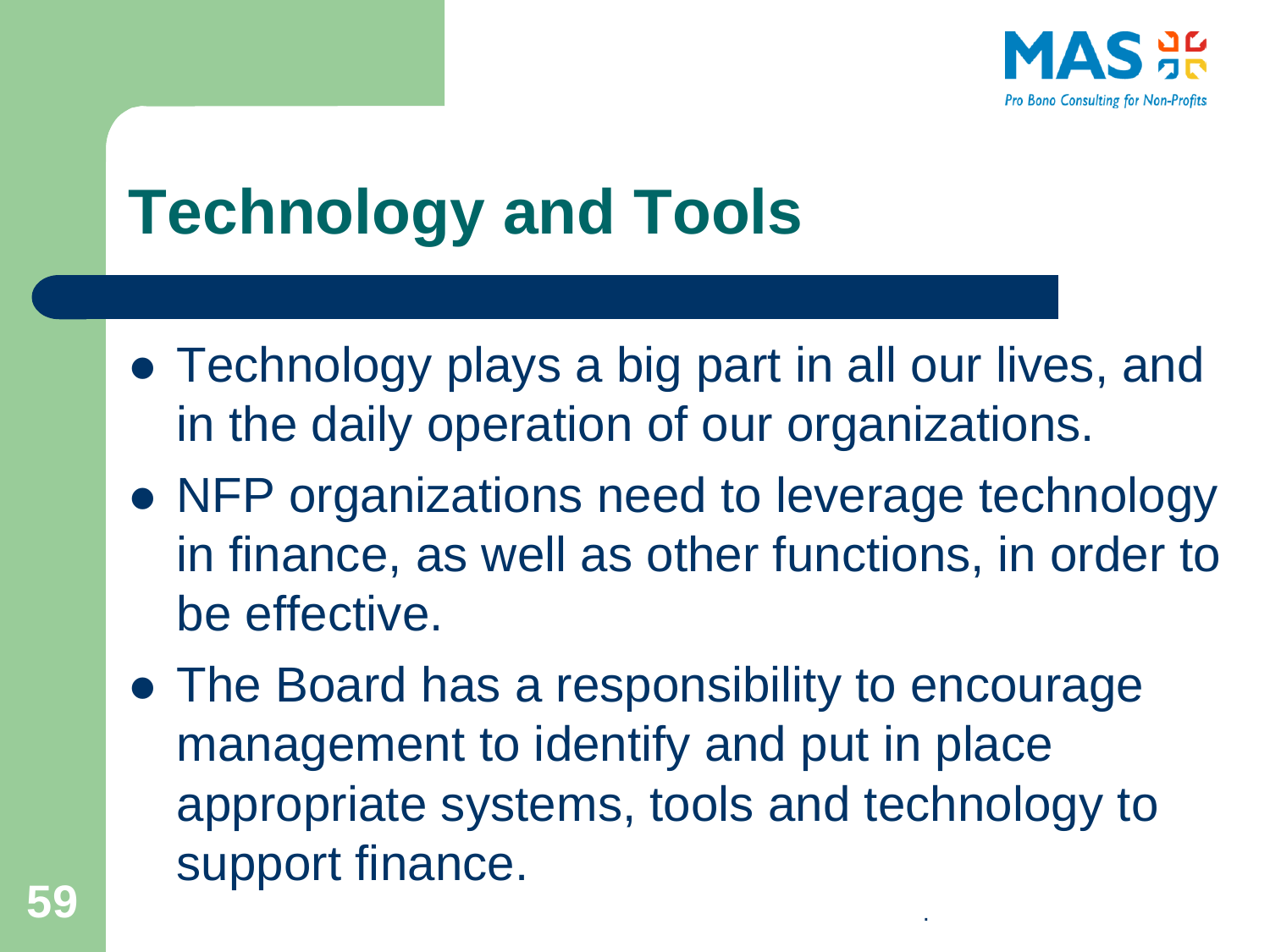

#### **Technology and Tools Review**

- There are a variety of affordable and proven accounting and fund raising systems available for NFP organizations.
- You should ensure that your NFP does a regular review of solutions and invests appropriately.
- ⚫ In-house systems and Excel are no longer best practice!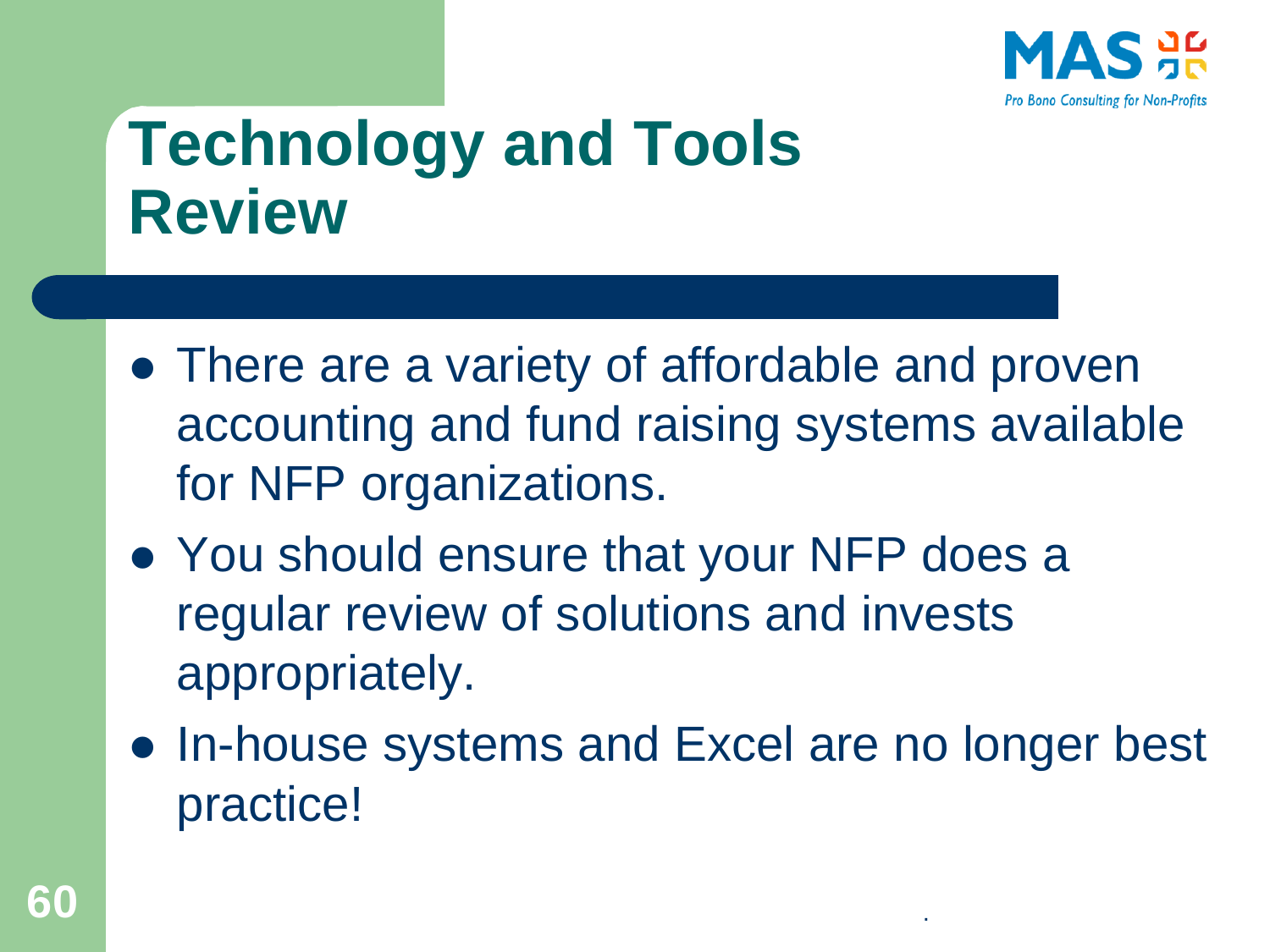

# **Technology and Tools Projects**

- Every system change is a project.
- ⚫ Changing financial systems has an inherent risk, but this can be worth the end benefit.
- As a Board, you need to review the cost benefit, and request a project plan.
- The project plan must show a thoughtful analysis of the conversion, any risks and backoff plans if the conversion fails.
- 61 The plan needs to have contingency in it.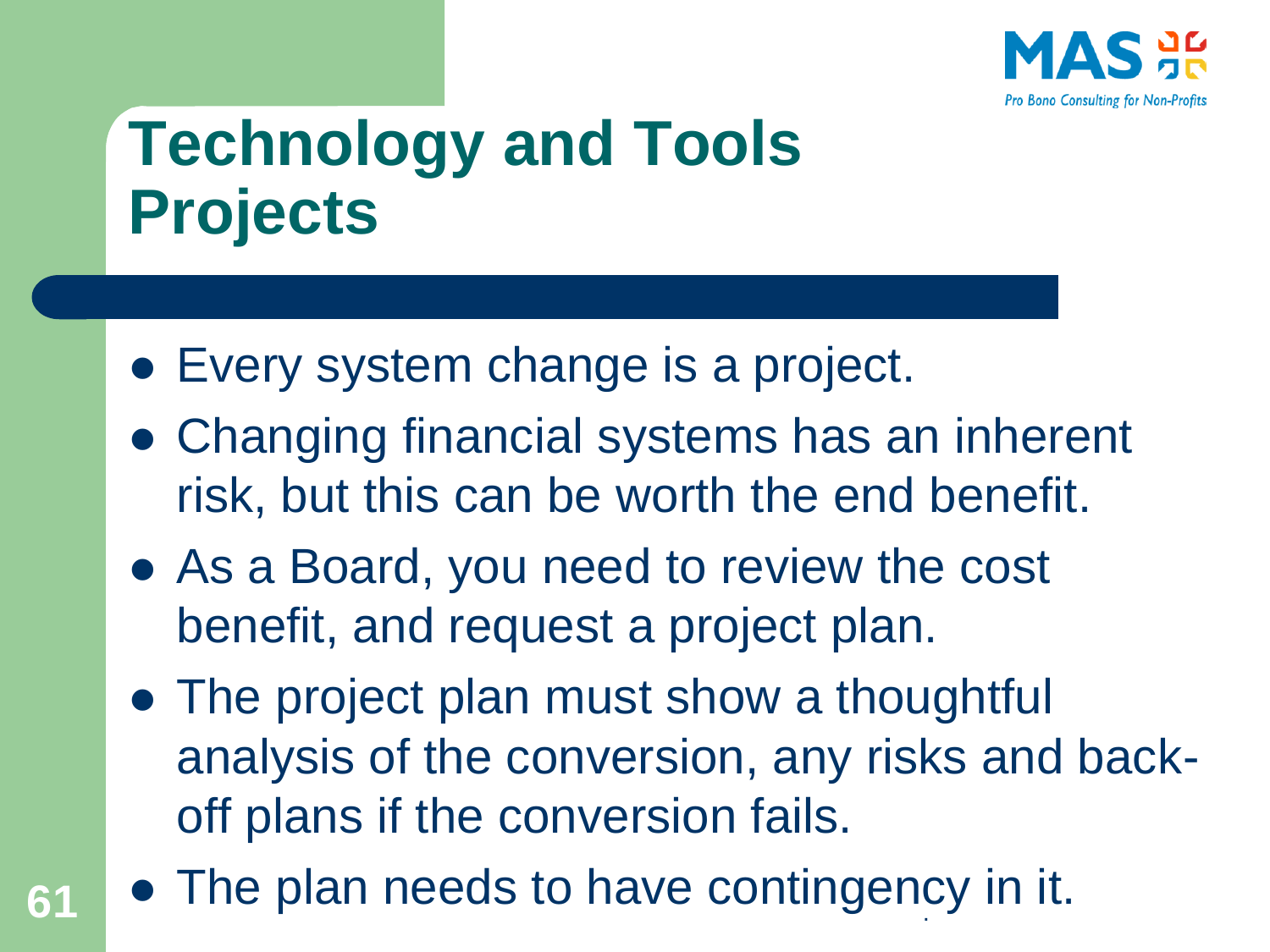

# **CANADA REVENUE AGENCY REGULATION**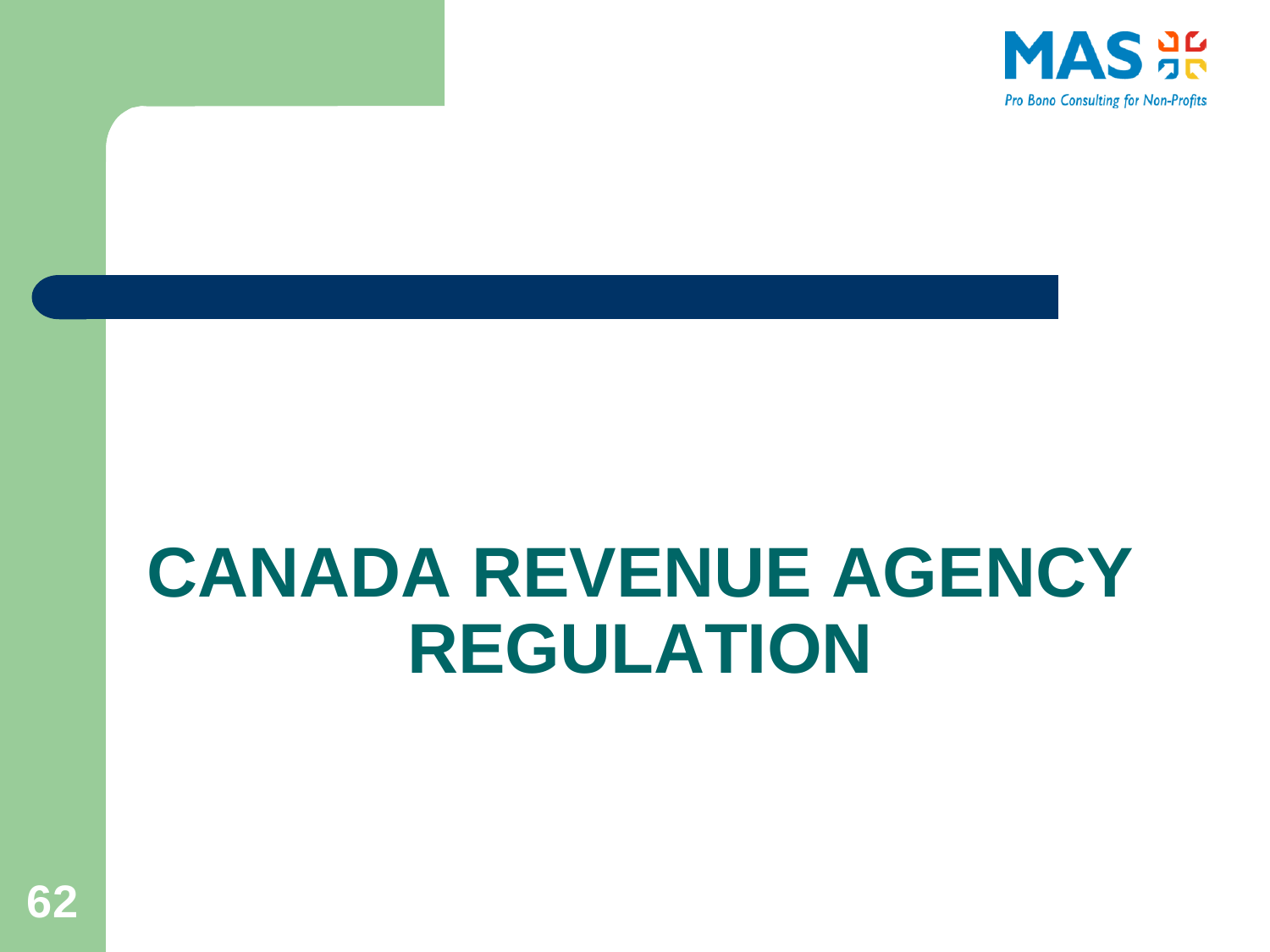

#### **Charities versus Not-For-Profits**

- ⚫ Not-For-Profits is the broad description.
- ⚫ Registered Charities are a subset of the overall Not-For-Profit sector.
- In this section, we will look at the differences between Registered Charities and all other Not-For-Profit organizations.
- ⚫ Many of these distinctions relate to CRA definitions and financial requirements.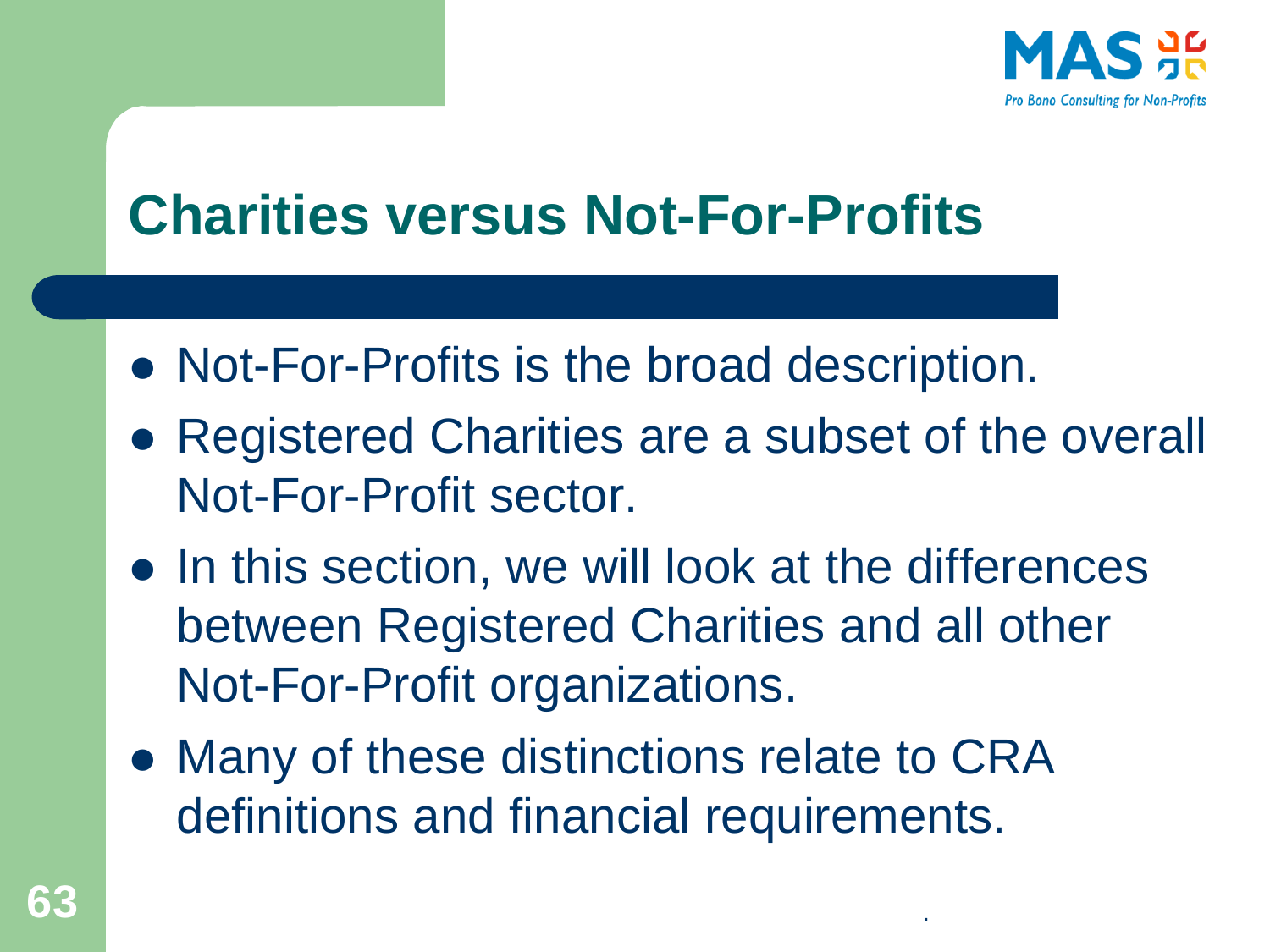

# **Charity versus Not-For-Profit Summary**

#### **Registered Charity**

- ⚫ Exclusively for charitable purposes
- Must register with CRA
- ⚫ Can issue tax receipts
- ⚫ Annual minimum spend on programs or gifts made
- ⚫ Must file a T3010 return
- ⚫ Cannot use its income to benefit its members
- Exempt from income tax

**64**

#### **Not-For-Profit Org**

- Any purpose except profit, and not just charity
- No registration
- Cannot issue tax receipts
- No spending requirement
- ⚫ Must file a T2 return
- Cannot use its income to benefit its members
- Exempt from income tax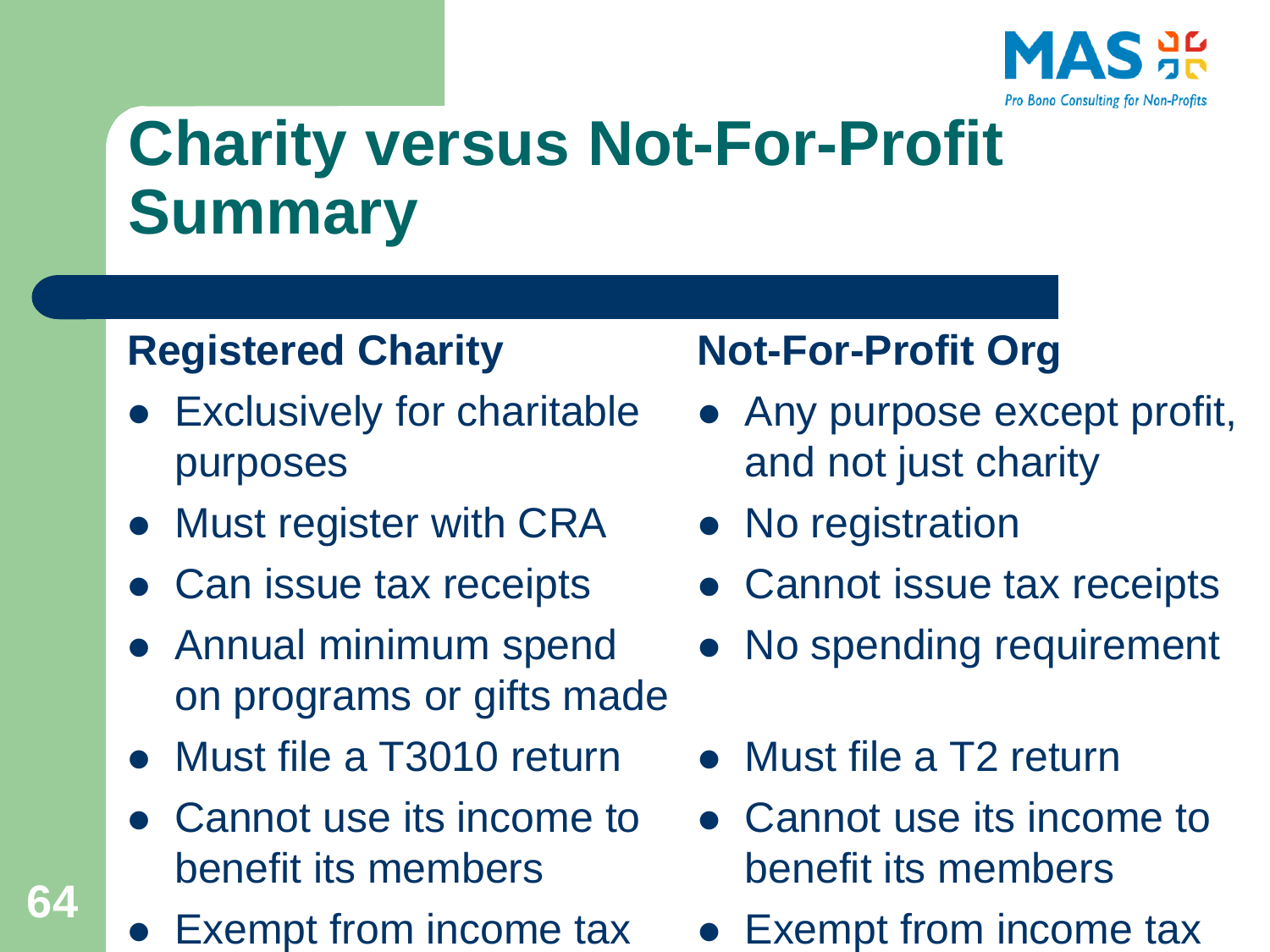

# **Charity versus Not-For-Profit Soliciting Corporation (SC)**

- Receives income in a given fiscal year of \$10,000 or more in the form of:
	- Donations from other than a member, director, employee of the organization, or one of their family members (including siblings and children)
	- Grants from any level of government
	- A gift from a soliciting corporation
- ⚫ This is what is known as "public funding" **65**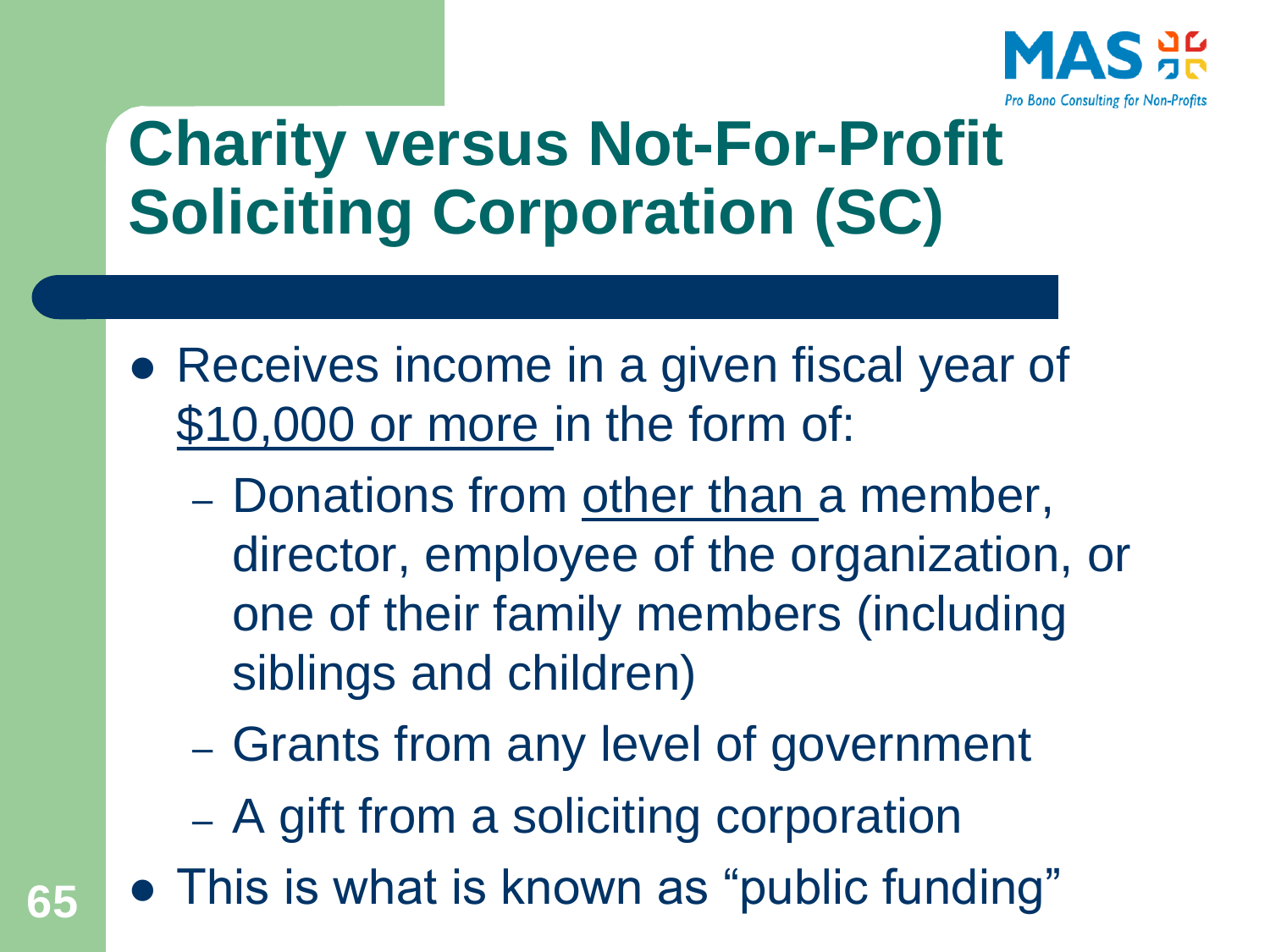

# **Charity versus Not-For-Profit Designated Corporation (DC)**

- ⚫ Annual revenues of less than \$50,000 for a Soliciting Corporation, or
- Annual revenues of less than \$1,000,000 for a Non-Soliciting Corporation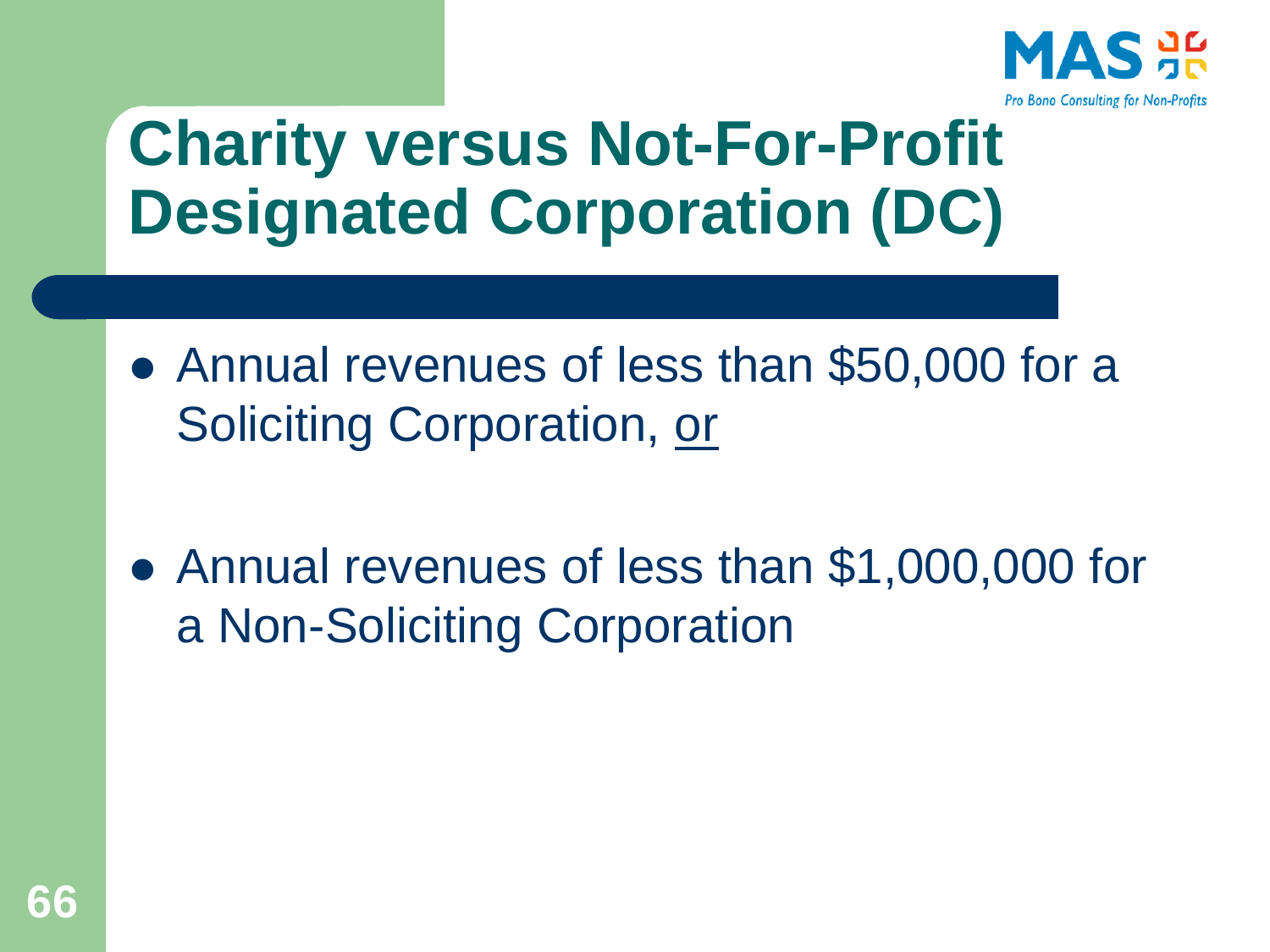

## **Charity versus Not-For-Profit Why do these definitions matter?**

- Soliciting Corporations (SC), because they draw on "public funds", are held to a higher governance and reporting standard.
- ⚫ Designated Corporations (DC) (whether SC or non SC) are given waivers on some requirements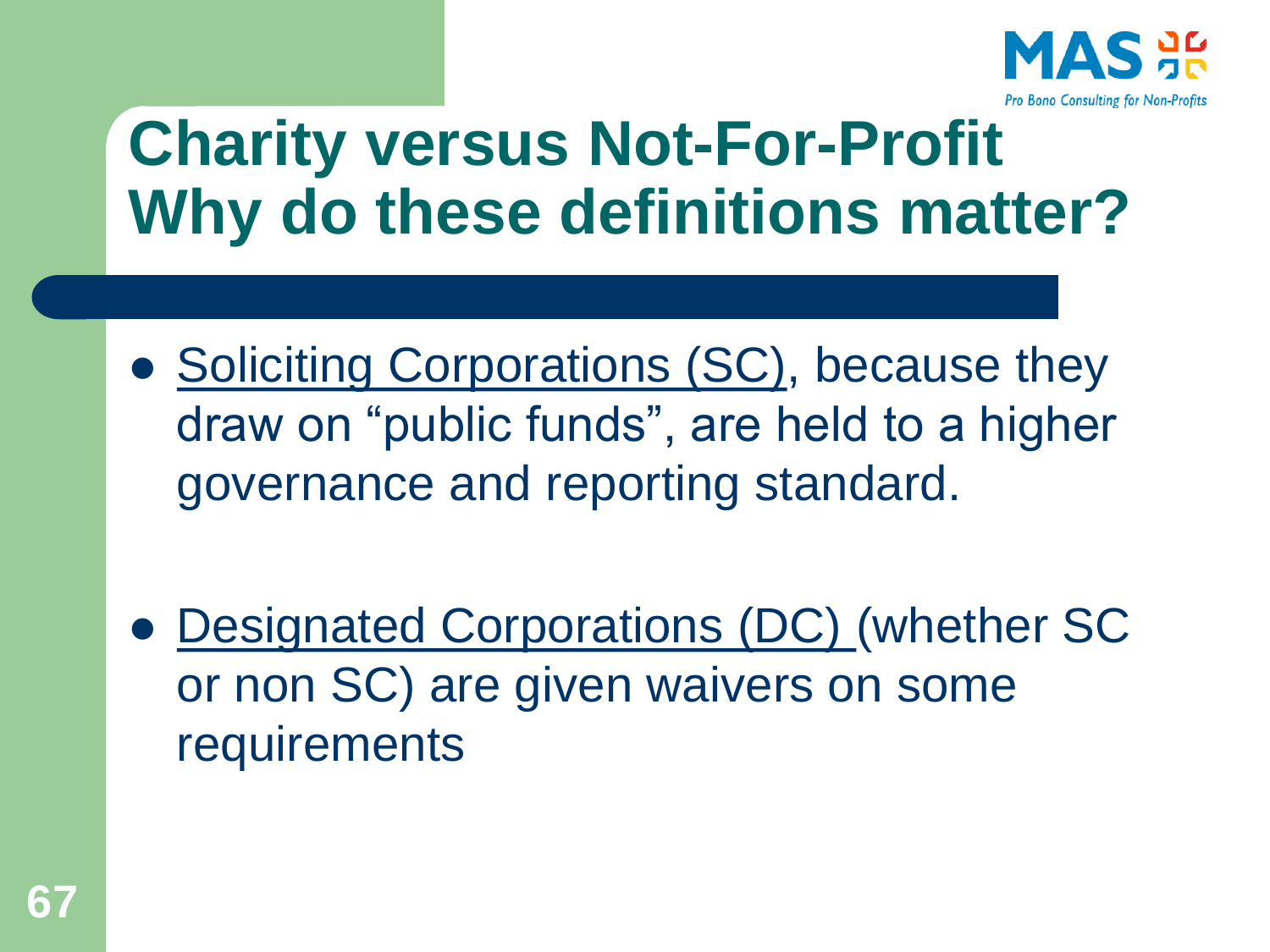

#### **Charity versus Not-For-Profit Revenue Limits on Classifications**

⚫ Gross annual revenues from last fiscal year determines at different levels a Designated from a Non-Designated

| <b>Definition</b>     | <b>Designated</b>   | <b>Non Designated</b>        |
|-----------------------|---------------------|------------------------------|
| <b>Soliciting</b>     | \$50,000 or less    | <b>More than \$50,000</b>    |
| <b>Non-Soliciting</b> | \$1,000,000 or less | <b>More than \$1,000,000</b> |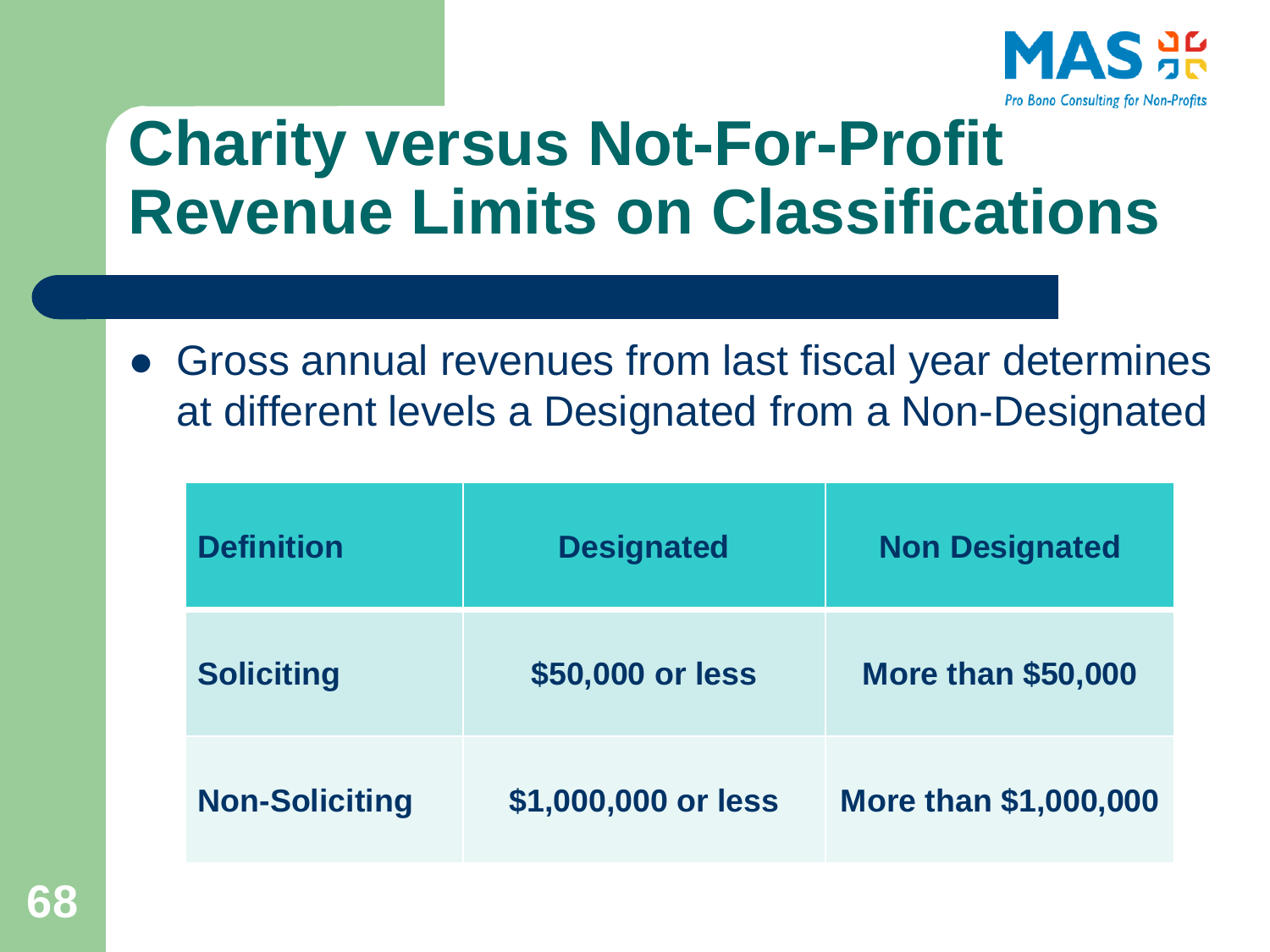

#### **Charity versus Not-For-Profit Public Accountant Requirement**

● Public accountant required, to be appointed by members resolution at annual general meeting?

| <b>Public</b><br><b>Accountant</b> | <b>Designated</b>                                         | <b>Non Designated</b> |
|------------------------------------|-----------------------------------------------------------|-----------------------|
| <b>Soliciting</b>                  | <b>Not Required</b><br>(requires unanimous<br>resolution) | <b>Required</b>       |
| <b>Non-Soliciting</b>              | <b>Not Required</b><br>(requires unanimous<br>resolution) | <b>Required</b>       |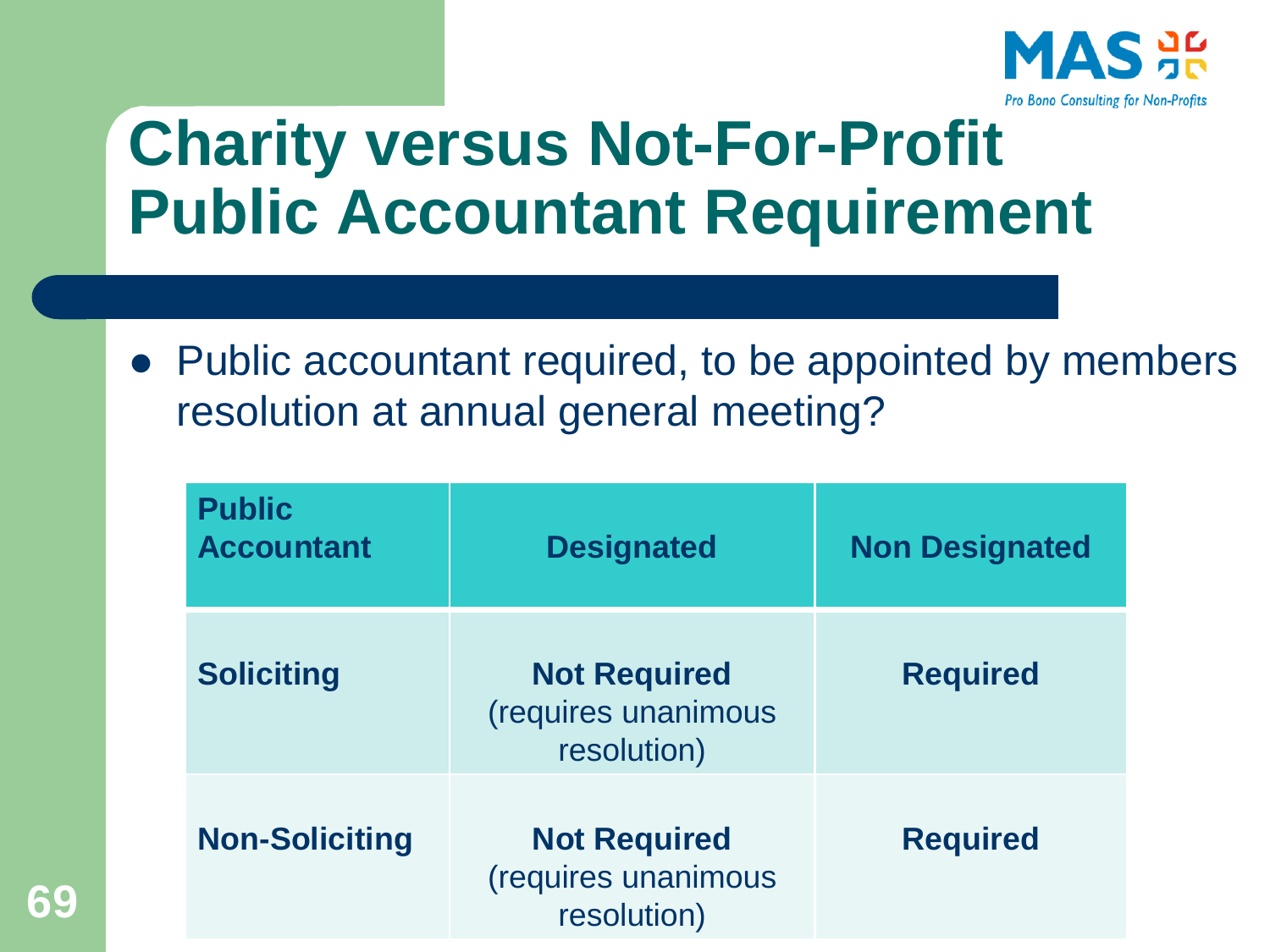

#### **Charity versus Not-For-Profit GAAP Financial Statements**

⚫ Prepare and submit to Industry Canada financial statements in accordance with GAAP?

| <b>Submit GAAP</b><br><b>Fin Statements</b> | <b>Designated</b>      | <b>Non Designated</b> |
|---------------------------------------------|------------------------|-----------------------|
| <b>Soliciting</b>                           | <b>Required</b>        | <b>Required</b>       |
| <b>Non-Soliciting</b>                       | <b>Only on Request</b> | <b>Not Required</b>   |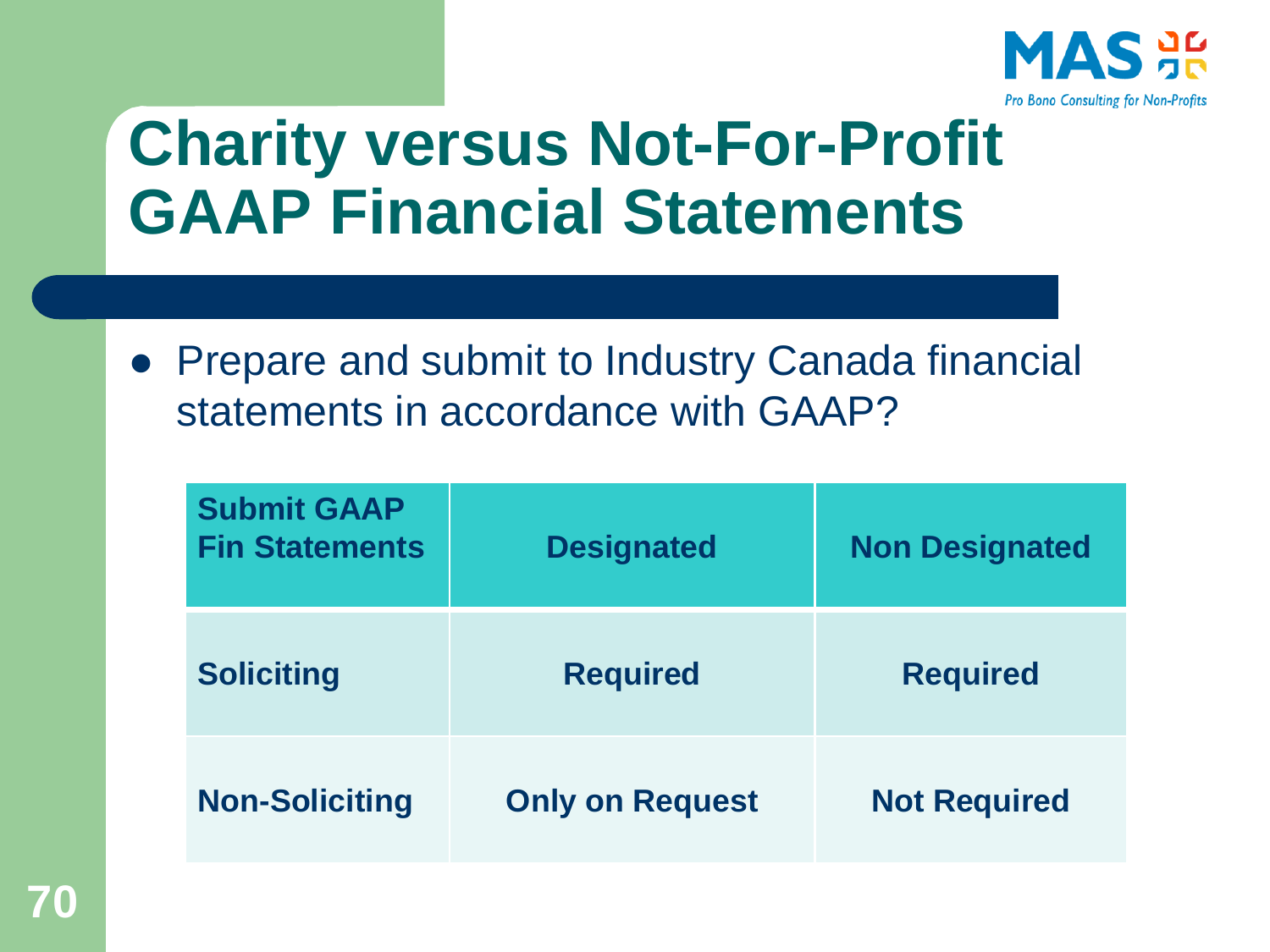

#### **Charity versus Not-For-Profit Level of Financial Review**

● The level of financial review required depends on the classification of the NFP.

| <b>Submit GAAP</b><br><b>Fin Statements</b> | <b>Designated</b>                                      | <b>Non Designated</b>                   |
|---------------------------------------------|--------------------------------------------------------|-----------------------------------------|
| <b>Soliciting</b>                           | <b>No Review unless public</b><br>accountant appointed | If $<$ \$250K and<br>resolution, Review |
| <b>Non-Soliciting</b>                       | <b>No Review unless public</b><br>accountant appointed | <b>Full Audit</b>                       |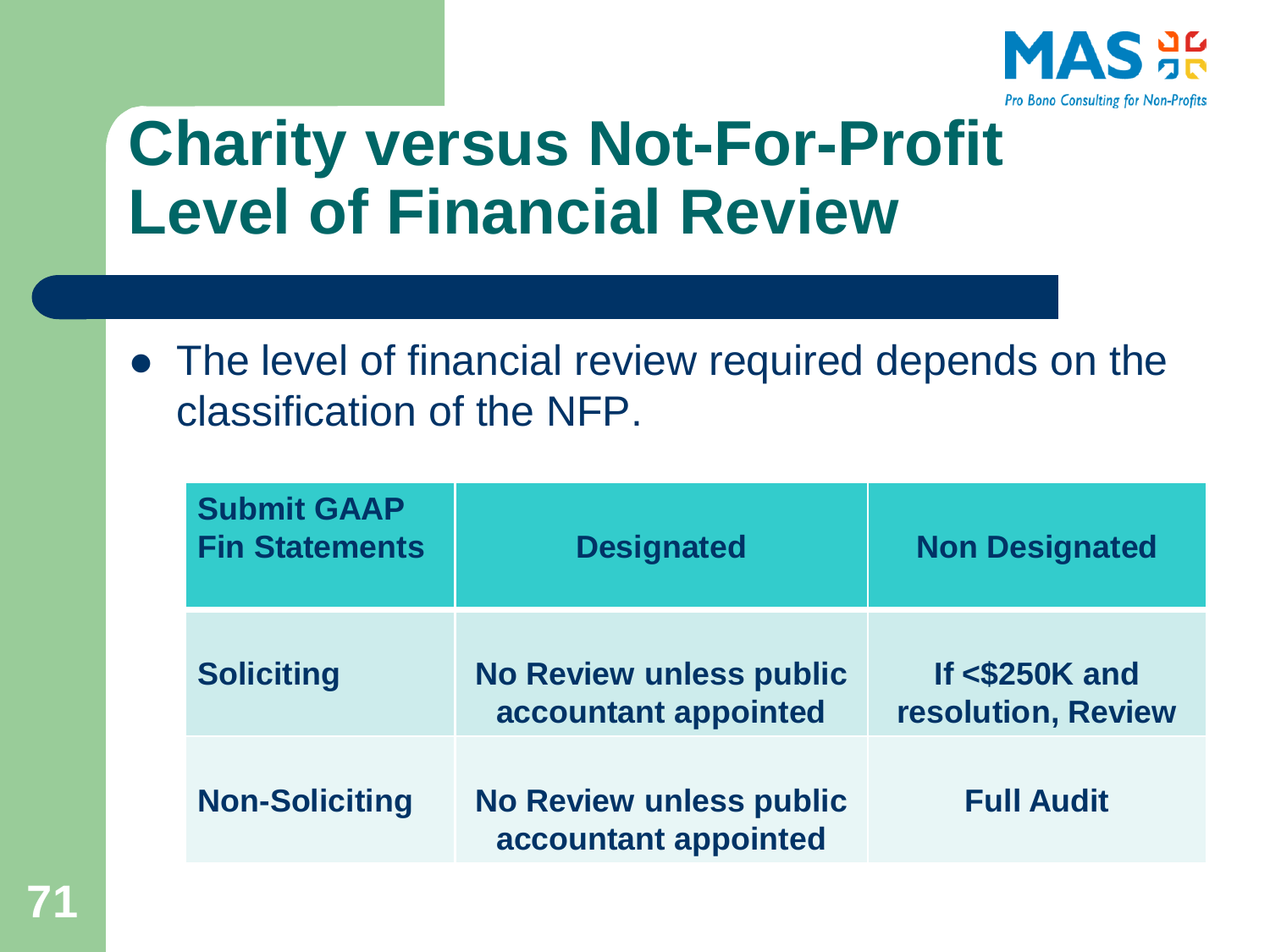

#### **The T3010**

- ⚫ The T3010 Annual Information Return (including disbursement quota) is the annual information return for charities.
- It is the equivalent of a tax return, but of course NFP organizations typically do not pay taxes.
- ⚫ Filed annually, the information is reviewed by the CRA and they can respond with questions.
- The return is published on the CRA Charities web-site for anyone to review; it is public.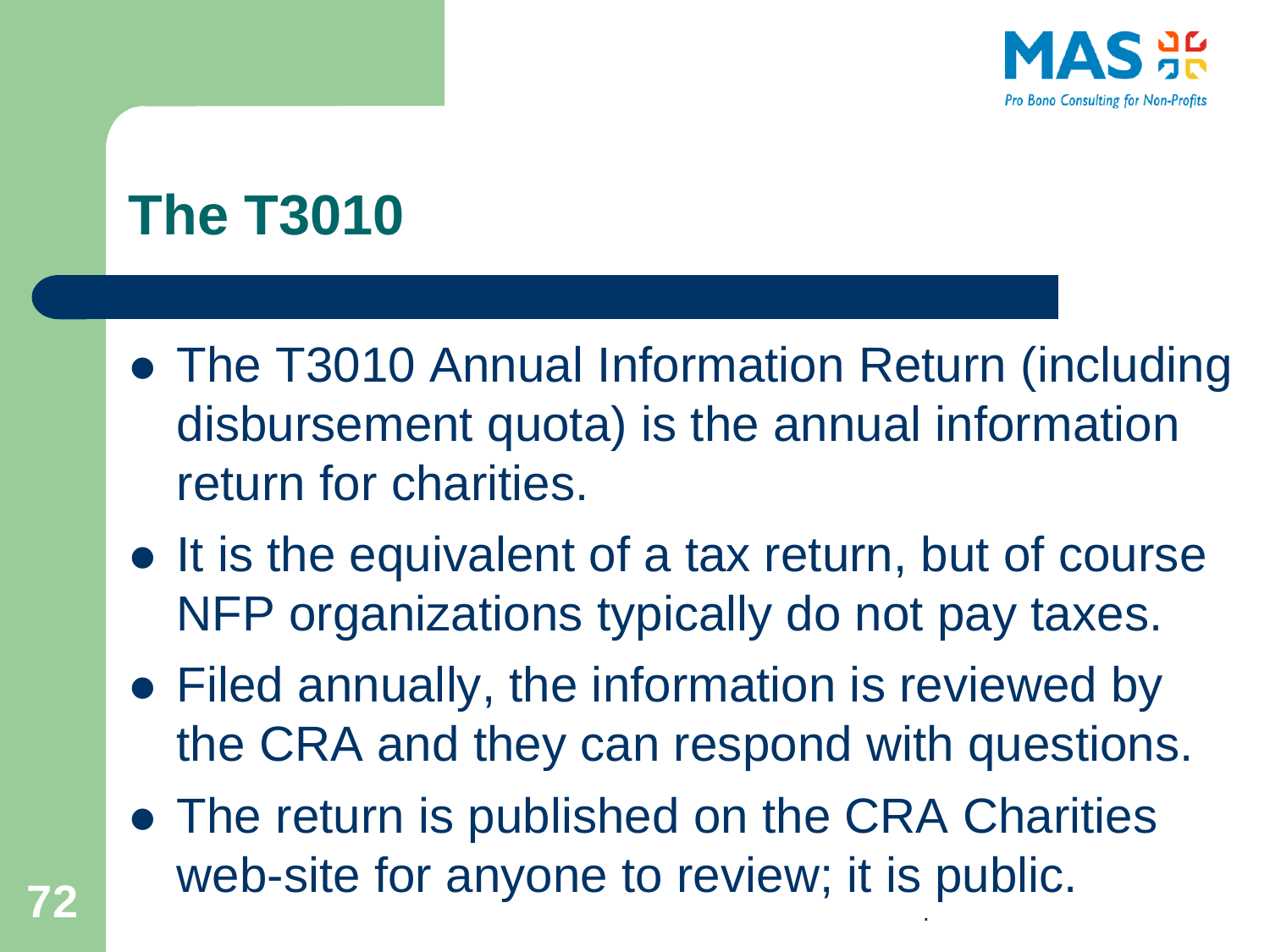

#### **The T3010 10 Pages in Total**

| ۰<br>____ | ×<br>× |
|-----------|--------|
|           |        |

Canada Revenue Agence du revenu<br>Agency du Canada

#### **Registered Charity Information Return**

Place bar code label here

Protected B when completed

#### **Section A: Identification**

. To help you fill out this form, refer to Guide T4033, Completing the Registered Charity Information Return. It can be found at canada.ca/cra-forms.

Note: Even if a charity is inactive, an information return must be filed to maintain its registered status.

#### **Complete the following:**

1. Charity name:

| 2. Return for fiscal period ending:                                                                                                                                         | 3. BN/registration number: |  | 4. Web address (if applicable): |  |
|-----------------------------------------------------------------------------------------------------------------------------------------------------------------------------|----------------------------|--|---------------------------------|--|
| <b>Month</b><br>Year<br>Dav                                                                                                                                                 | <b>RR</b>                  |  |                                 |  |
| 1510<br>No<br>Yes<br>A1 Was the charity in a subordinate position to a head body? …………………………………………<br>If yes, give the name and BN/registration number of the organization. |                            |  |                                 |  |
| Name:                                                                                                                                                                       |                            |  | BN (if applicable)              |  |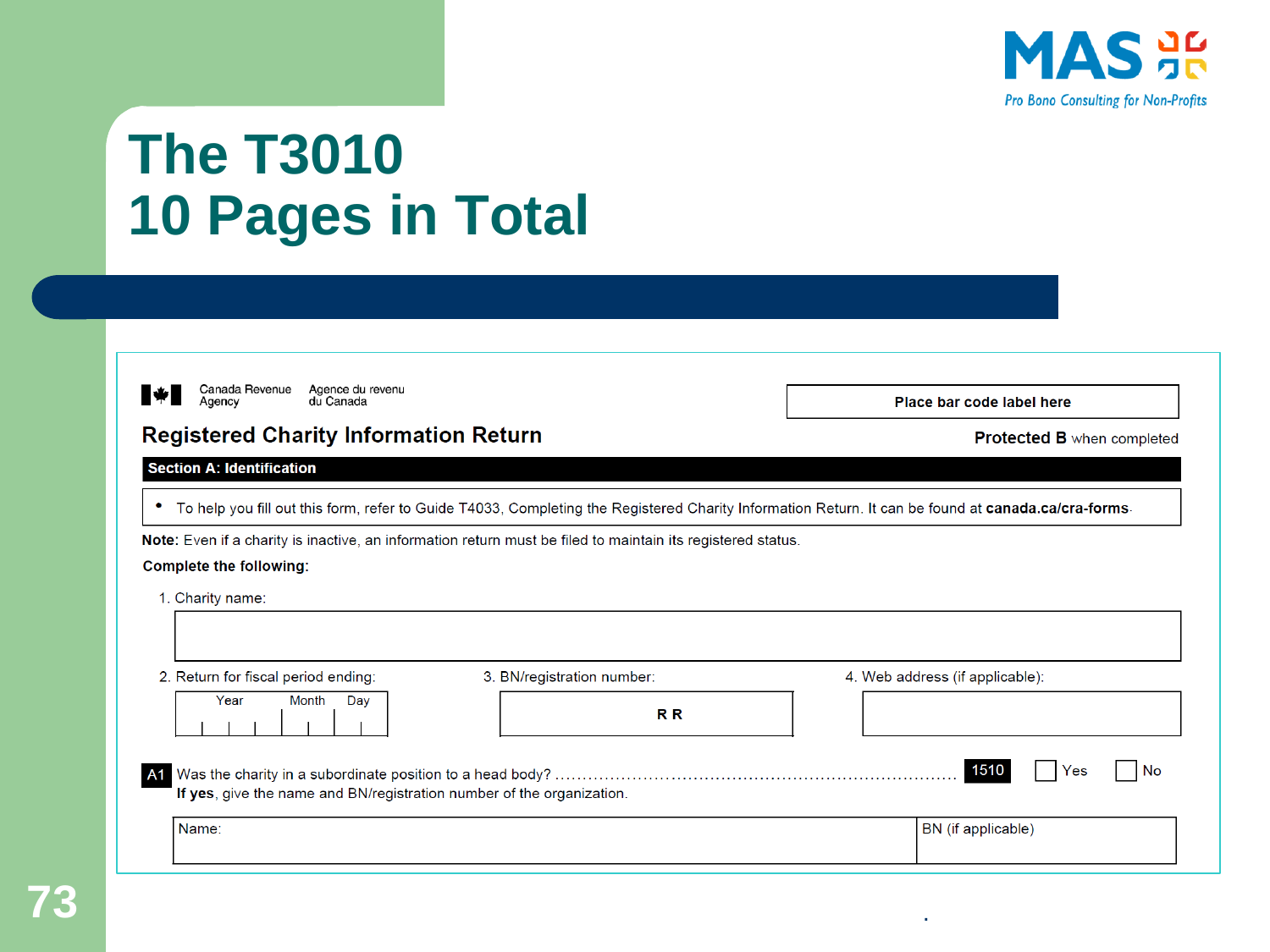

#### **The T3010 The T2 Corporate Return vs. the T3010**

- ⚫ Charities must be registered with the CRA and they must file an annual T3010 form each year.
- ⚫ Non-profits have no organization registration process with the CRA.
- ⚫ Non-profits that are not Registered Charities may have to file a T2 corporate return (if they are incorporated, about 8 pages) and/or an information form T1044 (if they are not, about 2 pages). **74** .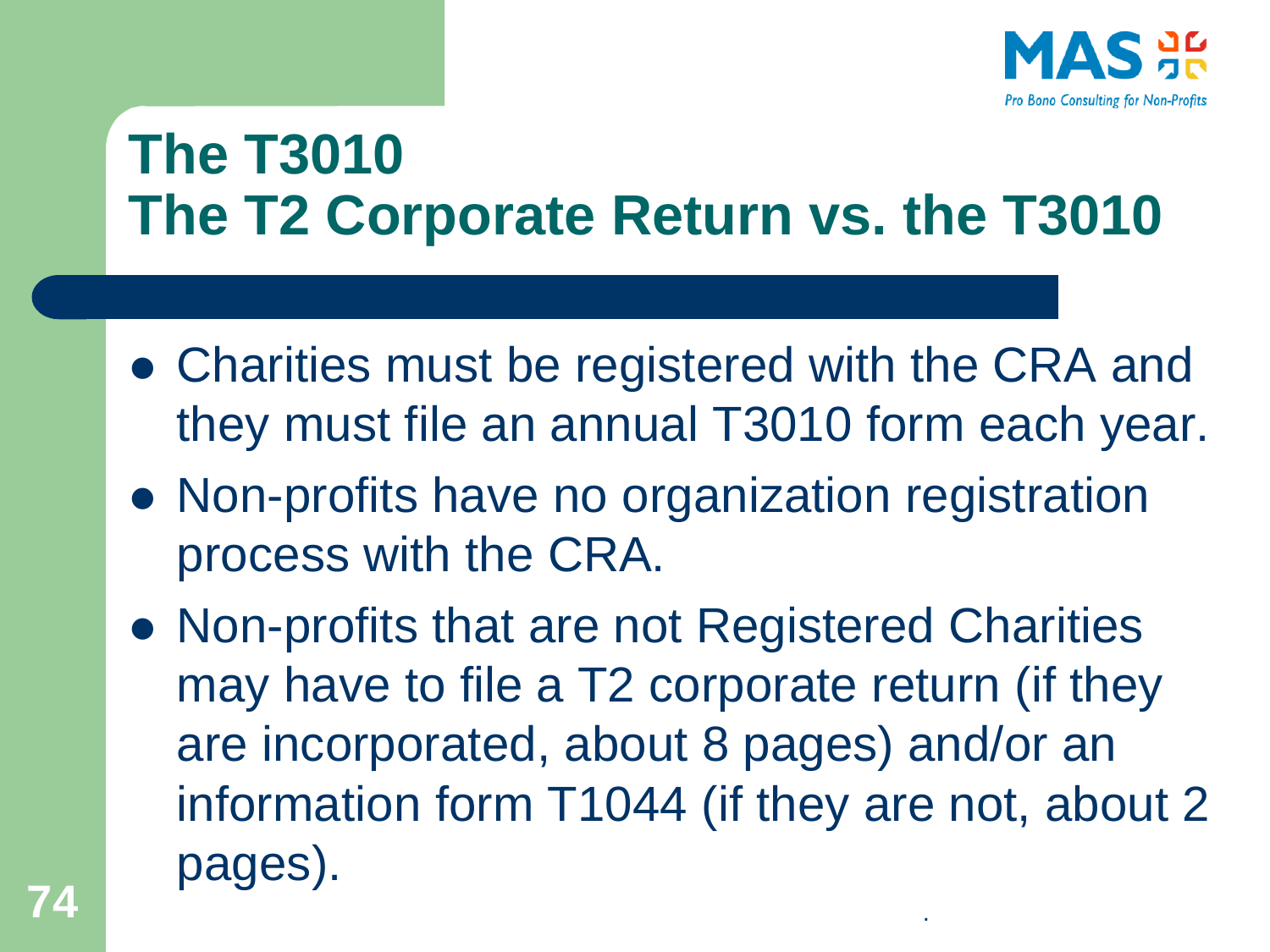

#### **T3010 Requirements**

- ⚫ The return must be filed each year, within 6 months of the NFP fiscal year-end.
- ⚫ If financial statements are not included, the charity or NFP registration may be revoked.
- ⚫ Charities must also supply a list of directors and a list of donations to qualified donees as part of the return.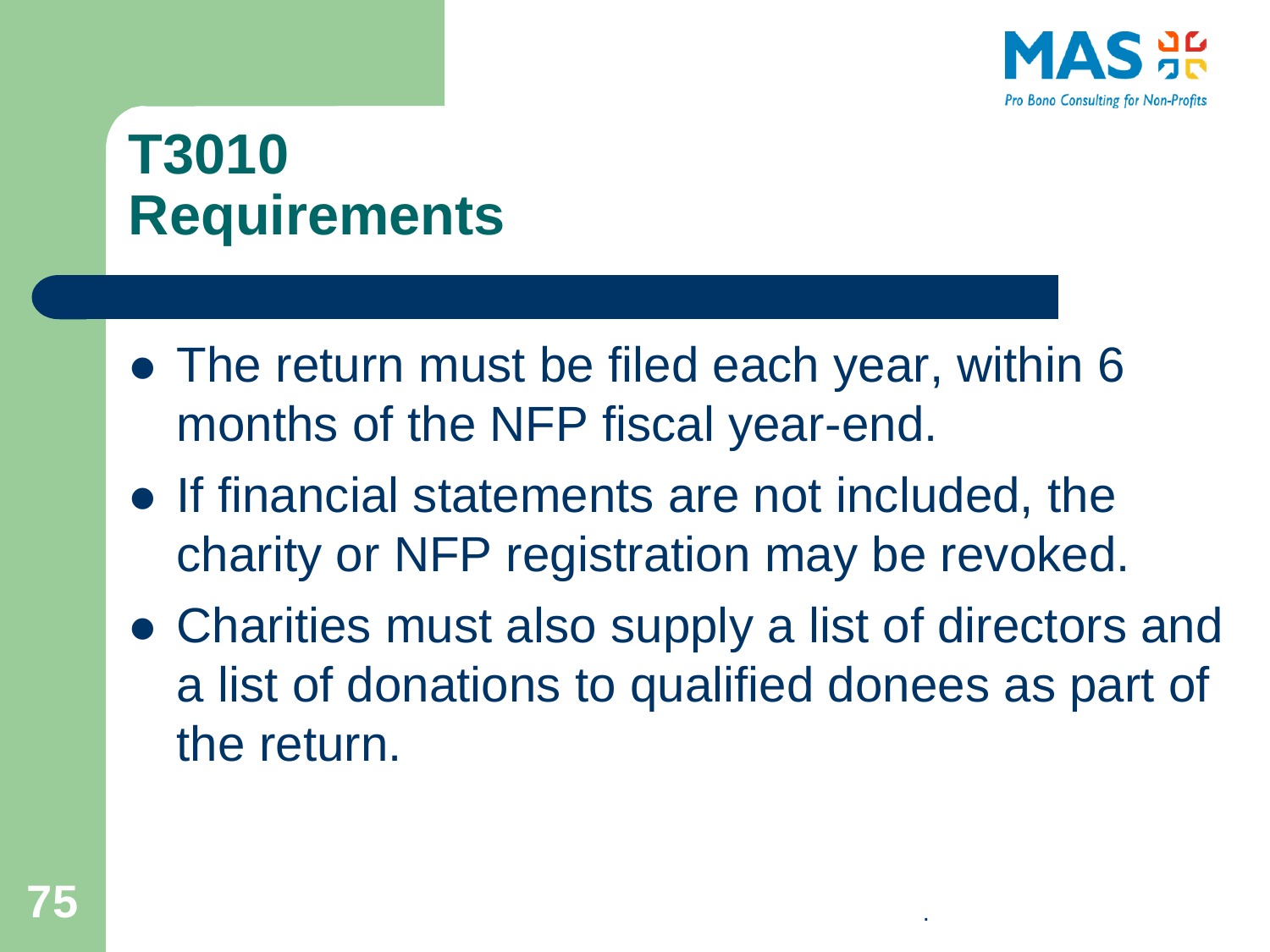

#### **The T3010 Disbursement Quota**

- ⚫ The disbursement quota is the minimum calculated amount that a Registered Charity is required to spend each year on its own charitable programs or on gifts to qualified donees, such as other registered charities.
- ⚫ This figure needs to be calculated and included in the T3010 return each year.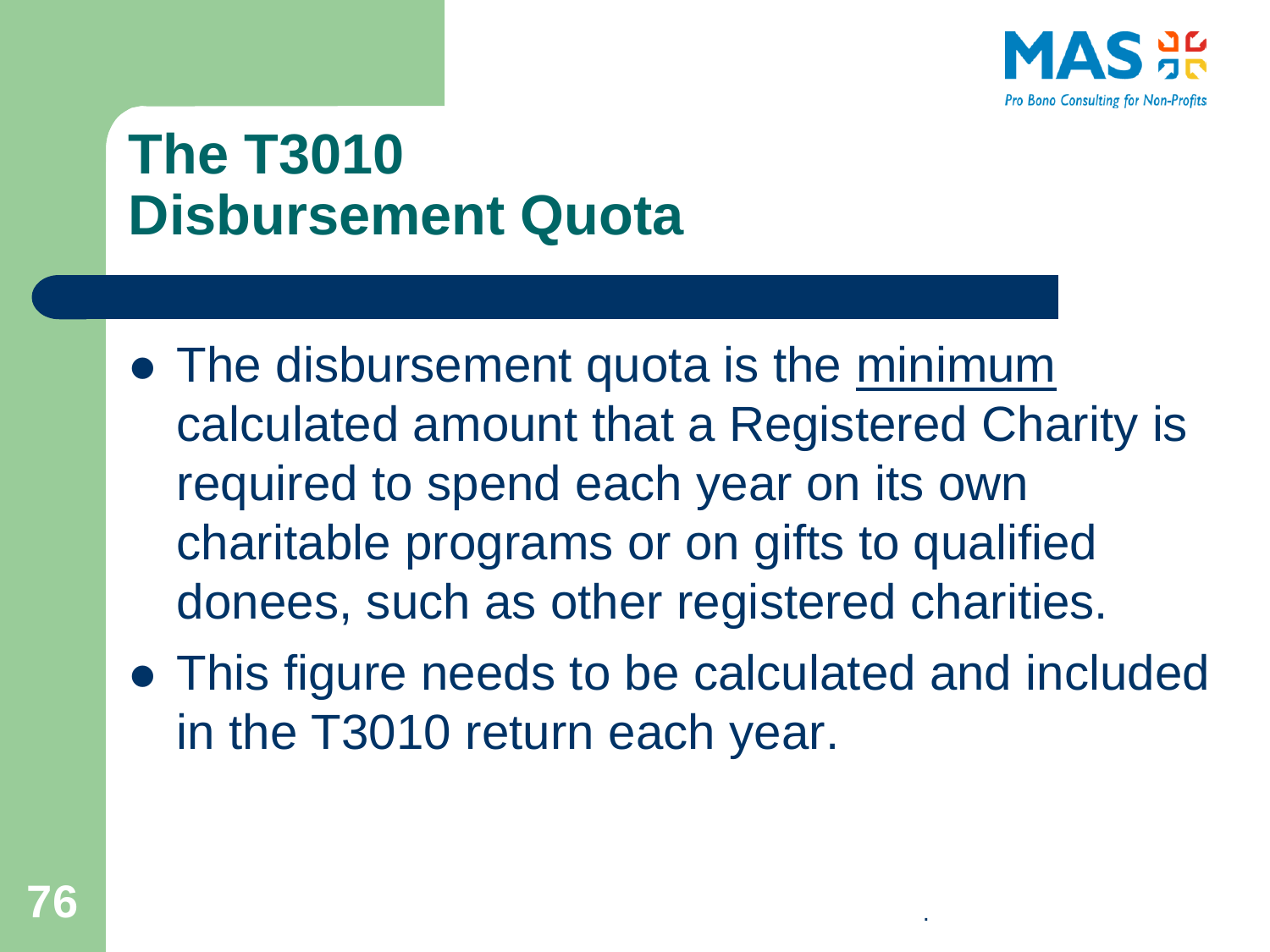

#### **The T3010 Disbursement Quota Calculation**

- ⚫ The calculation is based on the average value of a registered charity's property not used directly in charitable activities or administration.
- ⚫ This typically includes cash, bank balances, investments and land. The value is based on the 24 month average.
- The annual disbursement quota is 3.5% of the average value of such property.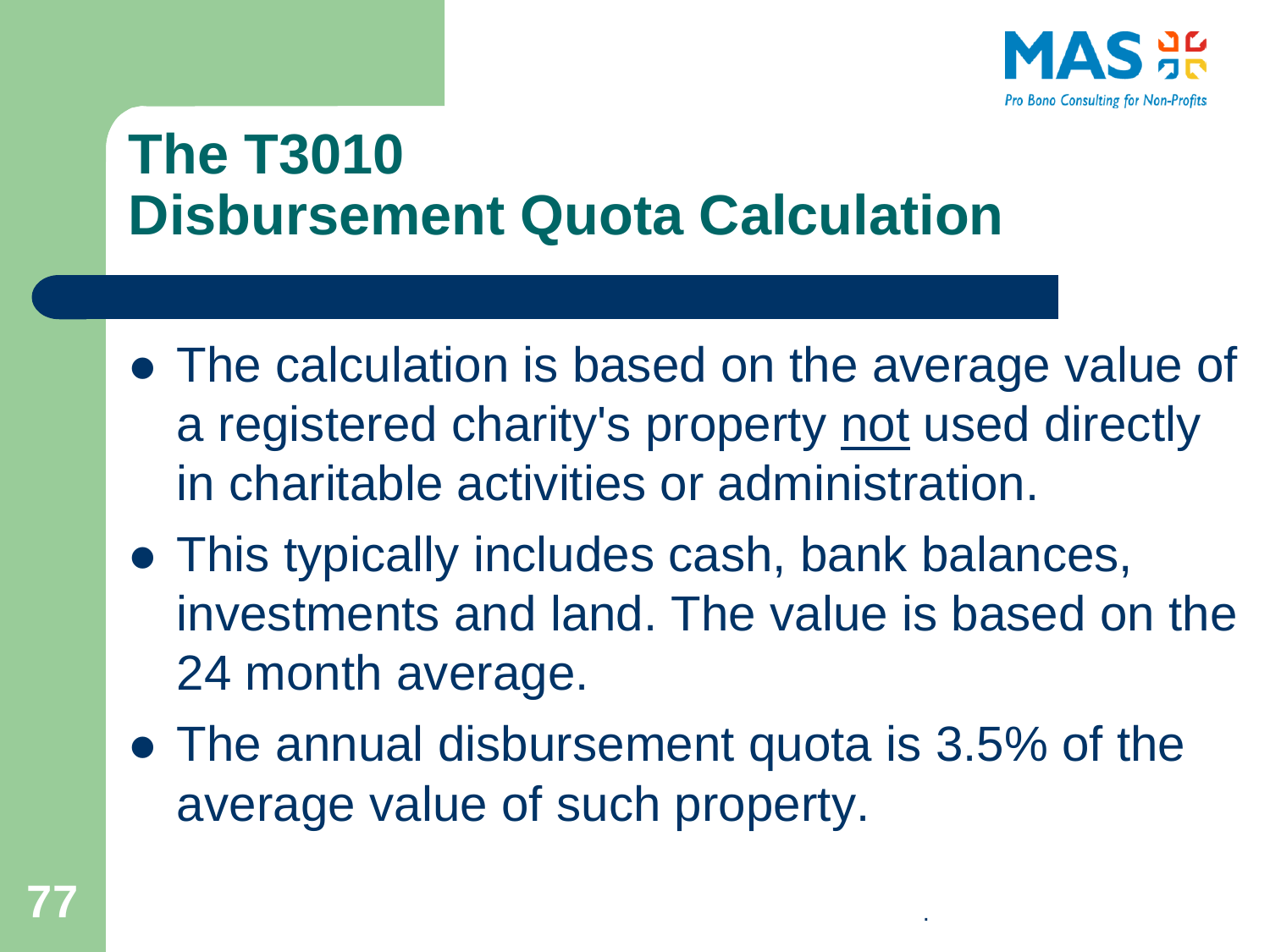

#### **The T3010 Disbursement Quota Excess/Shortfall**

- ⚫ Disbursement excesses can be carried forward for five years or carried back one year.
- ⚫ A registered charity can draw on disbursement excesses from the five previous fiscal periods to help it meet a shortfall or the charity can spend enough the following year to create an excess that it can carryback to cover the shortfall.
- ⚫ Continuous shortfalls may lead to revocation of a charity's registration. **78** .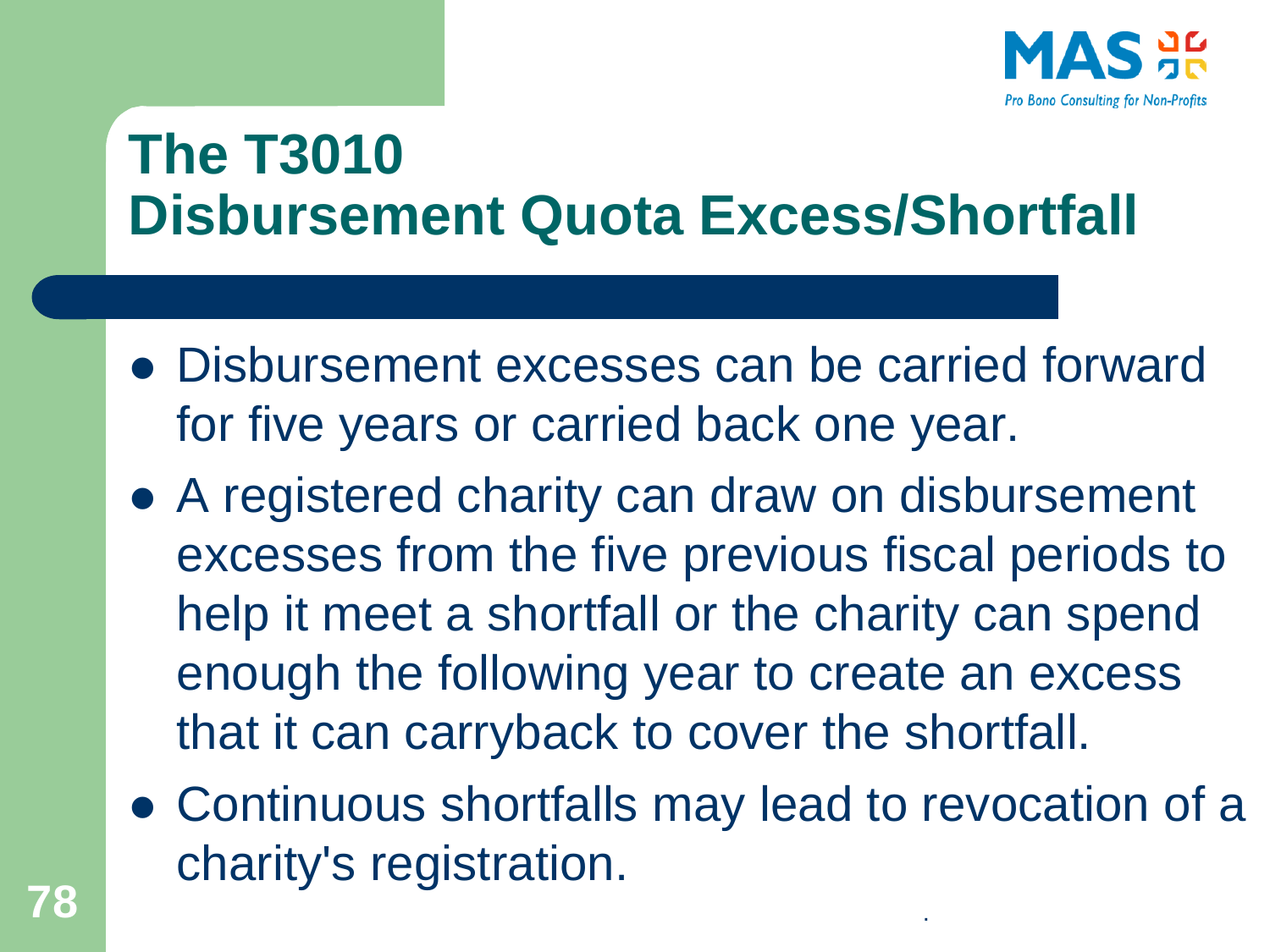

# **RISK MANAGEMENT**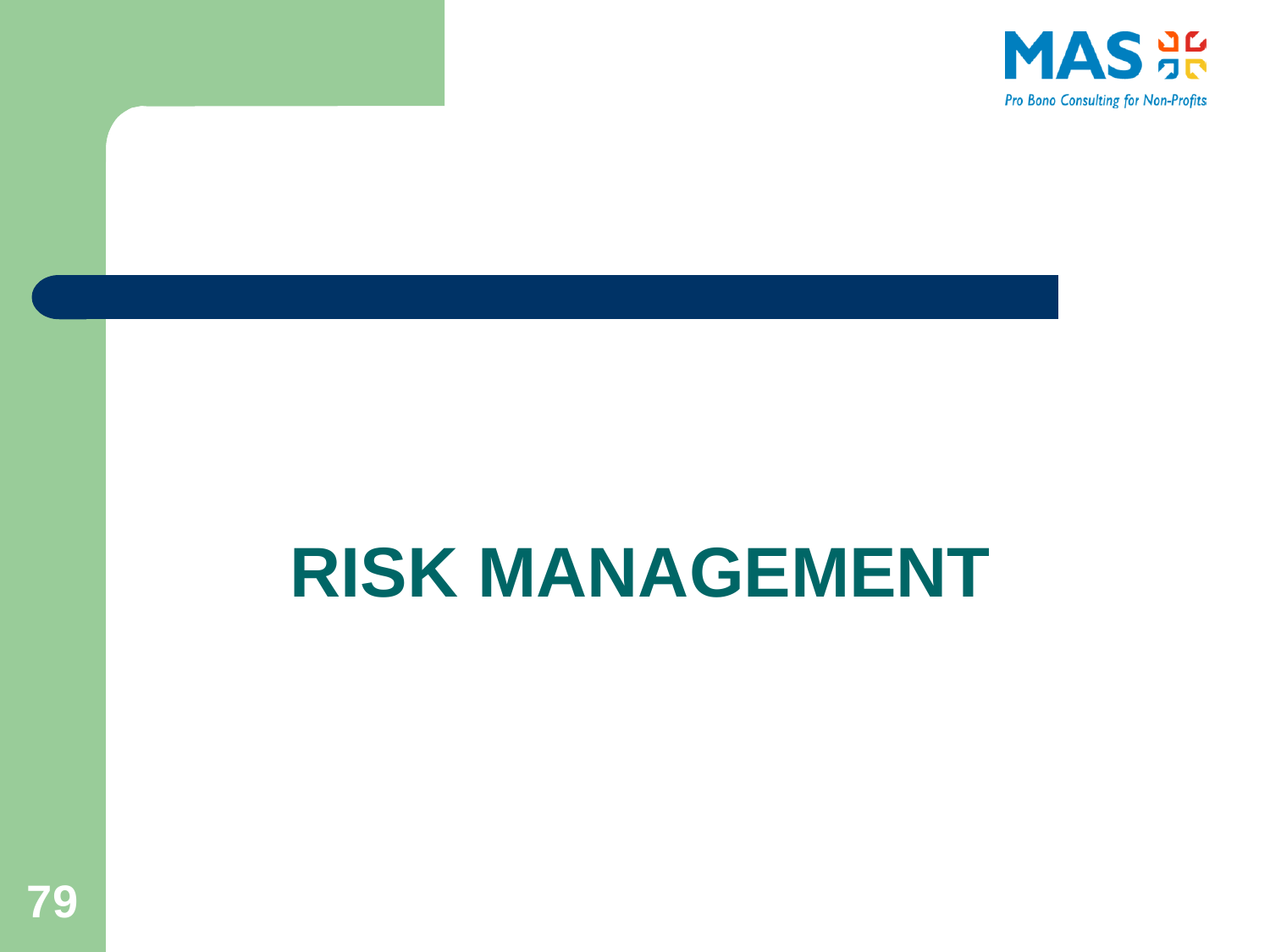

# **Risk Management**

- The Board is responsible for the long term sustainability of the NFP.
- ⚫ In particular, beyond making sure that the NFP mission and services are relevant, this means financial sustainability.
- You need to be able to assess whether your NFP is financially okay, or not.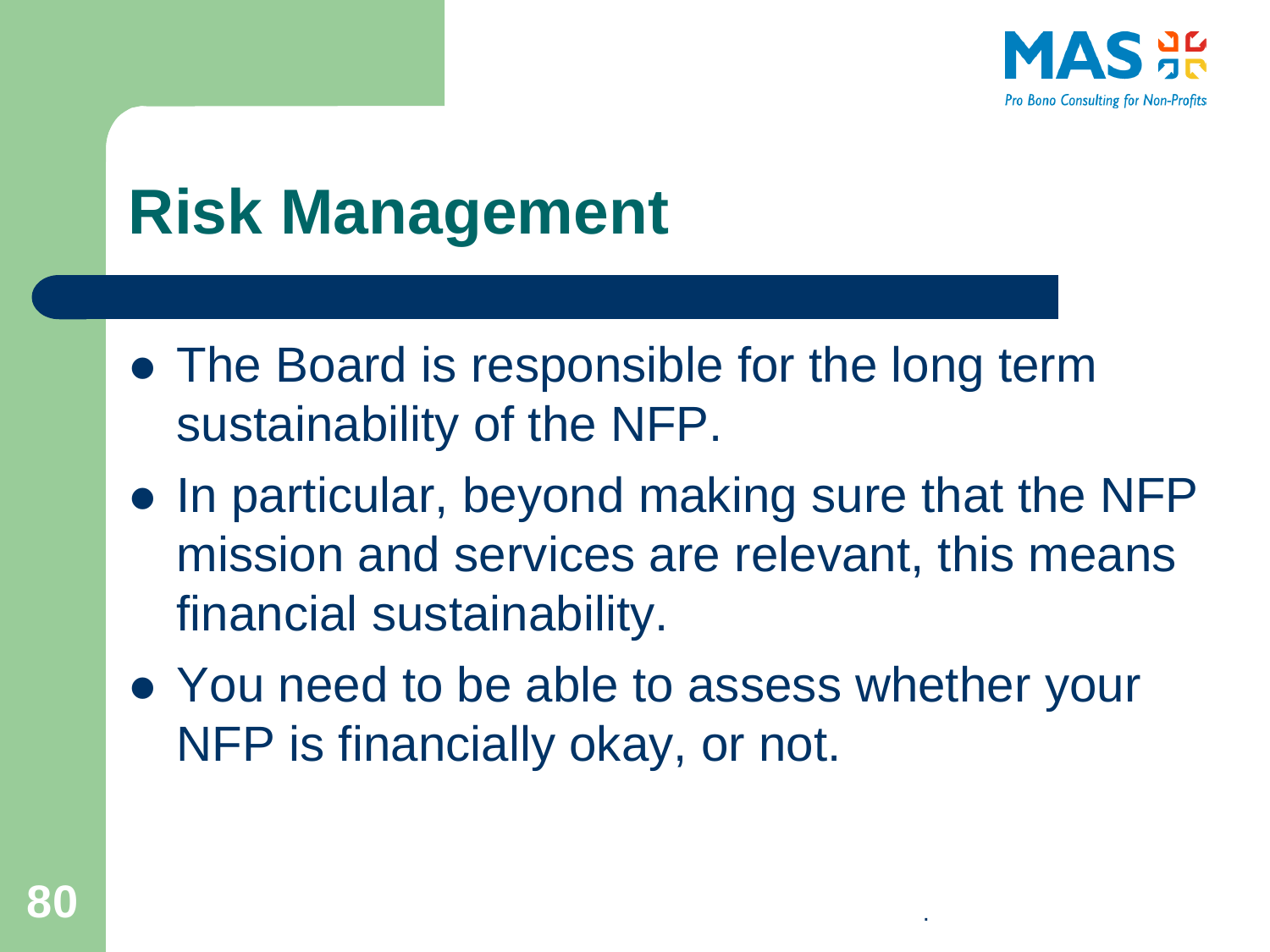

# **Risk Management Types of Assets**

- Be sure in your reporting that you are able to differentiate between types of assets:
	- Unrestricted (very important!)
	- Internally restricted
	- Externally restricted
	- Endowments
- ⚫ Only unrestricted assets can be used for unexpected expenses or crises.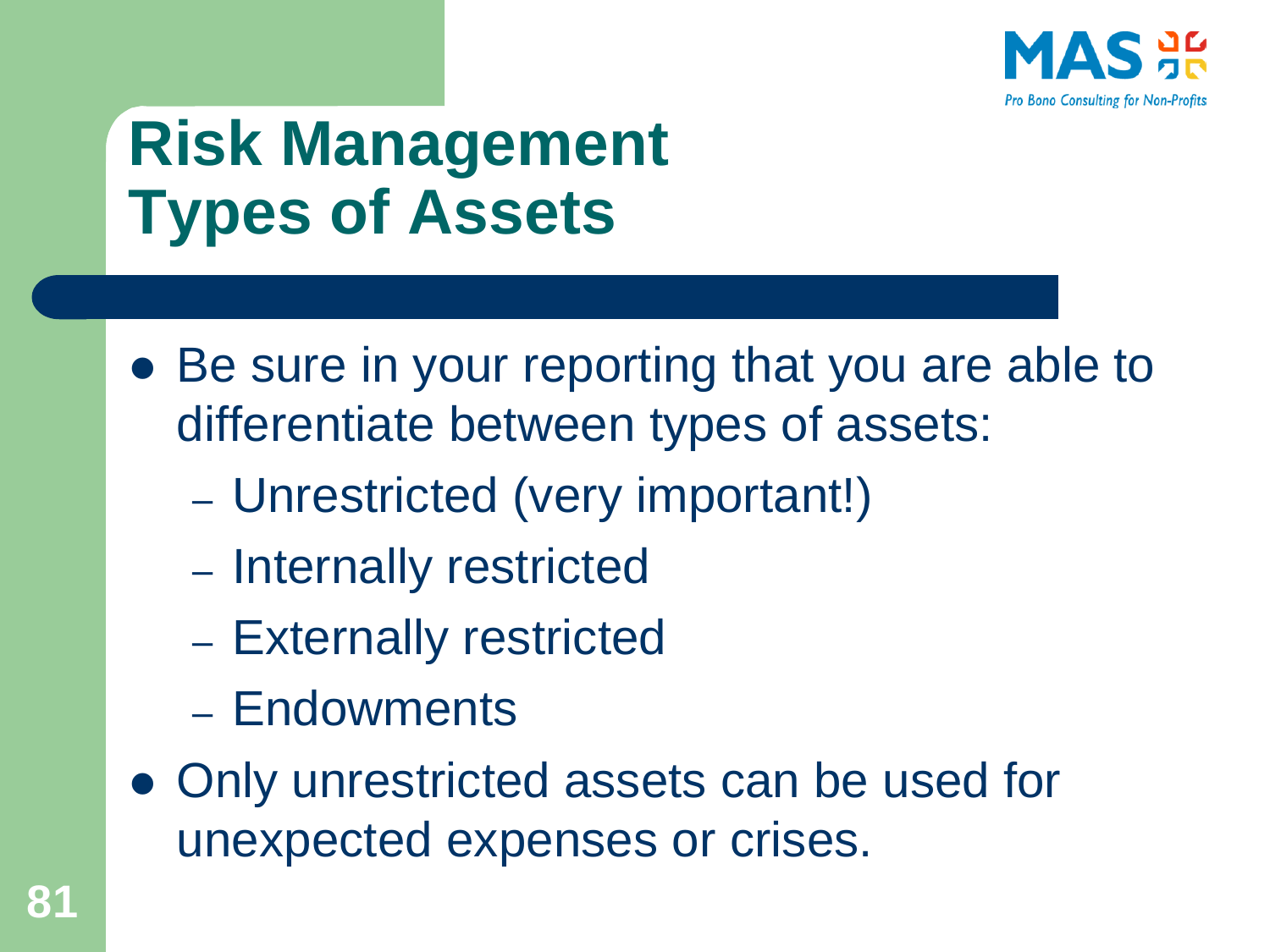

## **Risk Management Systematic Risk Management**

- ⚫ Discuss and agree at the Board level your accountability for risk management, including a risk management statement.
- ⚫ Include scenario planning and contingency.
- ⚫ Discuss financial stability targets the range in which to operate to be sustainable?
- ⚫ Consider board composition and qualifications to bolster expertise.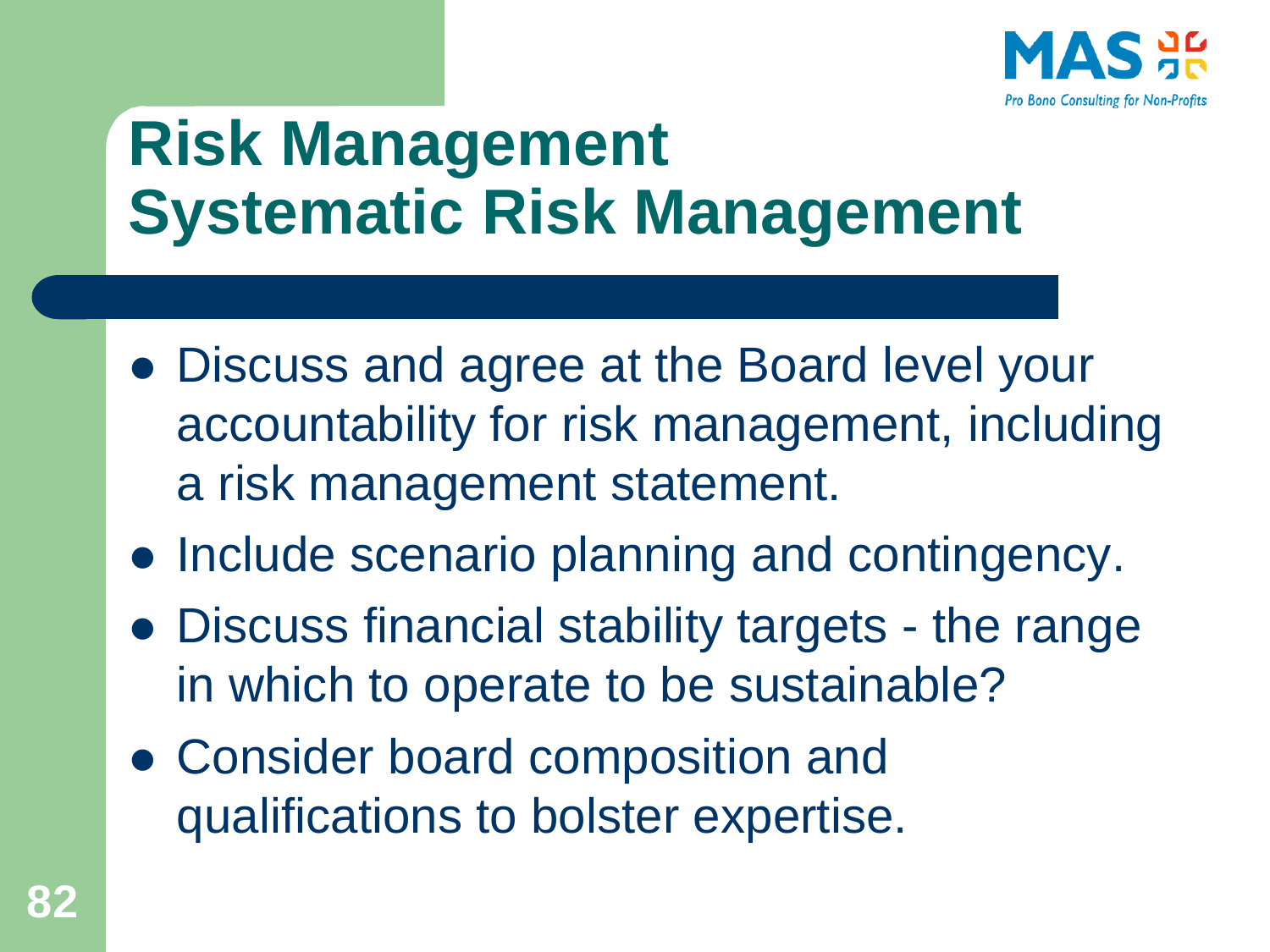

### **Risk Management Attributes of NFP Failure: Avoid!**

- ⚫ Fragile financials; years of deficits for example
- ⚫ Inadequate chief financial officer
- ⚫ Crisis precipitated by an event
- Failure to do explicit scenario planning
- Board not aware of important financial trends
- ⚫ Board did not get timely and actionable data
- ⚫ Board took too long to realize there was a problem and then delayed taking action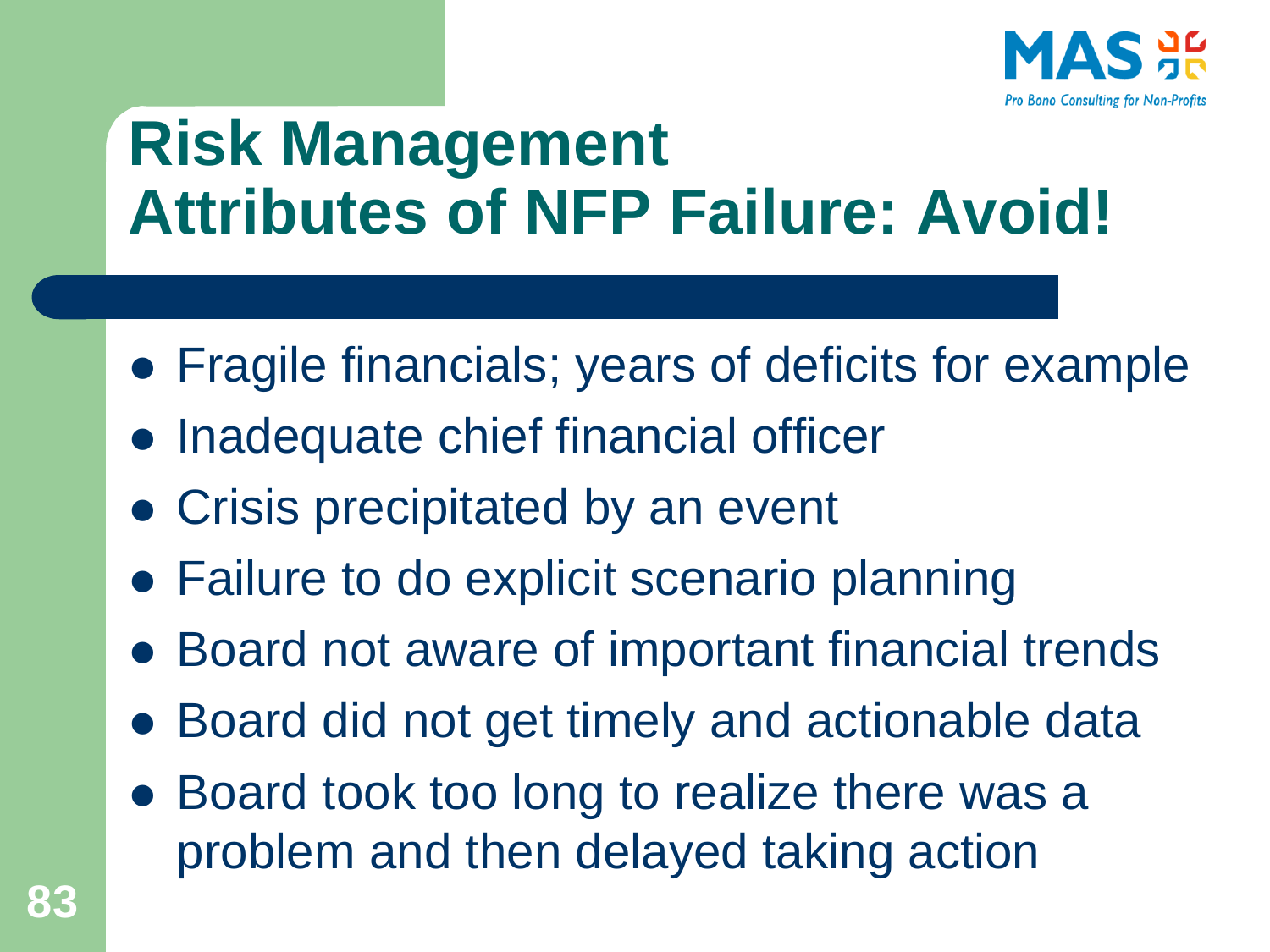

## **Risk Management Use a Scorecard**

⚫ Use a scorecard on key financial and risk attributes to ensure measurement, classification and understanding.

| Area                     | <b>Target</b> | <b>Celebrate</b> | <b>Monitor</b> | <b>Act Now</b> |
|--------------------------|---------------|------------------|----------------|----------------|
| <b>Financial results</b> | Breakeven     | <b>Surplus</b>   | \$25K deficit  | \$50K deficit  |
| <b>Grant renewals</b>    | 80%           | 90%              | <b>70%</b>     | <b>50%</b>     |
| Days cash                | 60            | 90               | 50             | 30             |
| Months reserve           | 4             |                  | 3              |                |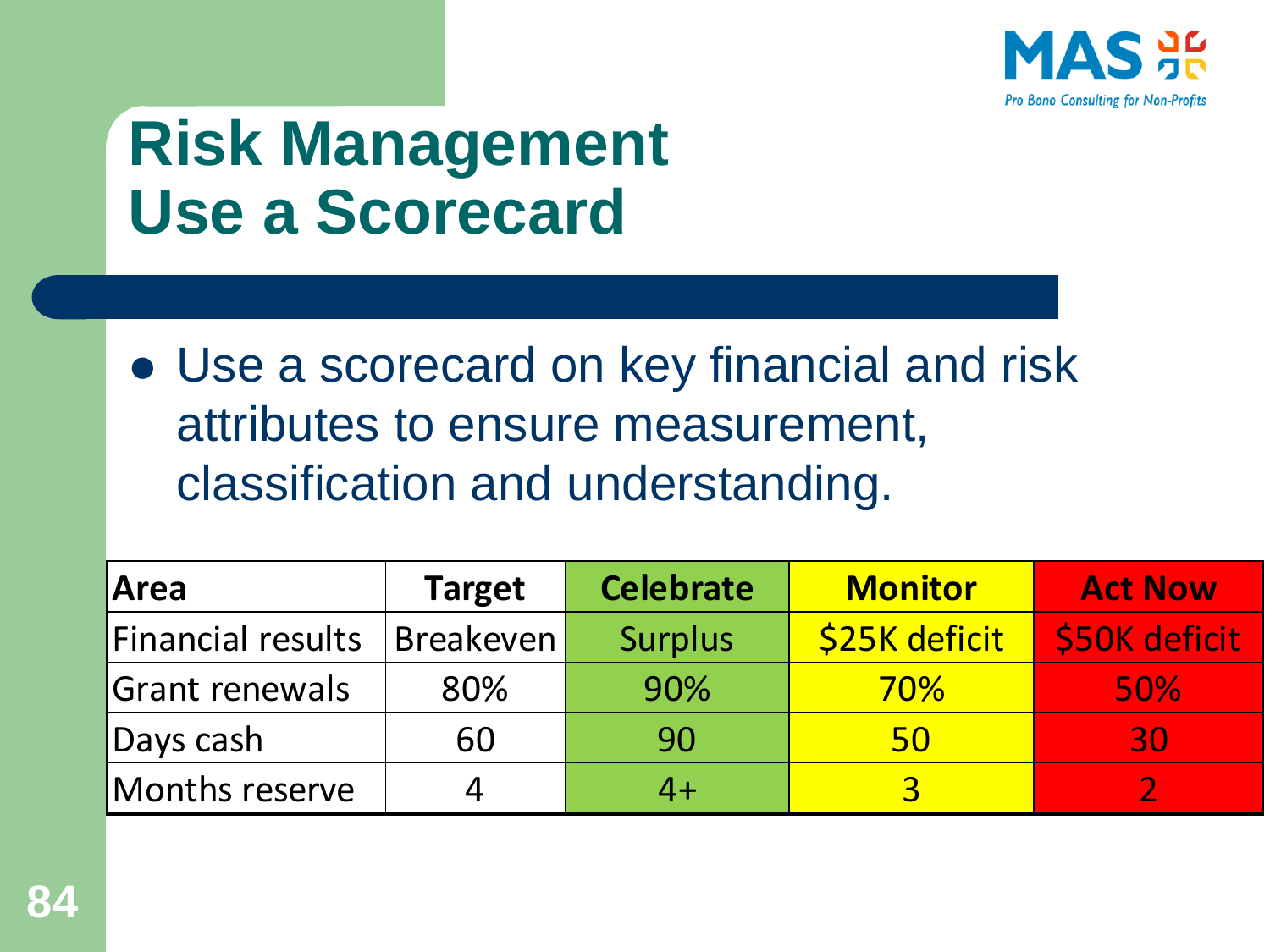

### **Risk Management Questions – Financial Results**

- ⚫ Are YTD actual revenues in line with YTD budgeted revenues?
	- If lower, are we at risk of not meeting our planned work and are programs at risk?
- ⚫ Are YTD actual expenses in line with YTD budgeted expenses?
	- If lower, are we at risk of having to return funding?
	- If higher, do we have sufficient revenues to cover these expenses?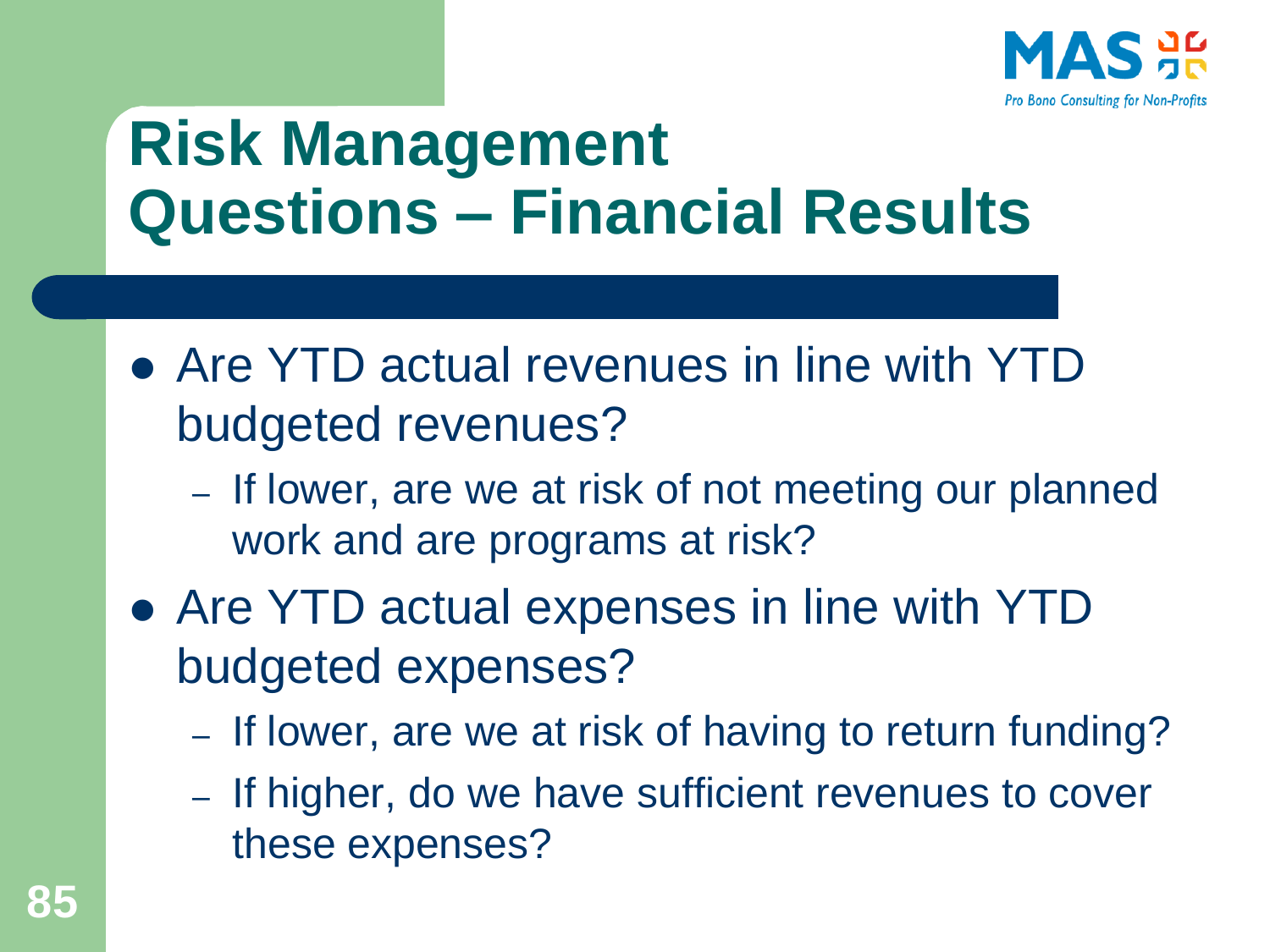

### **Risk Management Questions – Funding Agreements**

- ⚫ What is the timeline for current funding agreements?
- For agreements with close end dates
	- Are they being renewed?
	- Are there new agreements replacing them?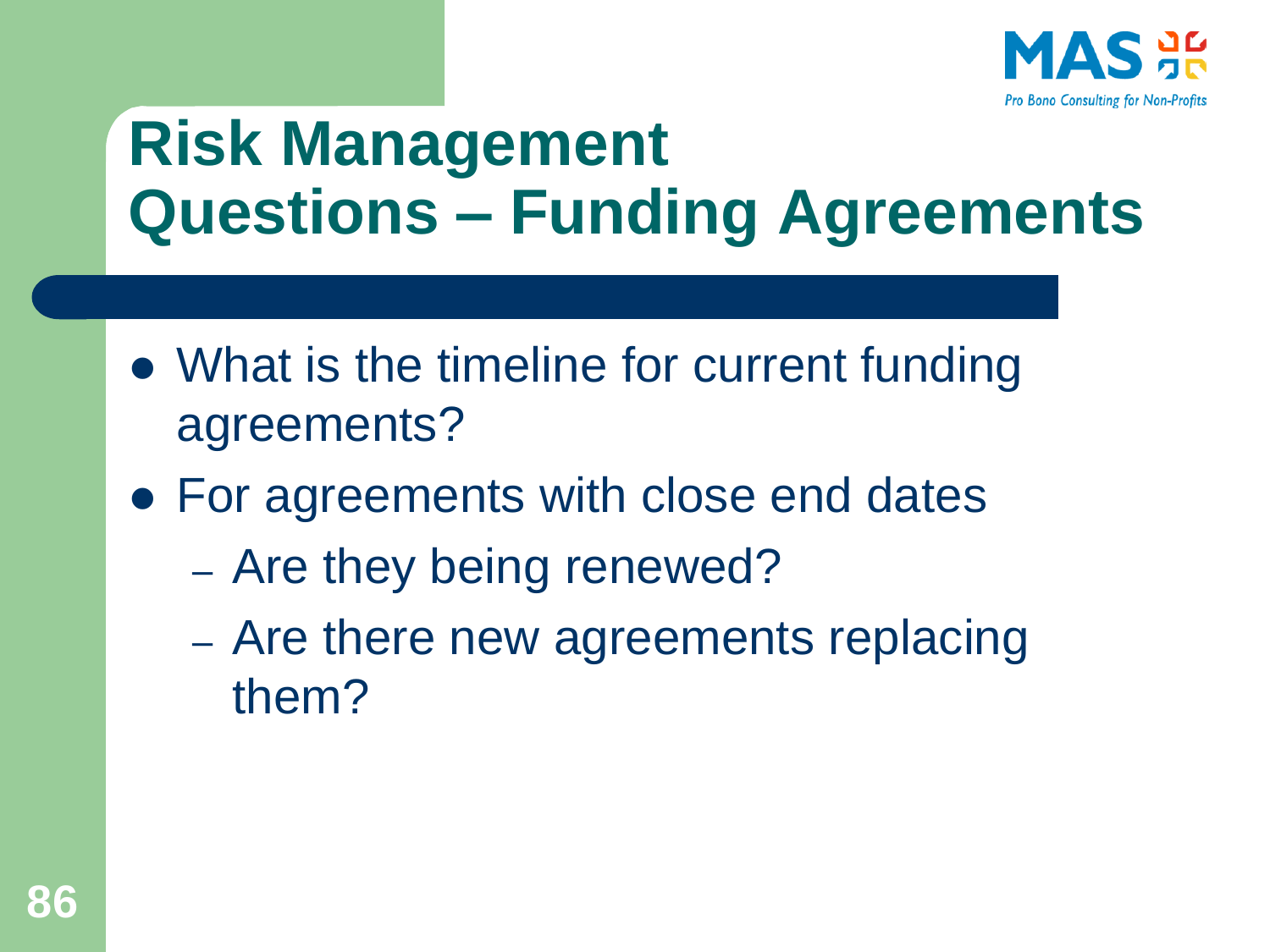

## **Risk Management Questions – Risk and Fraud**

- ⚫ Are there new risks associated with the programs that the Board should be aware of?
- Is management aware of actual fraud or new fraud risk factors within the organization?
- ⚫ Is there any litigation against the organization?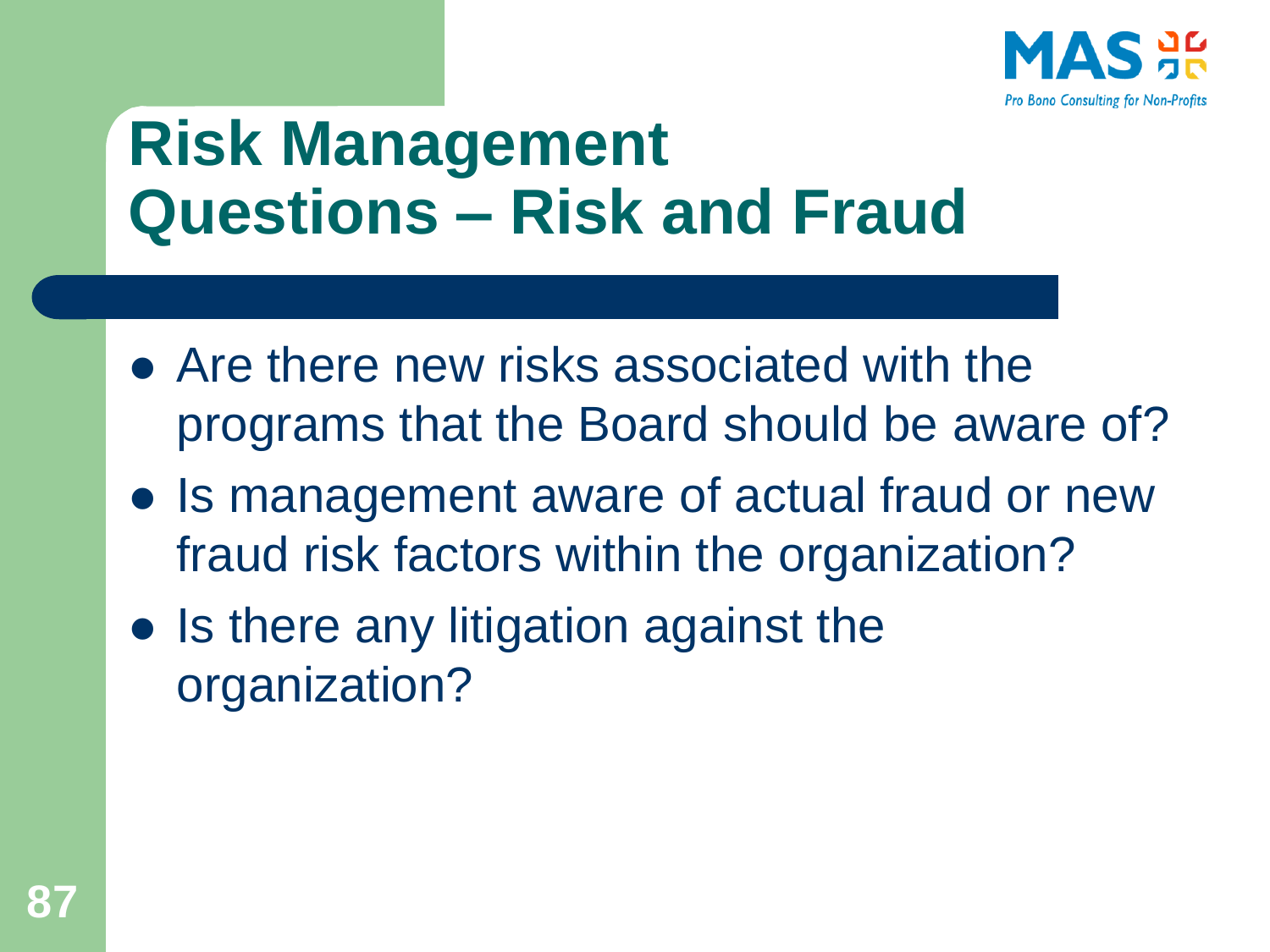

### **Risk Management Questions – Statutory Deductions**

- Is the organization up to date with its statutory remittances?
- Are you checking each quarter?
- ⚫ This could be in the form of a signed management confirmation to the Board that all source deductions and other remittances are up to date and that the organization has complied with the relevant regulations.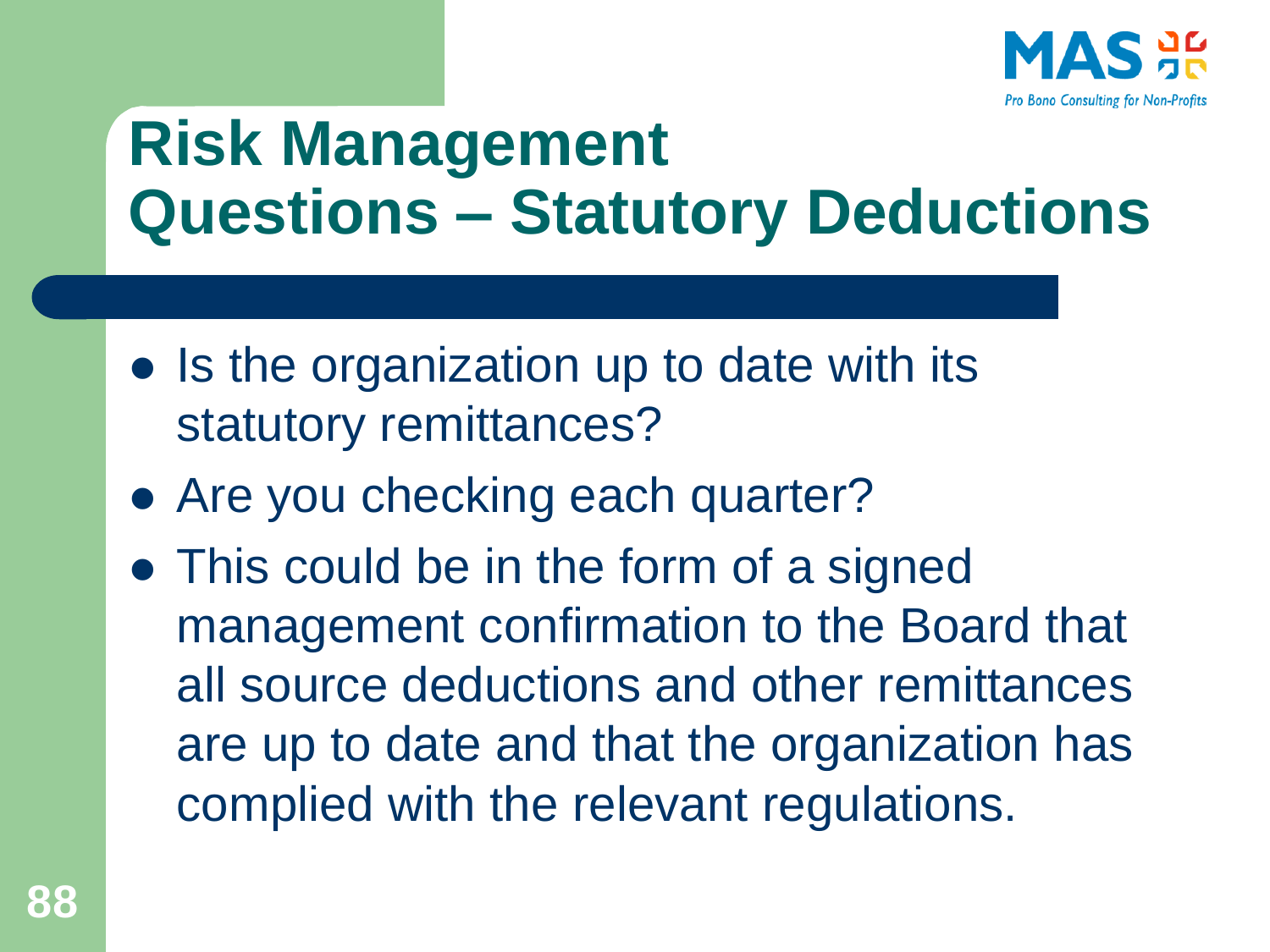

## **Risk Management Reserves**

- ⚫ A top priority for NFP Boards is to maintain an adequate operating reserve.
- ⚫ An operating reserve is money set aside for unforeseen financial emergencies, such as lower grants or donations, higher operating expenses or a sudden major expenditure.
- Many NFP have no reserves, or even negative reserves (where cash in the bank is restricted and not available as a reserve). **89** .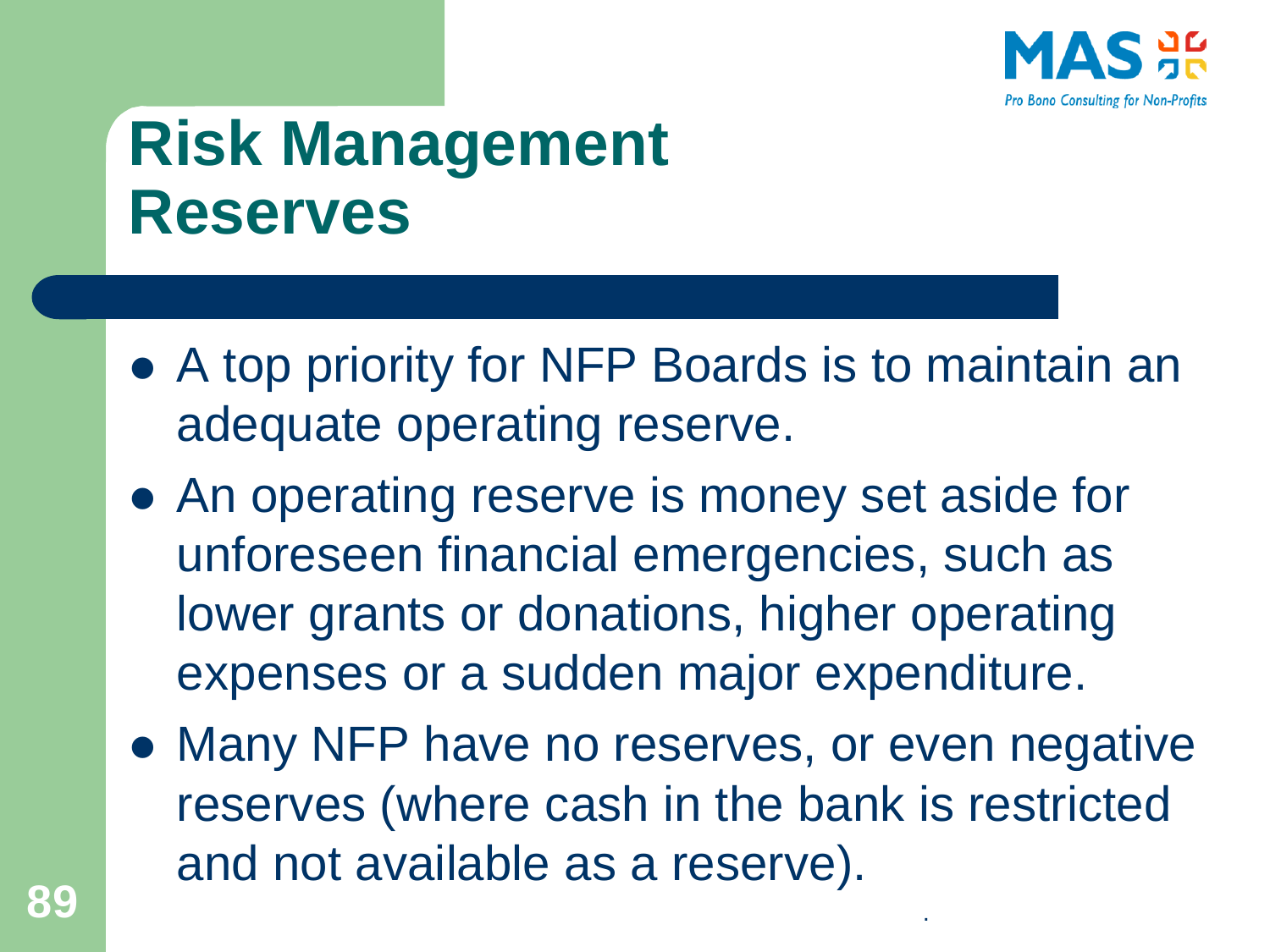

### **Risk Management Reserves – From where?**

- ⚫ Operating reserves are a portion of "unrestricted net assets" set aside for emergencies.
- ⚫ Unrestricted net assets is a specific line in the balance sheet required by regulatory reporting.
- ⚫ Unrestricted funds that are tied up in fixed assets are not available for an operating reserve, but could form part of a longer-term strategic reserve if they can be made liquid.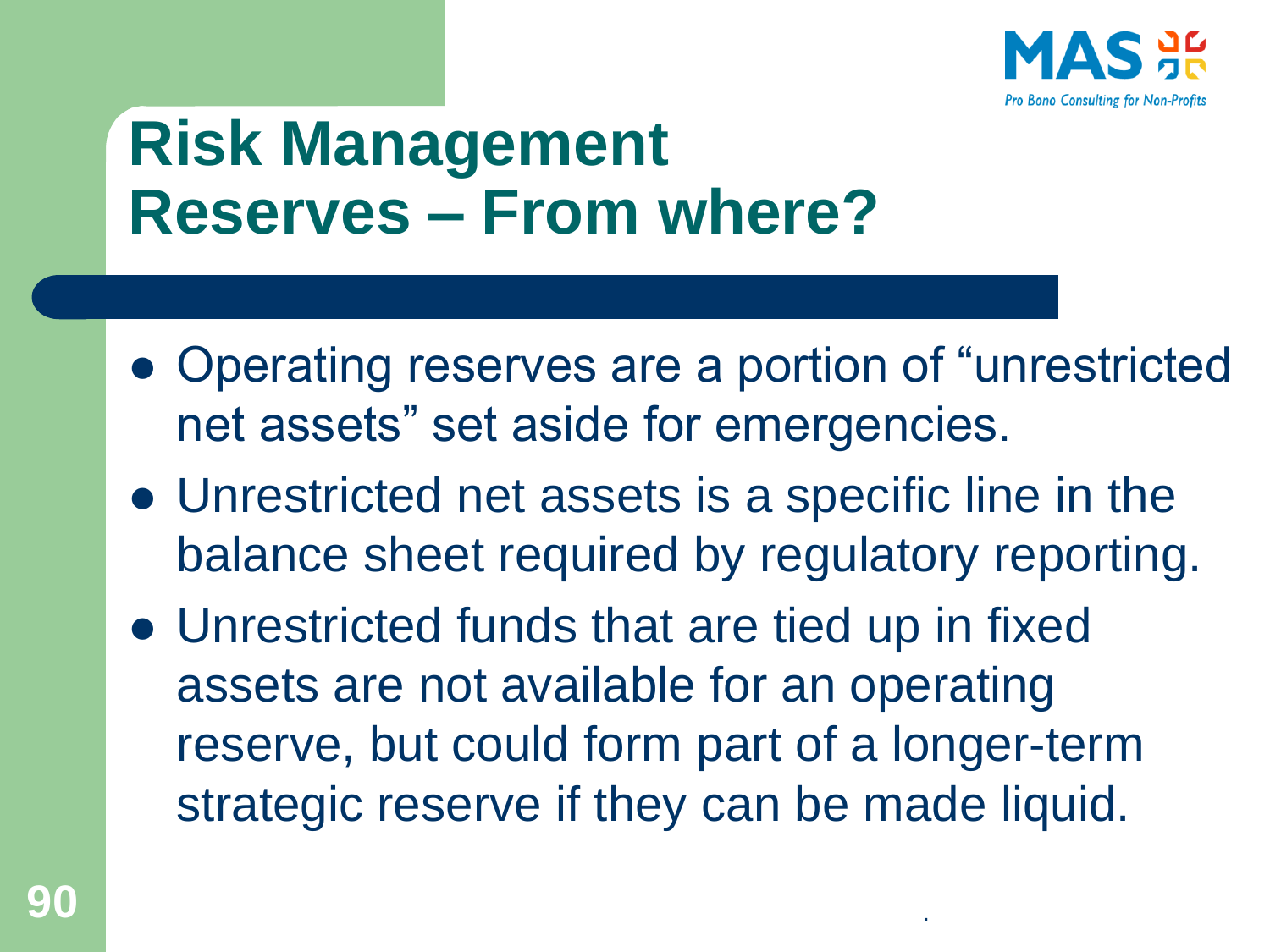

#### **Risk Management Reserves – How much?**

- ⚫ Operating reserves are usually measured in terms of months of expenditures.
- ⚫ A common goal is to set aside the equivalent of three months of operating expenditures as an operating reserve.
- ⚫ These funds should be invested in short-term liquid securities.
- Set a policy on how the fund will be replenished **91** if it is drawn upon.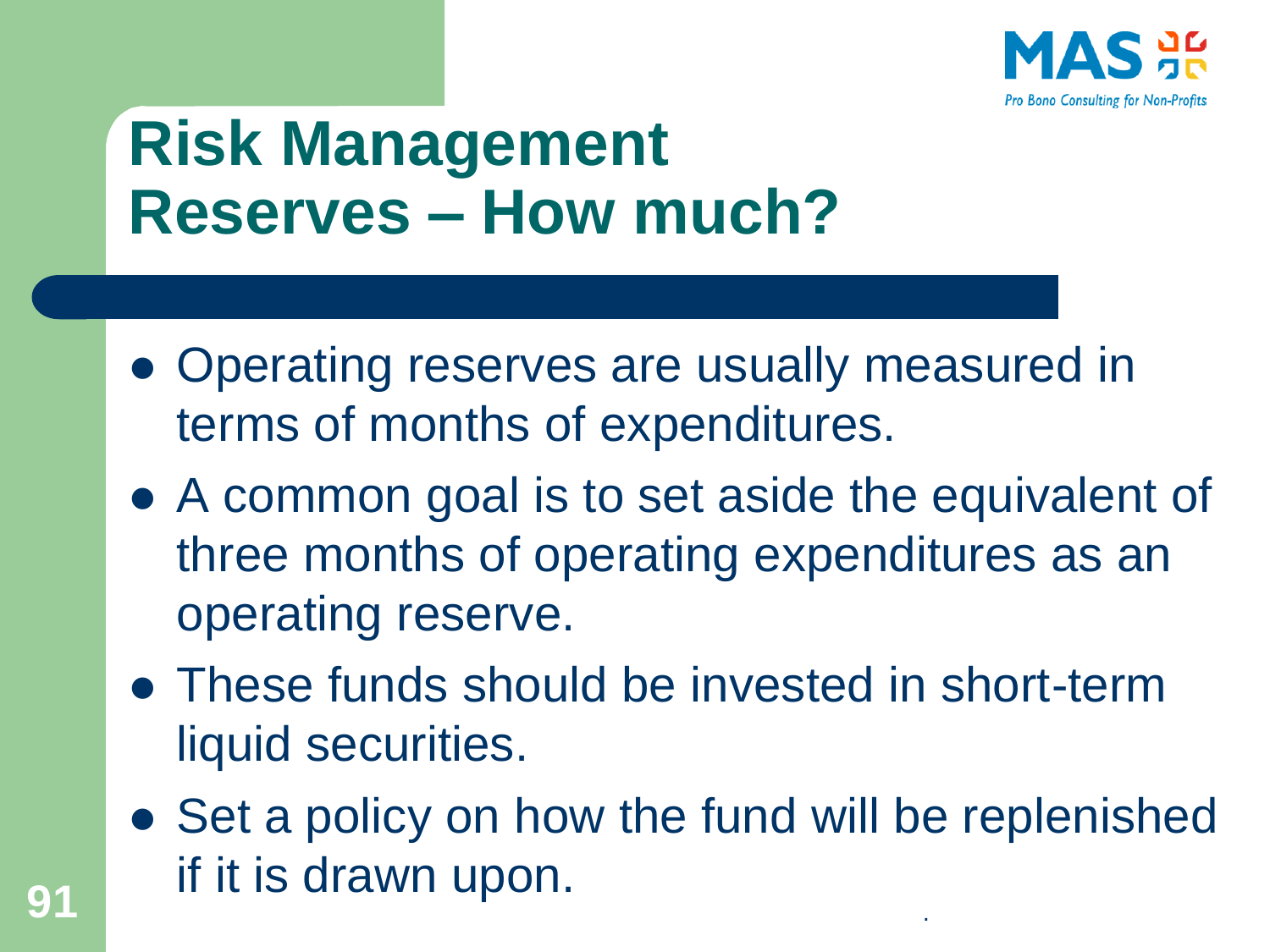

## **Supervision and Audit**

- ⚫ The Board is responsible for setting up the processes for supervision and audit of the financial affairs of the NFP.
- ⚫ This includes appointing officers, appointing an audit committee, appointing an auditor and ensuring there is a sound process for evaluation and supervision of NFP finances.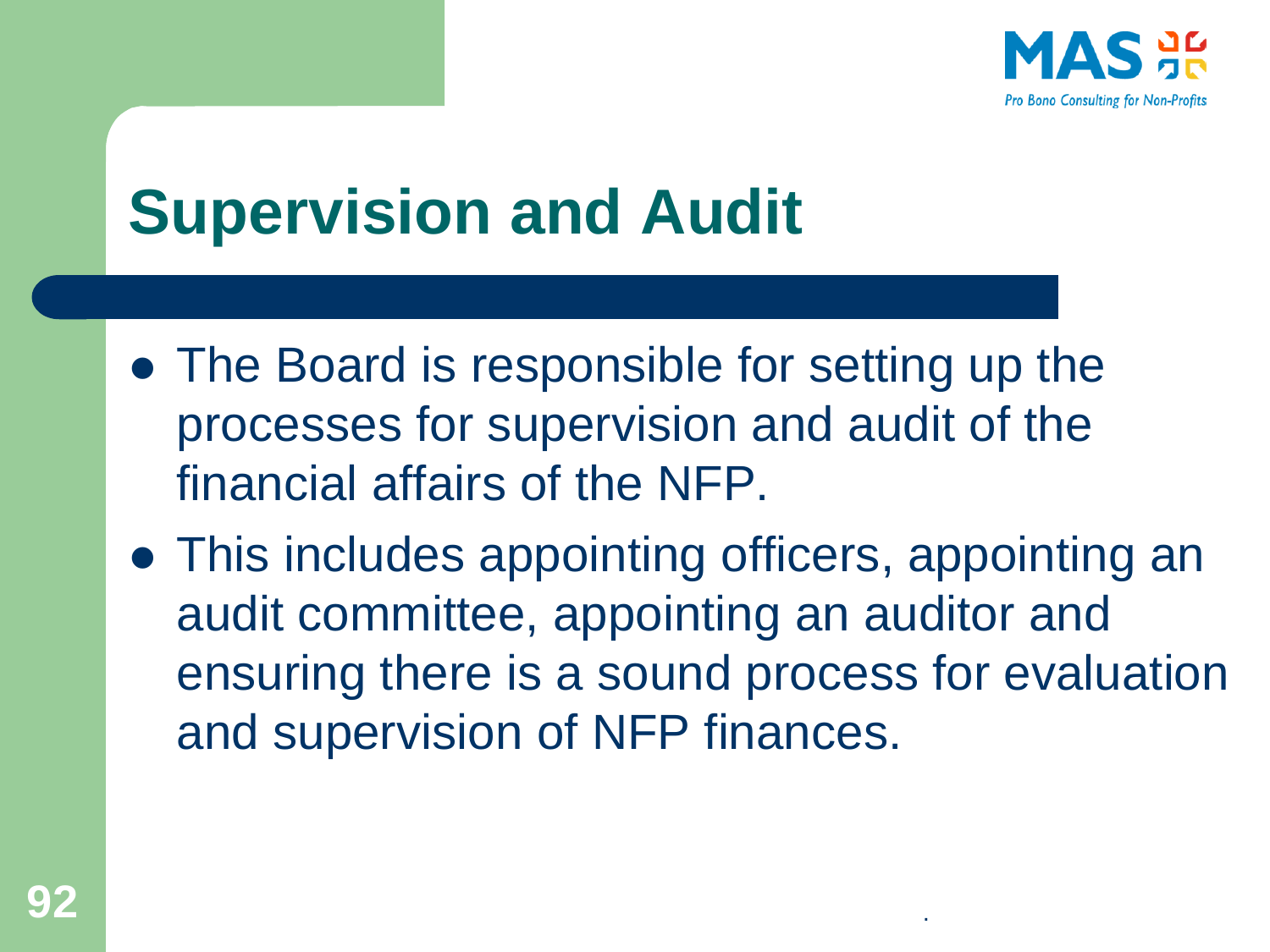

### **Supervision and Audit Effective Audit Committees will …**

- ⚫ Create the Right Tone at the Top
- Be Independent
- ⚫ Reflect a Balance of Skills
- ⚫ Make a Time Commitment
- ⚫ Develop a Clear Charter
- Develop Specific Committee Duties
- Plan the Year's Agenda
- ⚫ Document the Committee's Work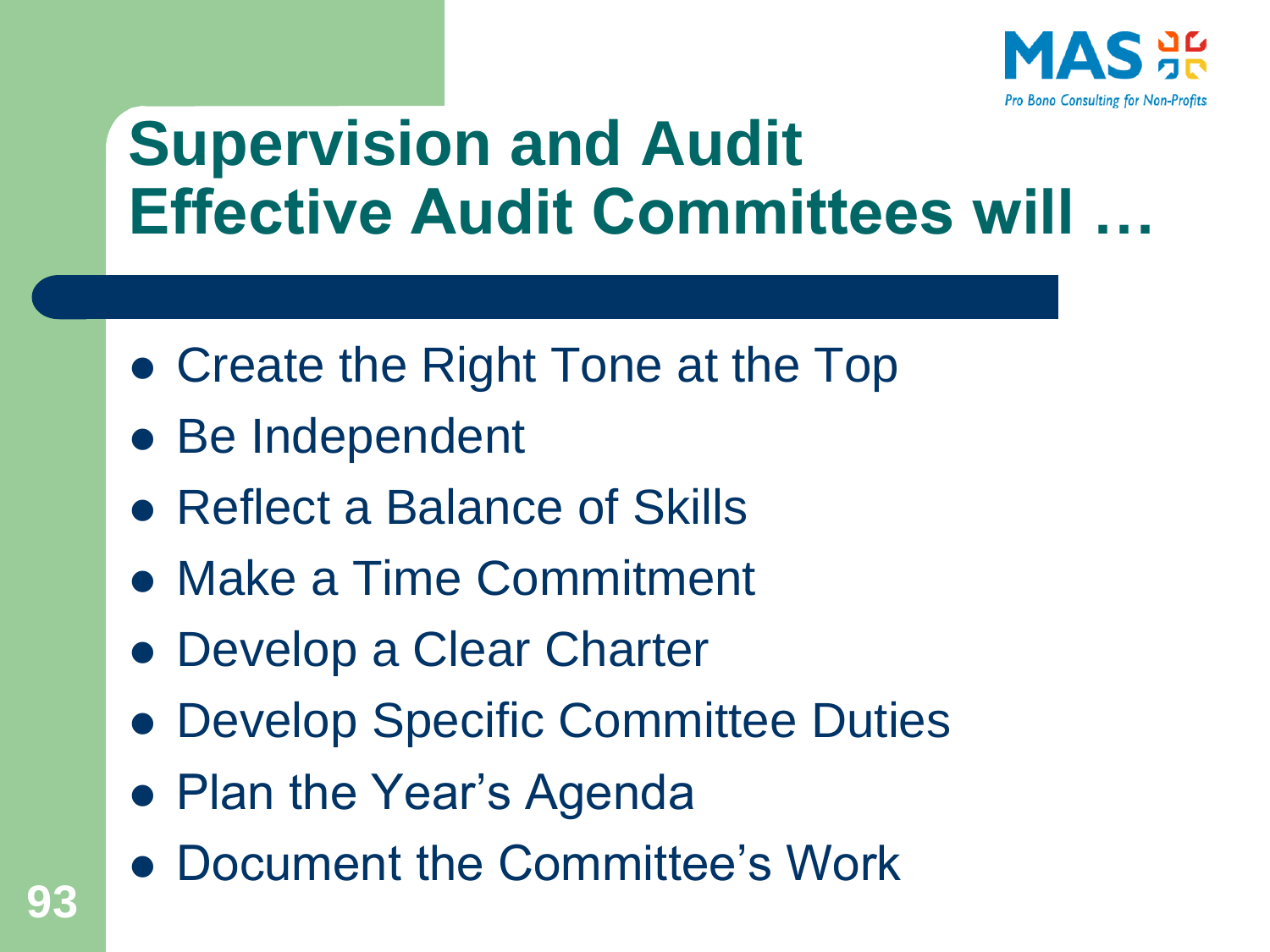

## **Supervision and Audit Robust Financial Reporting**

- ⚫ Tracking of revenues and expenses compared with prior year.
- ⚫ Tracking of revenues and expenses compared with budget.
- ⚫ Consistent framework for budget and actual.
- Ensuring cut-off done on internal statements (eliminates significant variances at year-end).
- Ensuring that same accounting standards followed throughout the year, and over time. **94**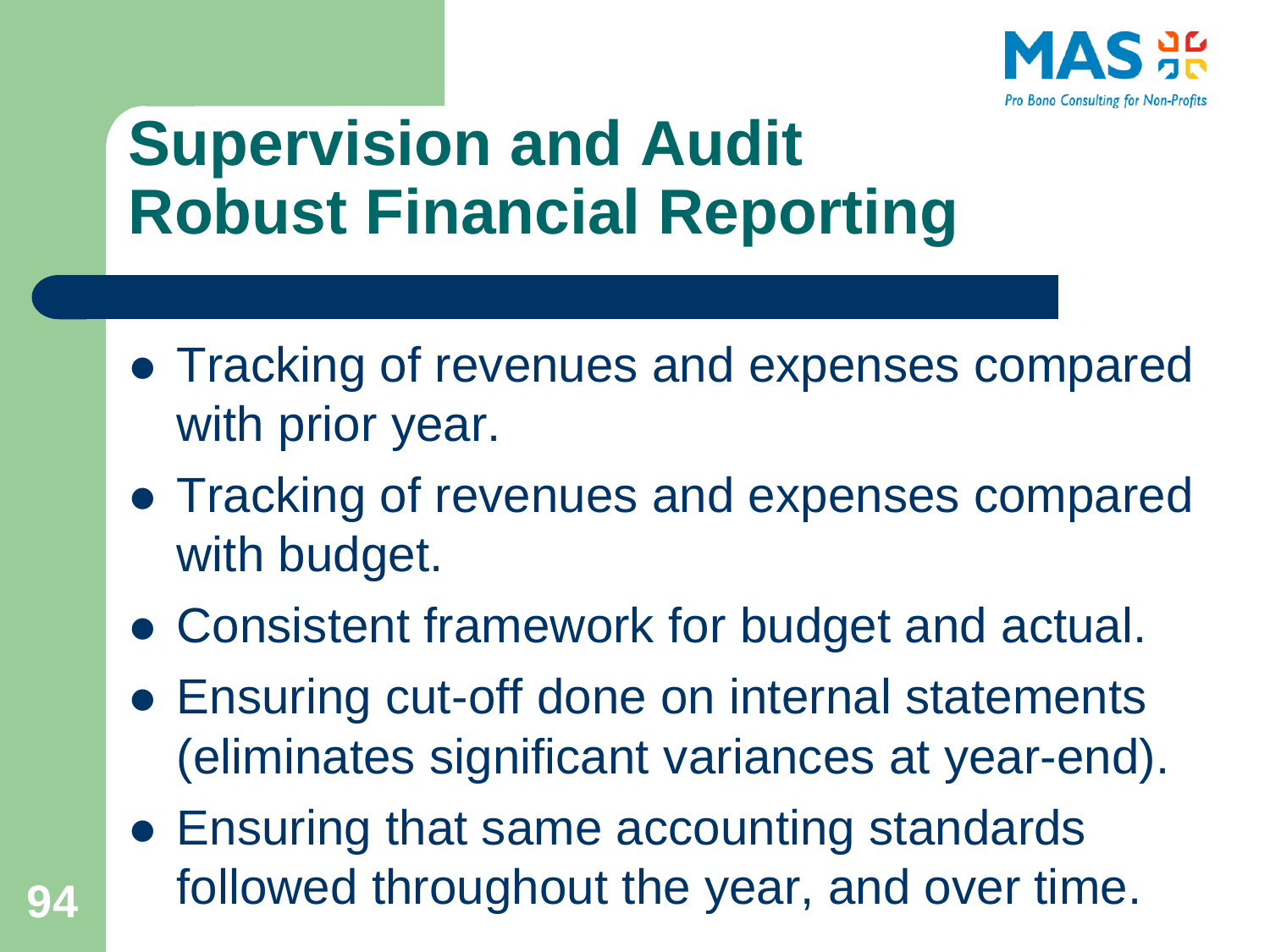

### **Supervision and Audit Internal Controls – Board/Audit**

- ⚫ Understand what internal controls are present in the organization.
- Review internal policies and procedures upon becoming a member.
- ⚫ Management can update on specific areas on a rotational basis.
- ⚫ Ensure management is accountable.
- Follow up on recommendations (if any) from external auditors. **95**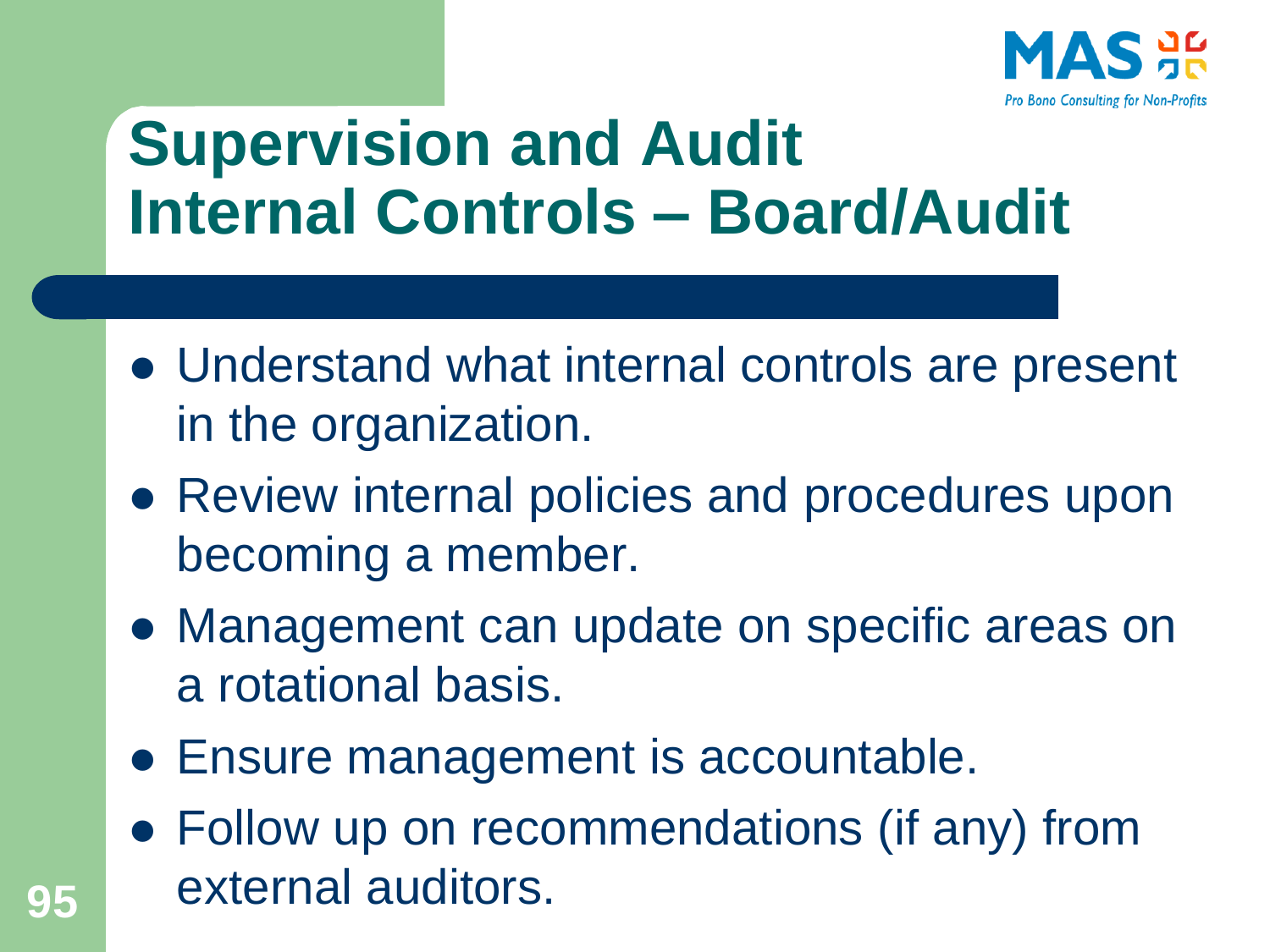

# **CONCLUSION**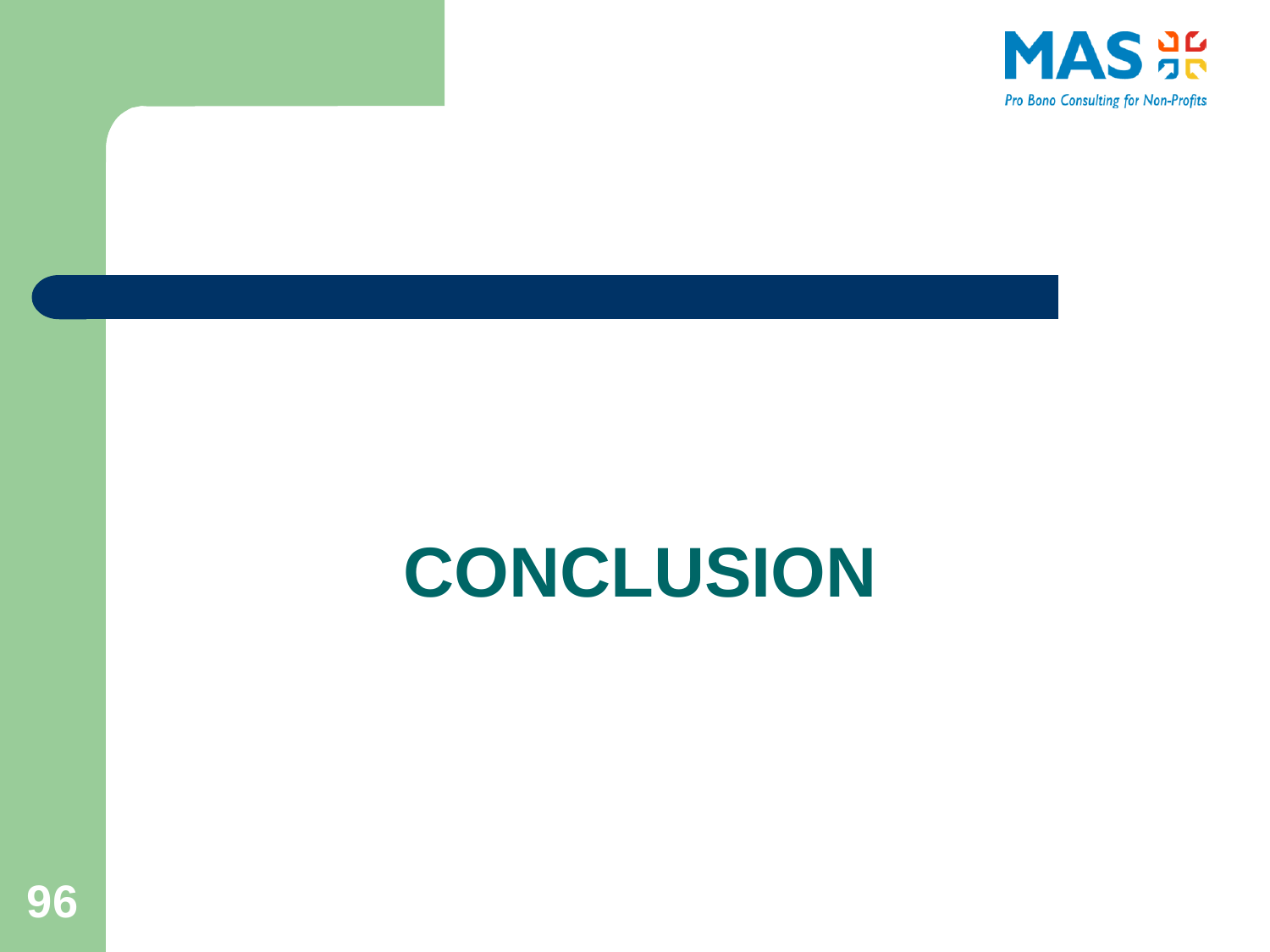

## **Summary – What did we Cover?**

- ⚫ Responsibilities and Stakeholders
- Financial Management
- ⚫ CRA Regulation
- ⚫ Risk Management
- Thank you for attending.